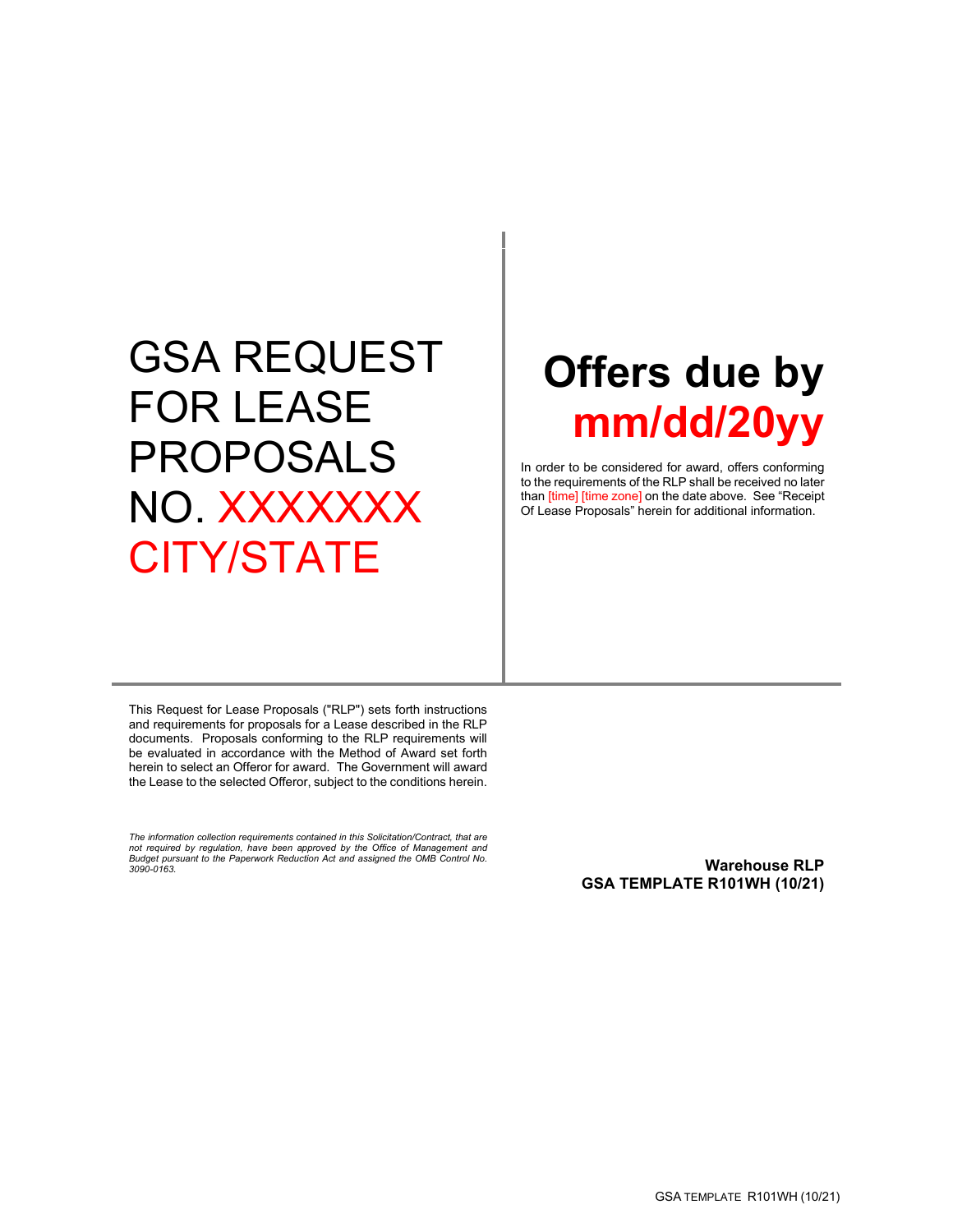|                  | <b>TABLE OF CONTENTS</b>                                                             |  |
|------------------|--------------------------------------------------------------------------------------|--|
|                  |                                                                                      |  |
| <b>SECTION 1</b> |                                                                                      |  |
| 1.01             |                                                                                      |  |
| 1.02             | AMOUNT AND TYPE OF SPACE, LEASE TERM, AND OCCUPANCY DATE (WAREHOUSE) (OCT 2016) 1    |  |
| 1.03             |                                                                                      |  |
| 1.04             |                                                                                      |  |
| 1.05             |                                                                                      |  |
| 1.06             |                                                                                      |  |
| 1.07             |                                                                                      |  |
| 1.08             |                                                                                      |  |
| 1.09             | RELATIONSHIP OF RLP BUILDING MINIMUM REQUIREMENTS AND LEASE OBLIGATIONS (OCT 2016) 5 |  |
| 1.10             |                                                                                      |  |
| 1.11             | SECURITY LEVEL DETERMINATION FOR FACILITY HOUSING OTHER FEDERAL TENANTS (APR 2011) 5 |  |
| 1.12             |                                                                                      |  |
| 1.13             |                                                                                      |  |
| 1.14             |                                                                                      |  |
| 1.15             |                                                                                      |  |
| 1.16             | NORTH AMERICAN INDUSTRY CLASSIFICATION SYSTEM (NAICS) CODE AND SMALL BUSINESS SIZE   |  |
| 1.17             |                                                                                      |  |
|                  |                                                                                      |  |
| <b>SECTION 2</b> |                                                                                      |  |
| 2.01             |                                                                                      |  |
| 2.02             |                                                                                      |  |
| 2.03             |                                                                                      |  |
| 2.04             |                                                                                      |  |
| 2.05             |                                                                                      |  |
| 2.06             |                                                                                      |  |
| 2.07             |                                                                                      |  |
| 2.08             |                                                                                      |  |
| 2.09             |                                                                                      |  |
| 2.10             |                                                                                      |  |
| 2.11             | DUE DILIGENCE AND NATIONAL ENVIRONMENTAL POLICY ACT REQUIREMENTS - RLP (SEP 2014) 13 |  |
| 2.12             |                                                                                      |  |
| <b>SECTION 3</b> |                                                                                      |  |
| 3.01             |                                                                                      |  |
| 3.02             |                                                                                      |  |
| 3.03             |                                                                                      |  |
| 3.04             |                                                                                      |  |
|                  |                                                                                      |  |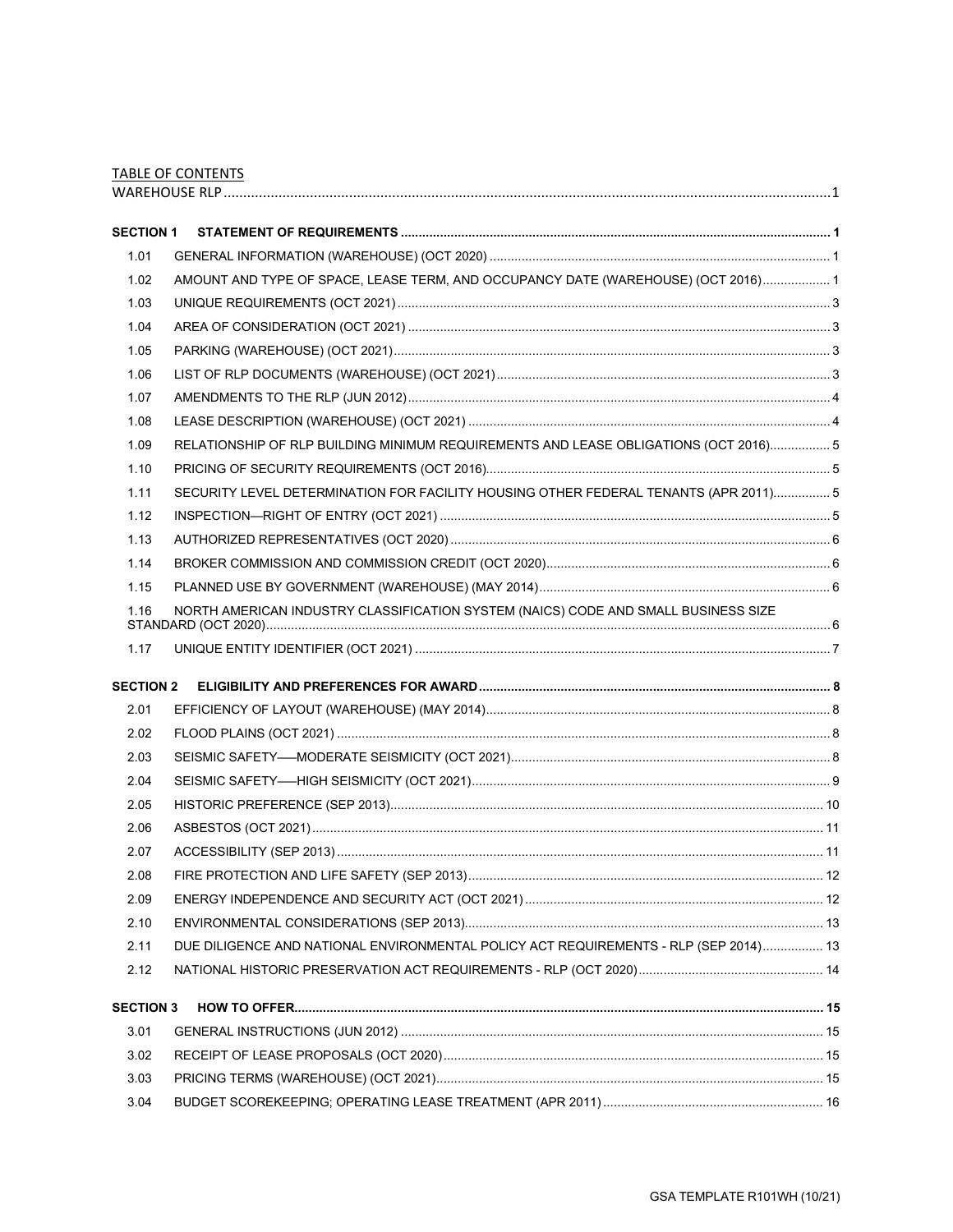| 3.06<br>3.07<br>3.08<br>3.09<br>OPERATING COSTS REQUIREMENTS INCLUDED IN OFFER-MODIFIED NET (WAREHOUSE) (MAY 2014)  20<br>3.09<br>3.10<br>UTILITIES SEPARATE FROM RENTAL / BUILDING OPERATING PLAN (WAREHOUSE) (MAY 2014) 21<br><b>SECTION 4</b><br>4.01<br>HUBZONE SMALL BUSINESS CONCERN ADDITIONAL PERFORMANCE REQUIREMENTS (SEP 2015) 22<br>4.02<br>4.03<br>4.04<br>4.05<br>4.06<br>4.07<br>4.08<br>PRESENT VALUE PRICE EVALUATION—WAREHOUSE CUBIC FOOT METHOD (OCT 2016) 23<br>4.09<br>PRESENT VALUE PRICE EVALUATION-WAREHOUSE SQUARE FOOT METHOD (OCT 2016) 25<br>4.10<br>4.11<br><b>SECTION 5</b><br>5.01 | 3.05 |  |
|-------------------------------------------------------------------------------------------------------------------------------------------------------------------------------------------------------------------------------------------------------------------------------------------------------------------------------------------------------------------------------------------------------------------------------------------------------------------------------------------------------------------------------------------------------------------------------------------------------------------|------|--|
|                                                                                                                                                                                                                                                                                                                                                                                                                                                                                                                                                                                                                   |      |  |
|                                                                                                                                                                                                                                                                                                                                                                                                                                                                                                                                                                                                                   |      |  |
|                                                                                                                                                                                                                                                                                                                                                                                                                                                                                                                                                                                                                   |      |  |
|                                                                                                                                                                                                                                                                                                                                                                                                                                                                                                                                                                                                                   |      |  |
|                                                                                                                                                                                                                                                                                                                                                                                                                                                                                                                                                                                                                   |      |  |
|                                                                                                                                                                                                                                                                                                                                                                                                                                                                                                                                                                                                                   |      |  |
|                                                                                                                                                                                                                                                                                                                                                                                                                                                                                                                                                                                                                   |      |  |
|                                                                                                                                                                                                                                                                                                                                                                                                                                                                                                                                                                                                                   |      |  |
|                                                                                                                                                                                                                                                                                                                                                                                                                                                                                                                                                                                                                   |      |  |
|                                                                                                                                                                                                                                                                                                                                                                                                                                                                                                                                                                                                                   |      |  |
|                                                                                                                                                                                                                                                                                                                                                                                                                                                                                                                                                                                                                   |      |  |
|                                                                                                                                                                                                                                                                                                                                                                                                                                                                                                                                                                                                                   |      |  |
|                                                                                                                                                                                                                                                                                                                                                                                                                                                                                                                                                                                                                   |      |  |
|                                                                                                                                                                                                                                                                                                                                                                                                                                                                                                                                                                                                                   |      |  |
|                                                                                                                                                                                                                                                                                                                                                                                                                                                                                                                                                                                                                   |      |  |
|                                                                                                                                                                                                                                                                                                                                                                                                                                                                                                                                                                                                                   |      |  |
|                                                                                                                                                                                                                                                                                                                                                                                                                                                                                                                                                                                                                   |      |  |
|                                                                                                                                                                                                                                                                                                                                                                                                                                                                                                                                                                                                                   |      |  |
|                                                                                                                                                                                                                                                                                                                                                                                                                                                                                                                                                                                                                   |      |  |
|                                                                                                                                                                                                                                                                                                                                                                                                                                                                                                                                                                                                                   |      |  |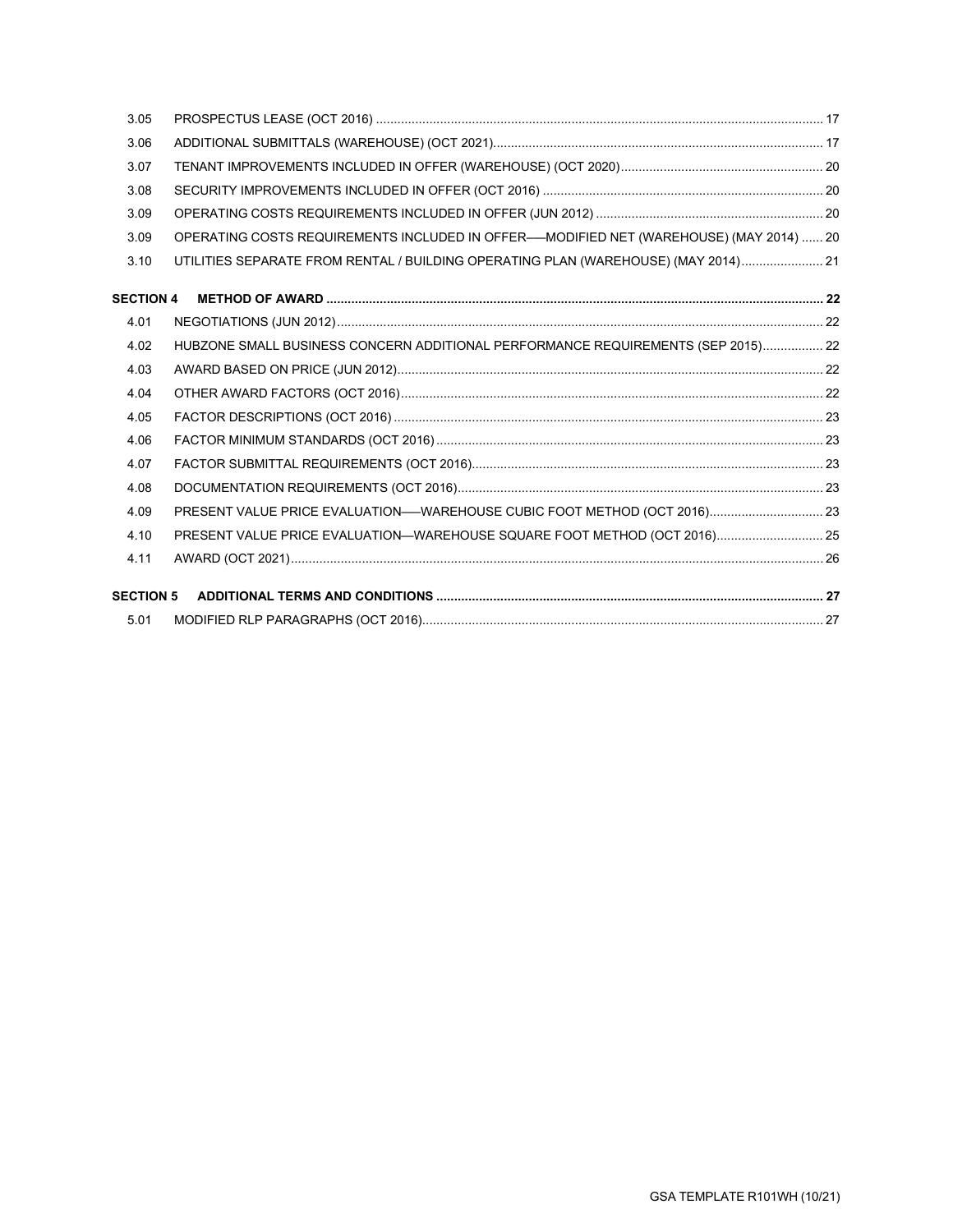# **REQUEST FOR LEASE PROPOSALS NO. XXXXXXX**

# <span id="page-3-0"></span>**SECTION 1STATEMENT OF REQUIREMENTS**

#### <span id="page-3-1"></span>**1.01 GENERAL INFORMATION (WAREHOUSE) (OCT 2020)**

A. This Request for Lease Proposals (RLP) sets forth instructions and requirements for proposals for a Warehouse Lease described in the RLP documents. The Government will select an Offeror for award by evaluating proposals conforming to the RLP requirements in accordance with the Method of Award set forth below. The Government will award the Lease to the selected Offeror, subject to the conditions below.

B. The RLP documents include a lease template setting forth the terms and conditions of the Lease contemplated by this RLP. The RLP documents include a GSA Proposal to Lease Space (GSA Form 1364WH) on which Offeror shall submit its offered rent and other price data, together with required information and submissions. The Lease paragraph titled "Definitions and General Terms" shall apply to the terms of this RLP.

C. Offeror should not attempt to complete the lease template. Upon selection for award, GSA will transcribe the successful Offeror's final offered rent and other price data as provided by Offeror in its GSA Form 1364WH into the GSA Form L201WH lease template , creating a completed Lease. GSA will transmit the completed Lease, including any appropriate attachments, to the successful Offeror for execution. Neither the RLP nor any other part of an Offeror's proposal shall be part of the Lease except to the extent expressly incorporated therein. The Offeror should review the completed Lease for accuracy and consistency with his or her proposal, sign and date the signature page, initial each page of the Lease, and return it to the Lease Contracting Officer (LCO).

D. The Offeror's executed Lease shall constitute a firm offer. The Lease is not a binding contract until the LCO executes the Lease and delivers a signed copy to the Offeror.

#### **1.02 AMOUNT AND TYPE OF SPACE, LEASE TERM, AND OCCUPANCY DATE (WAREHOUSE) (OCT 2016)**

- <span id="page-3-2"></span>A. The Government seeks a minimum of XXX,XXX to a maximum of XXX,XXX usable clear cubic feet of contiguous space on a single floor in a warehouse type building. While the Government is seeking space in the size range of a specified amount of cubic feet, the required space is to be measured and offered by Offerors in square feet in accordance with American National Standards Institute/Building Owners and Managers Association (ANSI/BOMA) Office Area (ABOA) square feet (SF), (hereinafter referred to as "ANSI/BOMA ABOA SF" or "ABOA SF"), within the area of consideration set forth below. Mezzanines are excluded; they will not be counted as rentable space and will have to be removed if their volume is to be counted. See Section 2 of the lease for applicable ANSI/BOMA standards. The required space shall be contiguous space located all on ground level. Also see Section 4 of this RLP for details on the calculation of the Present Value Price Evaluation–—Warehouse Cubic Foot Method that will determine the lowest priced offer. The space shall have a minimum clear ceiling height of XX feet, XX inches.
- A. The Government seeks a minimum of XXX,XXX to a maximum of XXX,XXX square feet of contiguous space on a single floor in a warehouse type building. The required space is to be measured and offered by Offerors in square feet in accordance with American National Standards Institute/Building Owners and Managers Association (ANSI/BOMA) Office Area (ABOA) square feet (SF), (hereinafter referred to as "ANSI/BOMA ABOA SF" or "ABOA SF") of contiguous space within the area of consideration set forth below. Mezzanines are excluded from the area calculation of the size of the space. See section 2 of the lease for applicable ANSI/BOMA standards. The required space shall be contiguous space located all on ground level. Also see Section 4 of this RLP for details on the calculation of the Present Value Price Evaluation–—Warehouse Square Foot Method that will determine the lowest priced offer. The space shall have a minimum clear ceiling height of XX feet, XX inches.
- B. The space shall be located in a modern quality building of sound and substantial construction in good condition and acceptable to the LCO. If not a new building, the offered space shall be in a building that has undergone, or will complete by occupancy, modernization or adaptive reuse for the space in conformance with this RLP and the associated documents either attached to or incorporated by reference (and itemized in the paragraph entitled "List Of RLP Documents"). Unless specifically stated as tenant improvements (TI), the Lessor shall perform all work at Lessor's sole cost and expense.
- C. Bay Width, Bay Depth, and Column Spacing:
	- 1. Bay Width: **XX' XX''** (the distance from one side of the bay to the other side of the bay in linear feet and inches)<br>2. Bay Depth: **XX' XX''** (the distance from the front of the bay to the back of the bay in linear feet
	- 2. Bay Depth: **XX' XX''** (the distance from the front of the bay to the back of the bay in linear feet and inches)<br>3. Column Spacing: Columns shall be at least **XX'XX''** linear feet apart measured from the nearest surface
	- 3. Column Spacing: Columns shall be at least **XX'XX"** linear feet apart, measured from the nearest surface of each.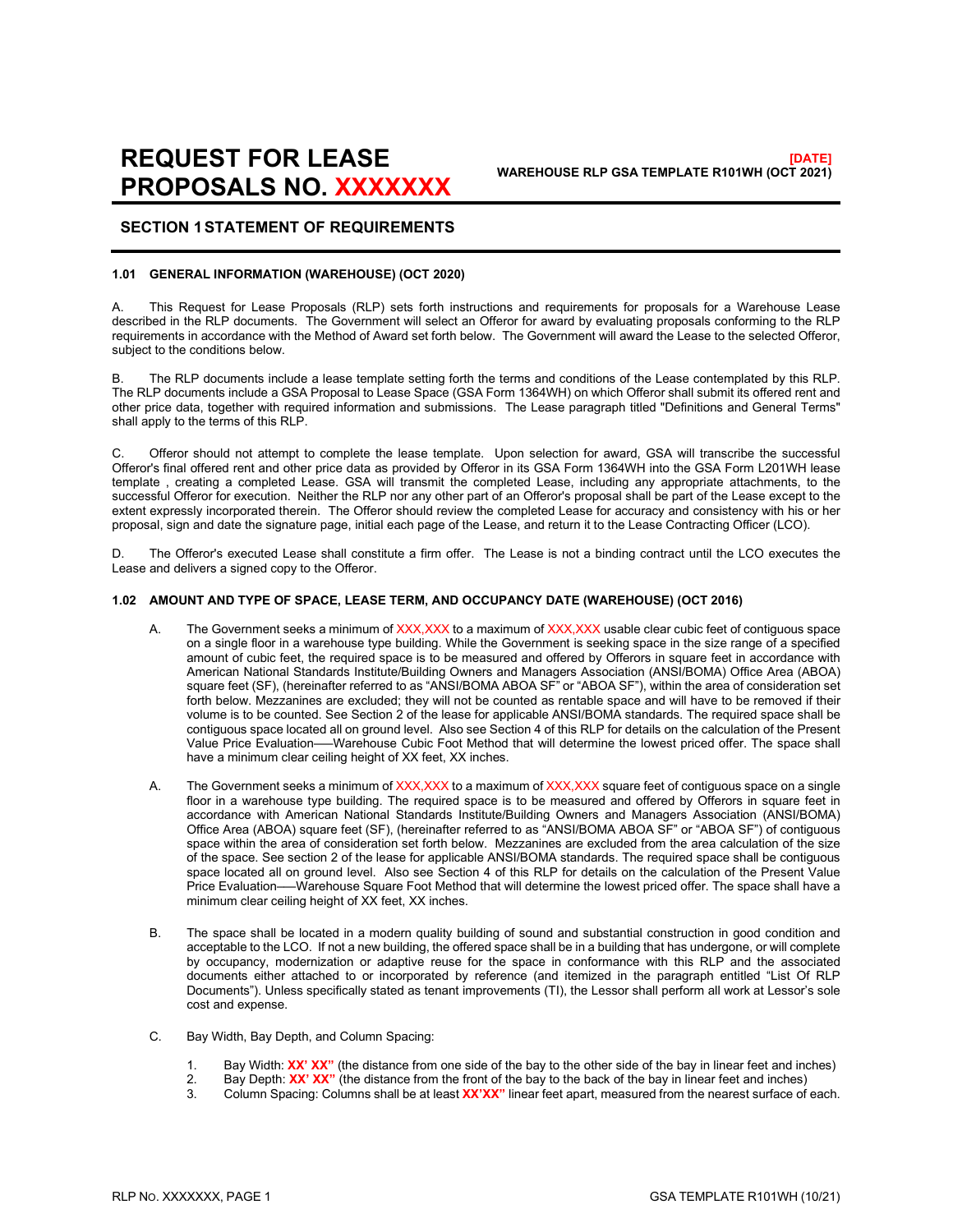- D. Floors and Floor Load: See lease Paragraph entitled FLOORS AND FLOOR LOAD—SHELL (WAREHOUSE) in Section 3 of the Lease.
- E. Automobile Parking: **XXX** parking spaces for automobiles of which **XX** spaces shall be marked as reserved for the exclusive use of the Government. All spaces must be secured and lit in accordance with the Security Requirements set forth in this Lease. The cost of this parking shall be included as part of the rental consideration.
- F. Semi-Trailer Staging Area/Parking: **XXX** parking spaces sized for **[TYPE OF]** semis and **[TYPE OF]** trucks of which **XX** shall be reserved for the exclusive use of the Government: **XX** of the reserved spaces shall also be secured within a fenced-in area with a 10 foot high fence with barbed wire angled outward, said fencing to be considered part of Shell Rent. In addition, the Lessor shall provide such additional truck parking spaces as required by the applicable code of the local government entity having jurisdiction over the Property.
- G. Delivery Route: At least one unobstructed route at least 36 inches wide having no steps or abrupt changes in level to connect all accessible elements, spaces, buildings, and courses of passage.

H. Loading Docks: (Also see the "LOADING DOCKS—SHELL (WAREHOUSE)" paragraph in Section 3 of the lease form). Lessor shall provide a minimum of **XX** loading dock(s) for the exclusive use of the Government. The dock height and configuration shall be **\_\_\_\_\_\_\_\_\_\_\_\_\_\_\_\_\_\_XXXXXXXXXXXXXXXXXXXXXXXXXXXXX\_\_\_\_\_\_\_\_\_\_\_\_\_\_\_\_\_\_\_\_\_\_\_\_\_\_\_\_\_\_\_\_\_\_\_\_\_.** All dock doors shall include electronic openers as a part of Shell Rent unless otherwise specified in the Agency Special Requirements. Any other upgrades (e.g., security enhancements) to the dock doors shall be consider to be Tenant Improvements.

- I. Truck Turning Radius: At a minimum, a truck turning radius of **XX** feet sized for **[TYPE OF]** trucks for all loading docks designed for such sized trucks. One-way design for service traffic is **[preferred] [required]** in order to avoid the need for large turning areas.
- J. Wareyard: A secured (fenced), level, wareyard area of XXX,XXX square feet is required, the entrance of which must be within X,XXX feet of one of the Government's warehouse entrances. The fencing shall be provided as part of Shell Rent and shall be a minimum of 10 feet high with barbed wire angled outward. At a minimum, the wareyard surface shall be<br>[Insert: dirt, gravel, paved asphalt or concrete] capable of withstanding **The Extern Concrete Linsert: dirt, gravel, paved asphalt or concrete]**<br>**External capability C** capable of the wareyard shall be lit. **Extract Propose III.** The wareyard shall be lit, (the cost of lighting fixtures and installation being a part of Shell Rent) in accordance with the same standards set forth for parking areas as covered in Lease Section 3.42.
- K. Property Perimeter Fencing: Perimeter fencing of the shall be provided in accordance with the Agency Special Requirements ("ASRs") attached hereto as Exhibit "\_". This requirement may be met with existing fencing if acceptable to the Lease Contracting Officer in which case the existing fencing will be considered a part of Shell Rent. Should new perimeter fencing be required then a reasonable requirement will be considered as meeting the Building Security Amortized Capital ("BSAC") requirements of security fixtures and shall not be part of Shell Rent or TI, but will be amortized separately as BSAC.
- L. Approximately **XX** ABOA SF will be used for the operation of a vending facility under the provisions of the Randolph-Sheppard Act (20 USC 107 et. seq.). The Government will control the number, kind, and locations of vending facilities and will control and receive income from all automatic vending machines. Offeror shall provide necessary utilities and make related alterations. The cost of the improvements is part of Tenant Improvement (TI) costs. The Government will not compete with other facilities having exclusive rights in the Building. The Offeror shall advise the Government if such rights exist.
- L. The Government may provide vending machines within the Government's leased area under the provisions of the Randolph-Sheppard Act (20 USC 107 et. seq.). The Government will control the number, kind, and locations of vending facilities and will control and receive income from all automatic vending machines. Offeror shall provide necessary utilities and make related alterations. The cost of the improvements is part of Tenant Improvement (TI) costs. The Government will not compete with other facilities having exclusive rights in the Building. The Offeror shall advise the Government if such rights exist.
- M. **X** Years, **X** Years Firm, with Government termination rights, in whole or in parts, effective at any time after the Firm Term of the Lease by providing not less than **XX** days' prior written notice. This Lease may be renewed at the option of the Government for X, X-year terms. The Government reserves the right in the Lease to not include an option, or to reduce the length of an option, if inclusion of the option would cause the Lease to score as a capital lease, in accordance with the Budget Scorekeeping: Operating Lease Treatment paragraph of this RLP. Should the Government make the determination to modify the term or option(s), an amendment to the RLP will be issued.
- N. Occupancy is required in accordance with the schedule outlined in the Schedule for Completion of Space paragraph under the Lease.
- O. See loading dock requirements and other requirements in Section 3 of the Lease.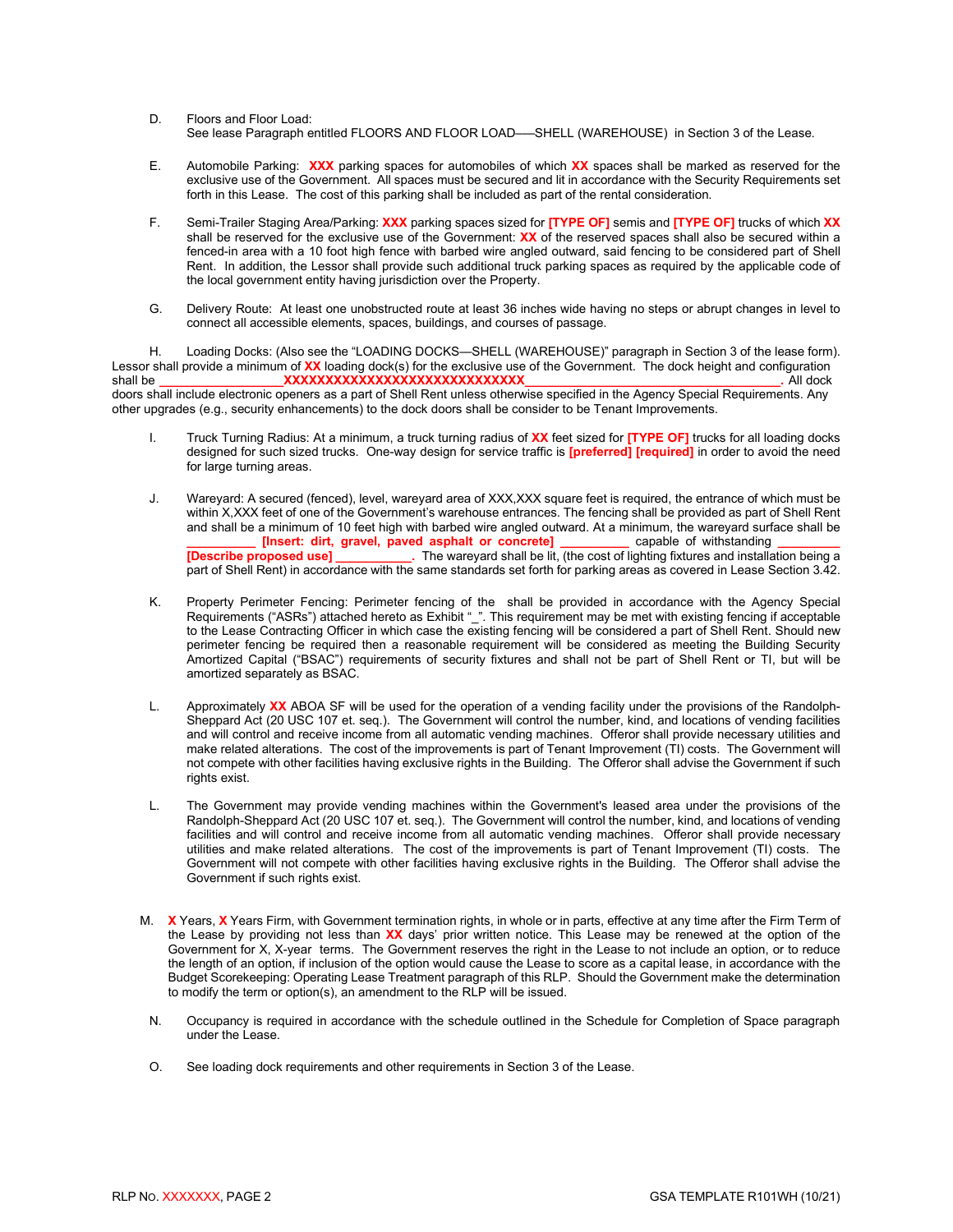P. The space requirement identified in subparagraph "A" will include XX, XXX ABOA SF of [OFFICE] and related space. The ceiling height of this area shall be as outlined in the Special Requirements, but for price evaluation purposes using cubic volume the height of this area shall be considered to be **10** feet.

# **1.03 UNIQUE REQUIREMENTS (OCT 2021)**

The offered Building and/or Property must have the following features as a minimum requirement:

<span id="page-5-0"></span>

| А. |  |  |
|----|--|--|
| В. |  |  |
| С. |  |  |

#### <span id="page-5-1"></span>**1.04 AREA OF CONSIDERATION (OCT 2021)**

The Government requests offers of space in the area bounded as follows:

| North: |  |
|--------|--|
| South: |  |
| East:  |  |
| West:  |  |

<span id="page-5-2"></span>Buildings with Property boundary(ies) on the boundary streets are within the delineated Area of Consideration.

#### **1.05 PARKING (WAREHOUSE) (OCT 2021)**

#### A. INSIDE CITY CENTER:

Parking facilities with an adequate availability of parking spaces open to the general public to accommodate employees and visitors shall be located within the immediate vicinity of the Building but generally not exceeding a walkable **XX feet** of the employee entrance of the offered Building as determined by the LCO. These parking facilities do not substitute for the required parking under Paragraph 1.02(c).

B. OUTSIDE CITY CENTER: The parking-to-square-foot ratio available on-site shall at least meet current local code requirements, or, in the absence of a local code requirement, on-site parking shall be available at a ratio of one (1) space for every **XX** RSF of Space.

C. See Lease (GSA Form L201WH) for additional parking provisions.

#### <span id="page-5-3"></span>**1.06 LIST OF RLP DOCUMENTS (WAREHOUSE) (OCT 2021)**

A. The following documents are attached to and included as part of this RLP package: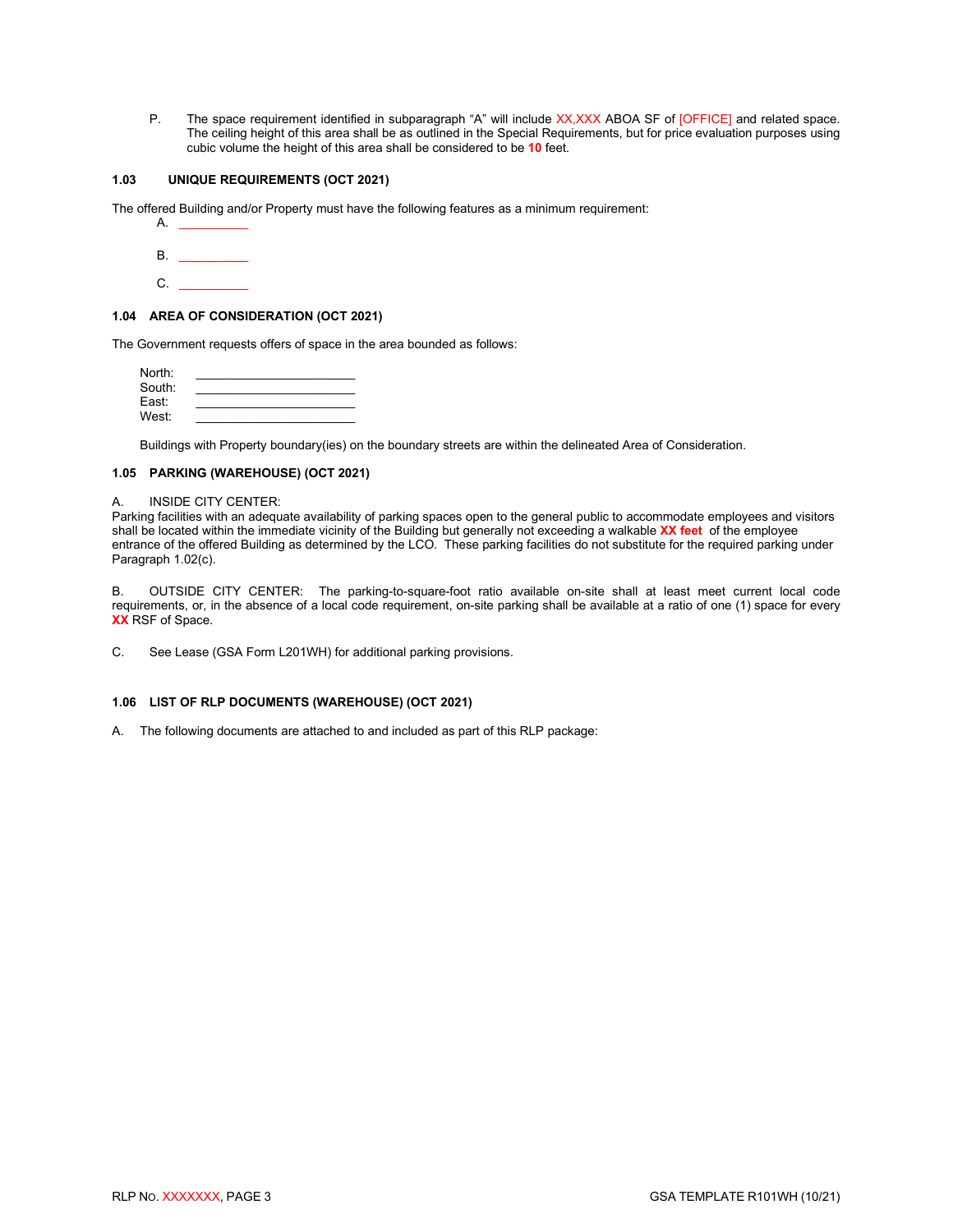| <b>DOCUMENT NAME</b>                                                                                                                                                       | No. OF<br><b>PAGES</b> | <b>EXHIBIT</b> |
|----------------------------------------------------------------------------------------------------------------------------------------------------------------------------|------------------------|----------------|
| Lease No. GS-XXP-LXXXXXXX (Template L201WH)                                                                                                                                |                        |                |
| Agency's Special Requirements (including Racking<br>Plan(s)) Dated XX                                                                                                      |                        |                |
| Security Requirements for Level XX                                                                                                                                         |                        |                |
| GSA Form 3516, Solicitation Provisions                                                                                                                                     |                        |                |
| GSA Form 3517B, General Clauses                                                                                                                                            |                        |                |
| Proposal to Lease Space (GSA Form 1364WH)                                                                                                                                  |                        |                |
| GSA Form 1217, Lessor's Annual Cost Statement                                                                                                                              |                        |                |
| GSA Form 12000-WH for Prelease Fire Protection<br>and Life Safety Evaluation for a Warehouse Building<br>(Part A or Part B) (See Section 3 for applicable<br>requirements) |                        |                |
| <b>Security Unit Price List</b>                                                                                                                                            |                        |                |
| Seismic Offer Forms [FOR SEISMIC AREAS<br>YELLOW AND RED ONLYI                                                                                                             |                        |                |
| Foreign Ownership and Financing Representation                                                                                                                             |                        |                |
| FAR 52.204-24, Representation Regarding Certain<br>Telecommunications and Video Surveillance<br>Services or Equipment                                                      |                        |                |
| <b>Broker Commission Agreement</b>                                                                                                                                         |                        |                |

B. In addition to the documents identified above, this RLP package includes additional agency requirements containing sensitive information that is only available to Offerors upon request to the LCO or Alternate Government Contact as listed under Section 1 of this RLP.

#### <span id="page-6-0"></span>**1.07 AMENDMENTS TO THE RLP (JUN 2012)**

This RLP may be amended by notice from the LCO. Amendments may modify the terms of this RLP, or the terms, conditions, and requirements of the Lease contemplated by the RLP.

#### <span id="page-6-1"></span>**1.08 LEASE DESCRIPTION (WAREHOUSE) (OCT 2021)**

- A. Offeror shall examine the Lease template included in the RLP documents to understand the Government's and the Lessor's respective rights and responsibilities under the contemplated Lease.
- B. The Lease contemplated by this RLP includes:
	- 1. The term of the Lease, and renewal option, if any.<br>2. Terms and Conditions of the Lease, including Defined
	- 2. Terms and Conditions of the Lease, including Definitions, Standards, and Formulas applicable to the Lease and this RLP.
	- 3. Building Shell standards and requirements.<br>4. Information concerning the tenant agency
	- Information concerning the tenant agency's buildout requirements ("Special Requirements"), to be supplemented after award.
	- 5. Security Requirements.
	- 6. A description of all services to be provided by the Lessor.
- C. Should the Offeror be awarded the Lease, the terms of the Lease shall be binding upon the Lessor without regard to any statements contained in this RLP.
- D. The Lease contemplated by this RLP is a **[modified net or fully serviced]**\_\_\_\_\_\_\_\_\_\_\_\_\_\_\_\_\_\_ Lease. See RLP Paragraphs 3.03 and 3.09 for further details on financial responsibility for various Operating Expenses. Rent shall be based upon a proposed rental rate per Rentable Square Foot (RSF), limited by the offered rate and the maximum ABOA SF solicited under this RLP. Although certain Tenant Improvement (TI) requirements information is provided with this RLP and will be incorporated into the Lease, the TIs to be delivered by the Lessor will be based on the final design to be developed after award of the Lease, which reflects the Agency's full requirements. The Lessor shall design and build the TIs and will be compensated for TI costs, together with design and project management fees to be set under the Lease. Although the TI requirements will not be developed fully until after award, Offerors shall provide the allowance stated in the Tenant Improvement Allowance paragraph of the Lease.
- E. Unless the Government prepares Design Intent Drawings (DIDs), after award the Lessor must prepare DIDs for the leased Space conforming to the lease requirements and other Government-supplied information related to the client agency's interior build-out requirements. The Government will have the opportunity to review the Lessor's DIDs to determine that the Lessor's design meets the requirements of the Lease. Only after the Government approves the DIDs and a final price for TIs is negotiated will the Lessor be released to proceed with buildout. The Lease also provides that the Government may modify the TI requirements, subject to the Lessor's right to receive compensation for such changes.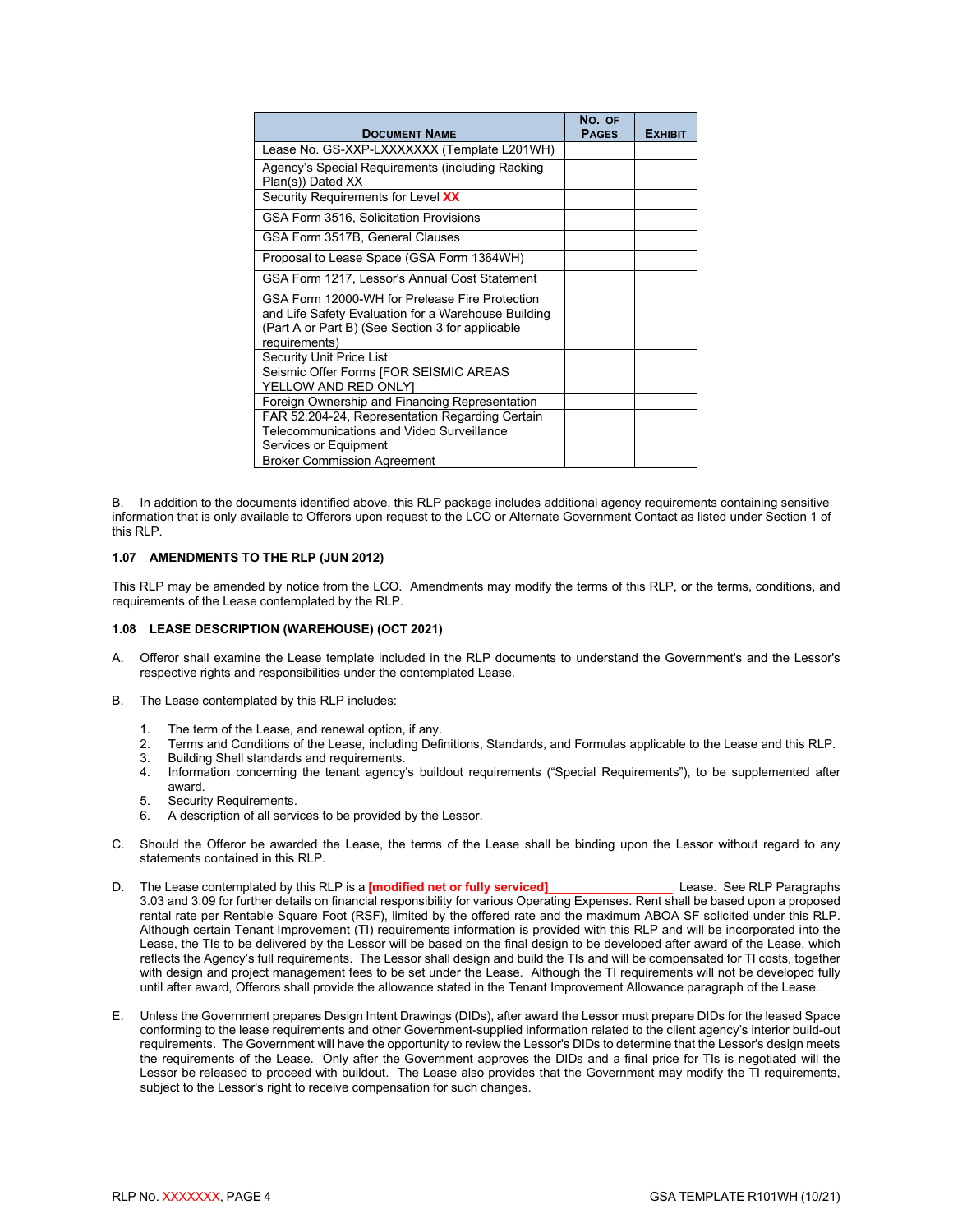- F. The security pricing process is described in a separate paragraph.
- G. Upon completion and acceptance of the leased Space, the Space will be measured for establishing the actual annual rent, and the lease term shall commence. In instances involving an incumbent Lessor where the Government commences the lease term pending completion of TI and/or BSAC alterations, the Government shall withhold TI and/or BSAC rent pursuant to Section 1 of the Lease until such time as the TI and/or BSAC is completed and accepted by the Government. During the term of the Lease, rent will be adjusted for changes to the Lessor's operating costs and real estate taxes, pursuant to paragraphs set forth in the Lease.
- H. Offerors are advised that doing business with the Government carries special responsibilities with respect to sustainability, fire protection and life safety, and security, as well as other requirements not typically found in private commercial leases. These are set forth both in the lease form and in the GSA Form 3517B, and will be made part of the Lease.

#### <span id="page-7-0"></span>**1.09 RELATIONSHIP OF RLP BUILDING MINIMUM REQUIREMENTS AND LEASE OBLIGATIONS (OCT 2016)**

The Lease establishes various requirements relating to the Building shell. Such requirements are not deemed TIs. There are c Building requirements that are established as minimum requirements in this RLP. If the Lessor's Building does not meet the requirements at the time of award, the Lessor may still be awarded the Lease. However, as a condition of award, the Government will require Lessor to identify those Building improvements that will bring the Building into compliance with RLP requirements. Upon award of the Lease, completion of those Building improvements will become Lease obligations.

#### <span id="page-7-1"></span>**1.10 PRICING OF SECURITY REQUIREMENTS (OCT 2016)**

A. The proposed Lease contains an attachment with the security requirements and obligations for the Building, which are based on the facility security level (FSL). The Federal Government determines the facility's FSL rating, which ranges from FSL I to FSL IV. The FSL is based on client agency mix, required size of space, number of employees, use of the space, location, configuration of the site and lot, and public access into and around the facility.

B. The security requirements attached to this Lease includes a list of security countermeasures that must be installed in the leased Space. The Offeror shall use the Security Unit Price List to provide the Government with itemized costs of these security countermeasures, and he or she shall amortize the cost of any Building Specific Amortized Capital (BSAC) into the rent. The security requirements attached to this Lease includes a general list of countermeasures that may be installed in the leased Space as part of the Building Specific Amortized Capital (BSAC). Because each building is unique, the final list of security countermeasures will be determined during the design phase and identified in the design intent drawings and construction documents. After completing the construction documents, the Lessor shall submit a list of the itemized costs. Such costs shall be subject to negotiation.

C. There shall be no charge to the Government for any items that already exist in the offered Building or facility.

#### <span id="page-7-2"></span>**1.11 SECURITY LEVEL DETERMINATION FOR FACILITY HOUSING OTHER FEDERAL TENANTS (APR 2011)**

If an Offeror is offering Space in a facility currently housing a Federal agency, the security requirements of the facility may be increased and the Offeror may be required to adhere to a higher security standard than other Offerors competing for the same space requirement. If two or more Federal space requirements are being competed at the same time, an Offeror submitting on both or more space requirements may be subject to a higher security standard if the Offeror is determined to be the successful Offeror on more than one space requirement. It is incumbent upon the Offeror to prepare the Offeror's proposal accordingly.

#### <span id="page-7-3"></span>**1.12 INSPECTION—RIGHT OF ENTRY (OCT 2021)**

A. At any time and from time to time after receipt of an offer (until the same has been duly withdrawn or rejected), the agents, employees and contractors of the Government may, upon reasonable prior notice to Offeror, enter upon the offered Space or the Premises, and all other areas of the Building access to which is necessary to accomplish the purposes of entry, to determine the potential or actual compliance by the Offeror with the requirements of the RLP and its attachments, which purposes shall include, but not be limited to:

- 1. Inspecting, sampling, and analyzing of suspected asbestos-containing materials and air monitoring for asbestos fibers, and/or reviewing similar existing Offeror records.
- 2. Inspecting the heating, ventilation and air conditioning system, maintenance records, and mechanical rooms for the offered Space or the Premises.
- 3. Inspecting for any leaks, spills, or other potentially hazardous conditions which may involve tenant exposure to hazardous or toxic substances.
- 4. Inspecting for any current or past hazardous waste operations, to ensure that appropriate actions were taken to alleviate any environmentally unsound activities in accordance with Federal, state, and local law.

B. Nothing in this paragraph shall be construed to create a Government duty to inspect for toxic materials or to impose a higher standard of care on the Government than on other lessees. The purpose of this paragraph is to promote the ease with which the Government may inspect the Building. Nothing in this paragraph shall act to relieve the Offeror of any duty to inspect or liability which might arise because of Offeror's failure to inspect for or correct a hazardous condition.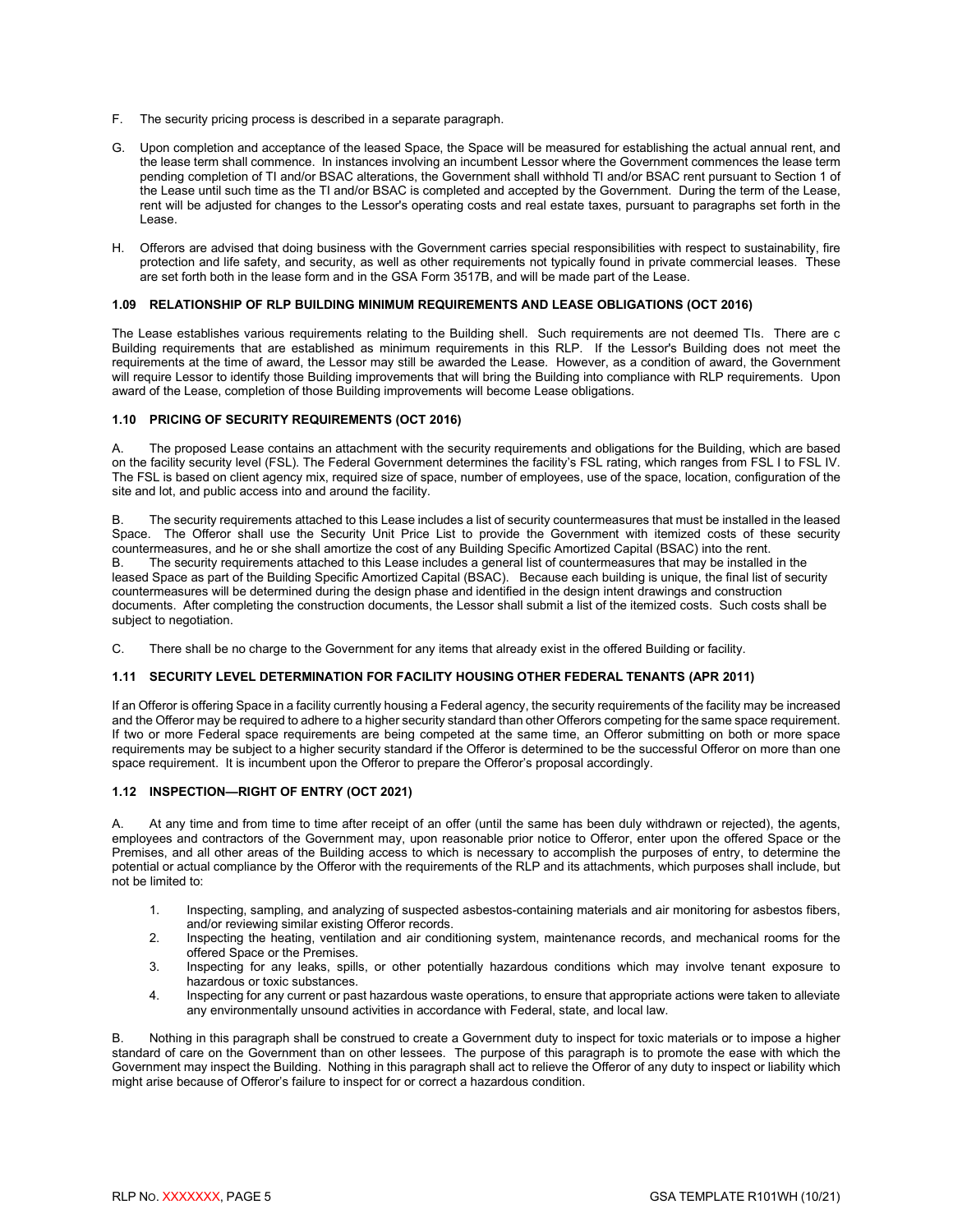#### <span id="page-8-0"></span>**1.13 AUTHORIZED REPRESENTATIVES (OCT 2020)**

With respect to all matters relating to this RLP, only the Government's LCO designated below shall have the authority to amend the RLP and award a Lease. The Government shall have the right to substitute its LCO by notice, without an express delegation by the prior LCO.

#### **Lease LCO:**

[Name] [Mailing Address] [Office Phone] [Cell Phone]

[Email Address]

As to all other matters, Offerors may contact the Alternate Government Contact designated below.

#### **Alternate Government Contact:**

[Name] [Mailing Address] [Office Phone] [Cell Phone] [Email Address]

#### <span id="page-8-1"></span>**1.14 BROKER COMMISSION AND COMMISSION CREDIT (OCT 2020)**

A. For the purposes of this RLP, the state of the Broker) is the authorized contractor real estate broker representing GSA. The Government expects the Lessor to pay a commission to the Broker. By submitting an offer, the Offeror agrees that if the Offeror is paying a commission or fee in connection with this Lease to a listing agent, an offering agent, or broker, property manager, developer, or any other agent or representative, then the Offeror will pay a commission to the Broker to which the Broker would ordinarily be entitled consistent with local business practices, as evidenced through a brokerage agreement between the Offeror and the Broker. The commission will be negotiated between the Offeror and the Broker and will be based on a Lease term not to exceed the Firm Term of the Lease contemplated by this RLP. Commissions will not be negotiated or collected on option periods or for Lease terms beyond the Firm Term of the Lease. As part of the offer, the Offeror shall disclose all commissions and/or fees to be paid by the Offeror including both the Offeror's agent(s), broker(s), property manager, developer or any other agent or representative and the Broker. The Offeror shall enter the commission amounts for its representative and the amount to GSA's Broker in blocks 31a and 31b respectively on GSA Form 1217, Lessors Annual Cost Statement. An executed commission agreement reflecting this agreement shall be submitted with the initial offer.

B. Offerors are advised that there is a potential for a dual agency situation to arise under this procurement, whereby the Broker may represent both GSA and another Offeror under this lease action. By submitting an offer, the Offeror acknowledges the potential for a dual agency situation. Should there be an actual dual agency, the Broker will notify all Offerors of the actual dual agency and request written acknowledgement statements from all Offerors.

C. For the benefit of the Government, the Broker has agreed to forego a percentage of any commission that it is entitled to receive in connection with the contemplated Lease. This amount shall be specifically set forth at time of lease award. The resulting total dollar value of the foregone commission (the Commission Credit) shall be applied in equal monthly amounts against rental payments due and owing under the Lease. The rental amount payable shall be reduced by the Commission Credit at the commencement of the Lease, over the minimum number of months that will not exceed the monthly shell rental, until the Commission Credit has been fully recaptured. The parties agree to execute a Lease Amendment setting forth the full nature, extent, terms, and conditions of commissions paid to the Broker and the Commission Credit to be applied against the Government's rental payment obligations under the Lease. Commissions and/or credits shall be treated as confidential financial information and Offerors will refrain from public disclosure or using the information for any other purpose than that for which it was furnished without consent of the GSA LCO.

D. For purposes of price evaluation, the Commission Credit shall be treated as a deduction from the rent in accordance with the Method of Award. The amount of any commission paid to the Broker shall not be considered separately as part of this price evaluation since the value of the commission is included in the rental consideration.

#### <span id="page-8-2"></span>**1.15 PLANNED USE BY GOVERNMENT (WAREHOUSE) (MAY 2014)**

The Government shall be entitled to use the space for any lawful purpose. However, the Government intends to initially use the space for any lawful purpose. However, the Government intends to initially use the space for . Such use may involve the use of hazardous materials. The Government will agree in the Lease to use and maintain any hazardous materials in conformance with all applicable Federal, state, and local environmental regulations.

#### <span id="page-8-3"></span>**1.16 NORTH AMERICAN INDUSTRY CLASSIFICATION SYSTEM (NAICS) CODE AND SMALL BUSINESS SIZE STANDARD (OCT 2020)**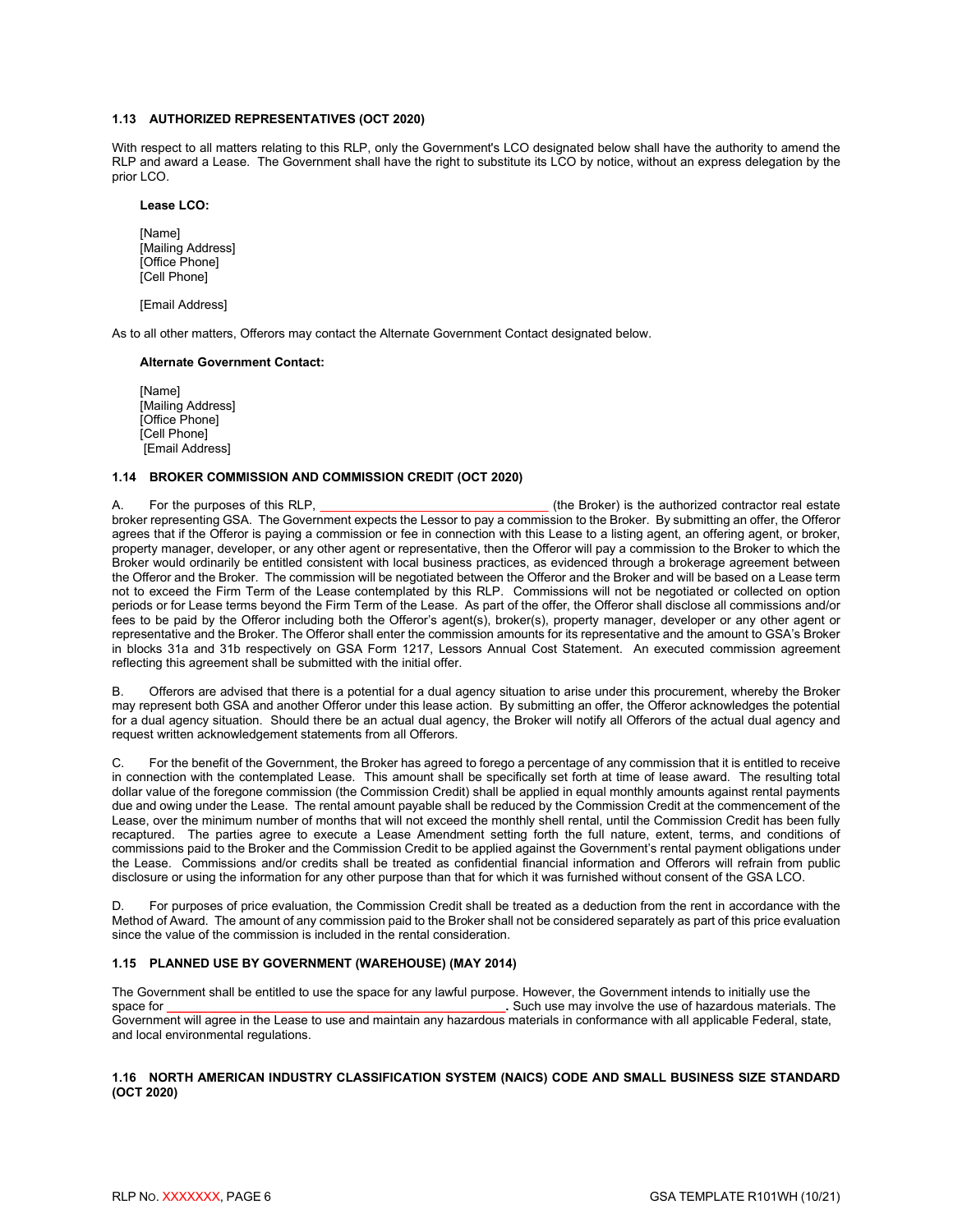- A. The North American Industry Classification System (NAICS) code for this acquisition is 531120, unless the real property is self-storage (#531130), land (#531190), or residential (#531110).
- B. The small business size standard for the applicable NAICS codes is found a[t HTTPS://WWW.SBA.GOV/SIZE-STANDARD/.](https://www.sba.gov/SIZE-STANDARD/)

## <span id="page-9-0"></span>**1.17 UNIQUE ENTITY IDENTIFIER (OCT 2021)**

*Unique entity identifier* means a number or other identifier used to identify a specific commercial, nonprofit, or Government entity. See [WWW.SAM.GOV](http://www.sam.gov/) for the designated entity for establishing unique entity identifiers. If an offeror does not have a unique entity identifier, it should contact the entity designated at www.sam.gov for establishment of the unique entity identifier directly to obtain one.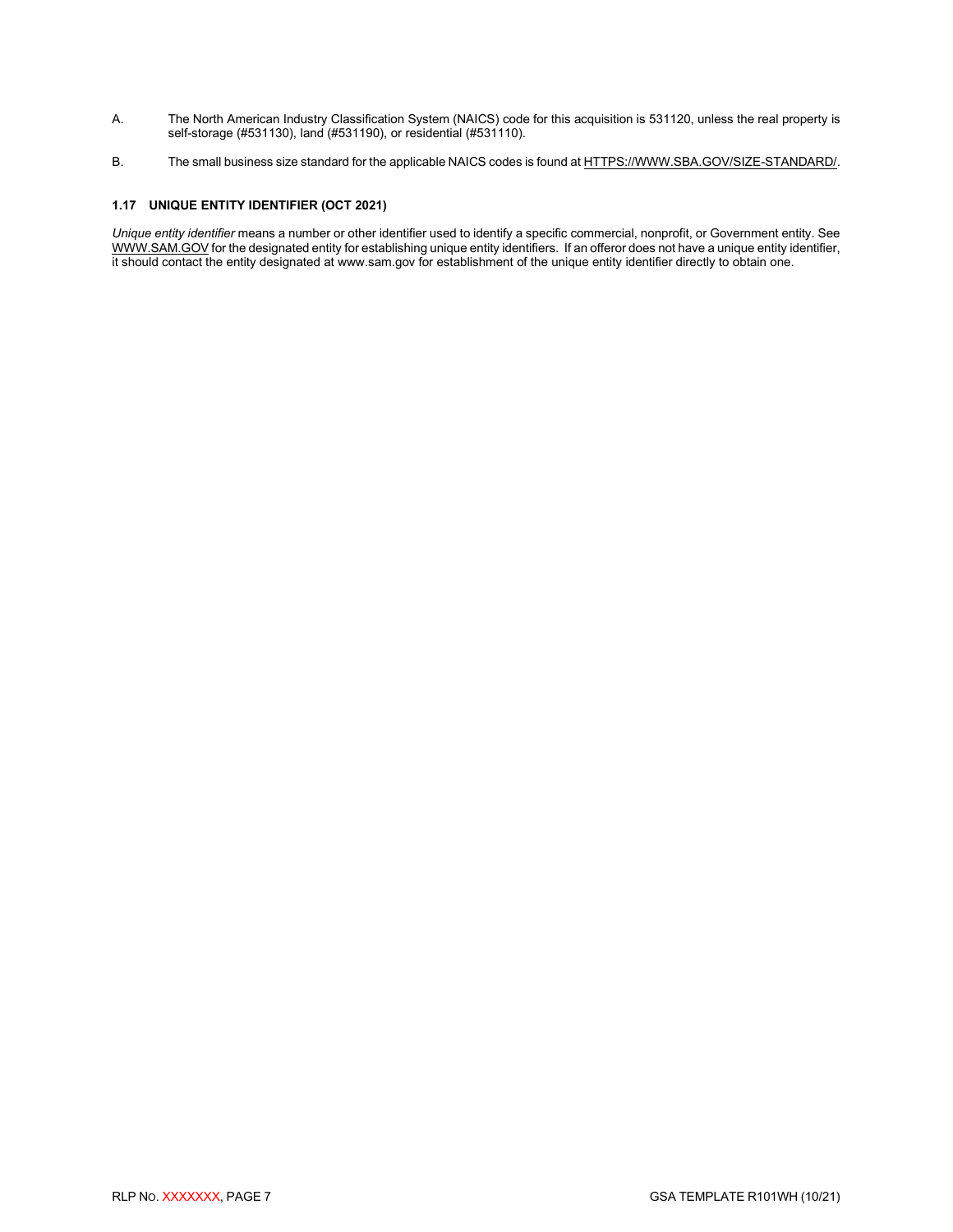# <span id="page-10-0"></span>**SECTION 2 ELIGIBILITY AND PREFERENCES FOR AWARD**

#### <span id="page-10-1"></span>**2.01 EFFICIENCY OF LAYOUT (WAREHOUSE) (MAY 2014)**

A. In order to be acceptable for award, the offered Space must provide for an efficient layout as determined by the LCO.

B. To demonstrate potential for efficient layout, GSA may request the Offeror to provide a test fit layout at the Offeror's expense. The Government will advise the Offeror if the test fit layout demonstrates that the Government's requirement cannot be accommodated within the Space offered. The Offeror will have the option of increasing the ABOA square footage offered, if it does not exceed the maximum ABOA square footage in this RLP offer package. If the Offeror is already providing the maximum ABOA square footage and cannot house the Government's space requirements efficiently, then the Government will advise the Offeror that the offer is unacceptable.

C. Space offered must have a minimum column spacing of **XX** feet **XX** inches, an overall minimum width of **XX** feet **XX** inches, and an overall minimum depth of **XX** feet **XX** inches.

#### <span id="page-10-2"></span>**2.02 FLOOD PLAINS (OCT 2021)**

A Lease will not be awarded for any offered Property located within a 100-year floodplain unless the Government has determined that there is no practicable alternative. An Offeror may offer less than its entire site in order to exclude a portion of the site that falls within a floodplain, so long as the portion offered meets all the requirements of this RLP and does not impact the Government's full use and enjoyment of the Premises. If an Offeror intends that the offered Property that will become the Premises for purposes of this Lease will be something other than the entire site as recorded in tax or other property records the Offeror shall clearly demarcate the offered Property on its site plan/map submissions and shall propose an adjustment to property taxes on an appropriate pro rata basis. For such an offer, the Government may determine that the offered Property does not adequately avoid development in a 100-year floodplain.

In addition, a Lease will not be awarded for any offered Property adjacent to 100-year floodplain, where such an adjacency would, as determined by the Government, restrict ingress or egress to the Premises in the event of a flood, unless there is no practicable alternative.

#### <span id="page-10-3"></span>**2.03 SEISMIC SAFETY–—MODERATE SEISMICITY (OCT 2021)**

The Government intends to award a Lease to an Offeror of a Building that is in compliance with the Seismic Standards. If an offer is received which is in compliance with the Seismic Standards and the other requirements of this RLP, then other offers which do not comply with the Seismic Standards will not be considered. If none of the offers is in compliance with the Seismic Standards, the LCO will make the award to the Offeror whose offer meets the other requirements of this RLP and provides the best value to the Government, taking into account price, seismic safety and any other award factors specified in this RLP.

- B. An offered Building will be considered to be in compliance with the Seismic Standards if it meets one of the following conditions:
	- 1. The offer includes a representation that the Building will have less than 10,000 ABOA SF of Space leased to the Federal Government upon commencement of the lease term (Seismic Form D),
	- 2. The offer includes a Seismic Certificate certifying that the Building is a Benchmark Building (Seismic Form A).<br>3. The offer includes a Seismic Certificate based on a Tier I Evaluation showing that the Building meets th
	- The offer includes a Seismic Certificate based on a Tier I Evaluation showing that the Building meets the Seismic Standards (Seismic Form B). The submission must include the checklists and backup calculations from the Tier 1 Evaluation.
	- 4. The offer includes a Seismic Certificate based on a Tier 2 or Tier 3 Evaluation showing that the Building complies with the Seismic Standards (Seismic Form B). If the certificate is based on a Tier 2 or Tier 3 Evaluation, the data, working papers, calculations and reports from the evaluation must be made available to the Government.
	- 5. The offer includes a commitment to retrofit the Building to satisfy all of the Basic Safety Objective requirements of ASCE/SEI 41 (Seismic Form C, Part 1). If the Offeror proposes to retrofit the Building, the offer must include a Tier 1 report with all supporting documents, a narrative explaining the process and scope of retrofit, and a schedule for the seismic retrofit. The Offeror shall provide a construction schedule, concept design for the seismic upgrade, and supporting documents for the retrofit, including structural calculations, drawings, specifications, and geotechnical report to the Government for review and approval prior to award. The documentation must demonstrate the seismic retrofit will meet the seismic standards and be completed within the time frame required.
	- 6. The offer includes a pre-award commitment to construct a new Building, using local building codes (Seismic Form C, Part 2).

C. The LCO may allow an Offeror to submit a Seismic Certificate after the deadline for final proposal revisions. However, the LCO is not obligated to delay award in order to enable an Offeror to submit a Seismic Certificate.

D. **Definitions.** For the purpose of this paragraph: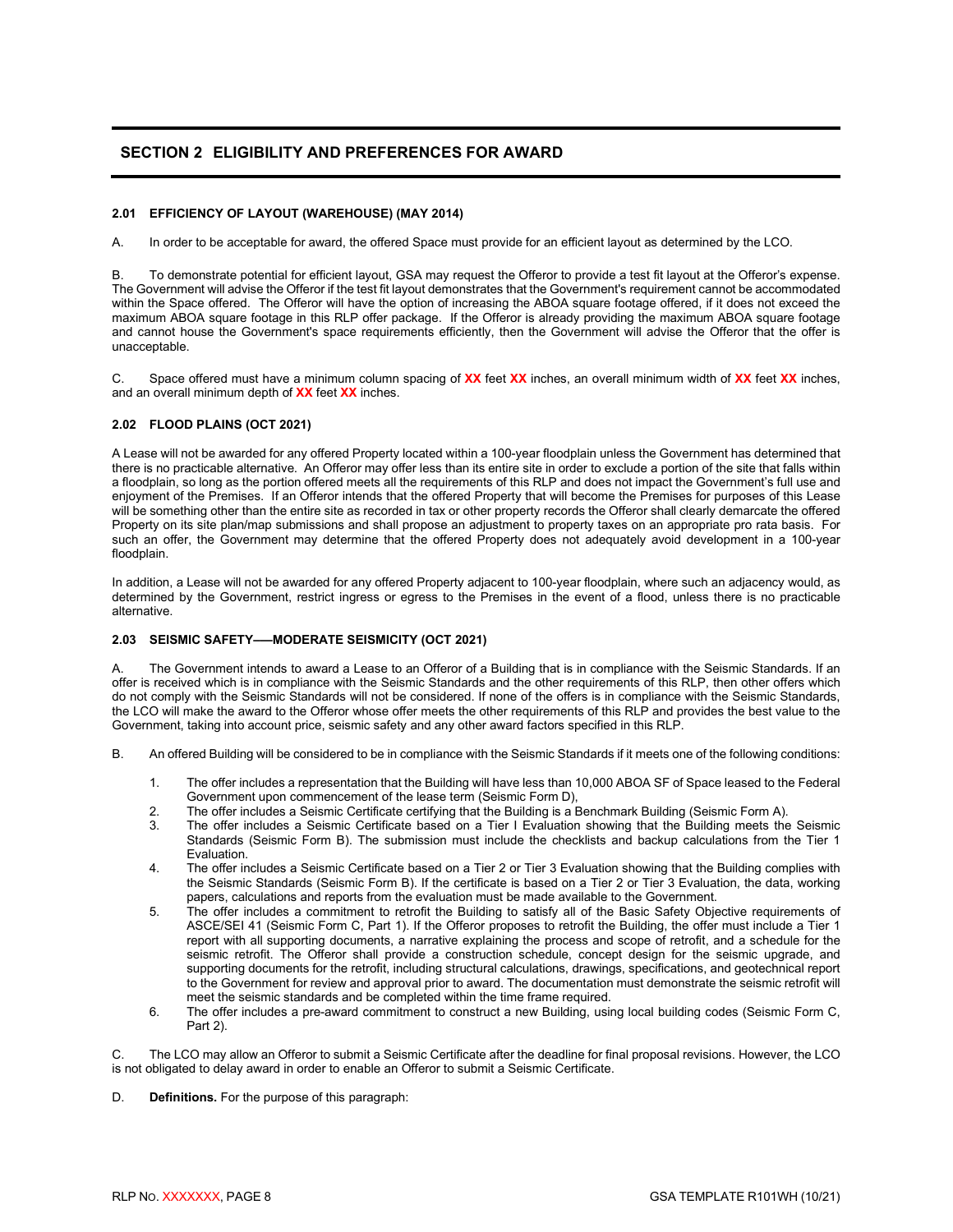- "ASCE/SEI 31" means the American Society of Civil Engineers standard, Seismic Evaluation of Existing Buildings. You can purchase ASCE/SEI from ASCE at (800) 548-2723 or by visiting [HTTP://WWW.ASCE.ORG/PUBLICATIONS/.](http://www.asce.org/publications/)
- "ASCE/SEI 41" means American Society of Civil Engineers standard, Seismic Rehabilitation of Existing Buildings. You can purchase ASCE/SEI from ASCE at (800) 548-2723 or by visiting [HTTP://WWW.ASCE.ORG/PUBLICATIONS/.](http://www.asce.org/publications/)
- "Benchmark Building" means a building that was designed and built, or retrofitted, in accordance with the seismic provisions of the applicable codes specified in Section 1.3.1 of RP 8.
- Engineer" means a professional engineer who is licensed in Civil or Structural Engineering and qualified in the structural design of buildings. They must be licensed in the state where the property is located.
- "RP 8" means "*Standards of Seismic Safety for Existing Federally Owned and Leased Buildings ICSSC Recommended Practice 8 (RP 8)*," issued by the Interagency Committee on Seismic Safety in Construction as ICSSC RP 8 and the National Institute of Standards and Technology as NIST GCR 11-917-12. RP 8 can be obtained from [HTTPS://WWW.NIST.GOV/PUBLICATIONS/STANDARDS-SEISMIC-SAFETY-EXISTING-FEDERALLY-OWNED-](https://www.nist.gov/publications/standards-seismic-safety-existing-federally-owned-and-leased-buildings-icssc)[AND-LEASED-BUILDINGS-ICSSC.](https://www.nist.gov/publications/standards-seismic-safety-existing-federally-owned-and-leased-buildings-icssc)
- "Seismic Certificate" means a certificate executed and stamped by an Engineer on the appropriate Certificate of Seismic Compliance form included with this RLP together with any required attachments.
- "Seismic Standards" means the requirements of RP 8 Section 2.2 for Life Safety Performance Level in ASCE/SEI 31 or the Basic Safety Objective in ASCE/SEI 41, unless otherwise specified.
- "Tier 1 Evaluation" means an evaluation by an Engineer in accordance with Chapters 2.0 and 3.0 of ASCE/SEI 31. A Tier 1 Evaluation must include the appropriate Structural, Nonstructural and Geologic Site Hazards and Foundation Checklists.
- "Tier 2 Evaluation" means an evaluation by an Engineer in accordance with Chapter 4.0 of ASCE/SEI 31.
- "Tier 3 Evaluation" means an evaluation by an Engineer in accordance with Chapter 5.0 of ASCE/SEI 31.

#### <span id="page-11-0"></span>**2.04 SEISMIC SAFETY–—HIGH SEISMICITY (OCT 2021)**

A. The Government intends to award a Lease to an Offeror of a Building that is in compliance with the Seismic Standards. If an offer is received which is in compliance with the Seismic Standards and the other requirements of this RLP, then other offers which do not comply with the Seismic Standards must not be considered. If none of the offers is in compliance with the Standards, the LCO will make the award to the Offeror whose offer meets the other requirements of this RLP and provides the best value to the Government, taking into account price, seismic safety and any other award factors specified in this RLP.

- B. An offered Building will be considered to be in compliance with the Seismic Standards if it meets one of the following conditions:
	- 1. The offer includes a representation that the Premises will be in a one-story Building of steel light frame or wood construction with less than 3,000 ABOA SF of space in the Building (Seismic Form D).
	- 2. The offer includes a Seismic Certificate certifying that the Building is a Benchmark Building (Seismic Form A).
	- The offer includes a Seismic Certificate based on a Tier I Evaluation showing that the Building meets the Seismic Standards (Seismic Form B). The submission must include the checklists and backup calculations from the Tier 1 Evaluation.
	- 4. The offer includes a Seismic Certificate based on a Tier 2 or Tier 3 Evaluation showing that the Building complies with the Seismic Standards (Seismic Form B). If the certificate is based on a Tier 2 or Tier 3 Evaluation, the data, working papers, calculations and reports from the evaluation must be made available to the Government.
	- 5. The offer includes a commitment to retrofit the Building to satisfy all of the Basic Safety Objective requirements of ASCE/SEI 41 (Seismic Form C, Part 1). If the Offeror proposes to retrofit the Building, the offer must include a Tier 1 report with all supporting documents, a narrative explaining the process and scope of retrofit and a schedule for the seismic retrofit. The Offeror shall provide a construction schedule, concept design for the seismic upgrade and supporting documents for the retrofit, including structural calculations, drawings, specifications, and geotechnical report to the Government for review and approval prior to award. The documentation must demonstrate the seismic retrofit will meet the seismic standards and be completed within the time frame required.
	- 6. The offer includes a pre-award commitment to construct a new Building, using local building codes (Seismic Form C, Part 2).

C. The LCO may allow an Offeror to submit a Seismic Certificate after the deadline for final proposal revisions. However, the LCO is not obligated to delay award in order to enable an Offeror to submit a Seismic Certificate.

- D. **Definitions.** For the purpose of this paragraph:
	- "ASCE/SEI 31" means the American Society of Civil Engineers standard, Seismic Evaluation of Existing Buildings. You can purchase ASCE/SEI from ASCE at (800) 548-2723 or by visiting [HTTP://WWW.ASCE.ORG/PUBLICATIONS/.](http://www.asce.org/publications/)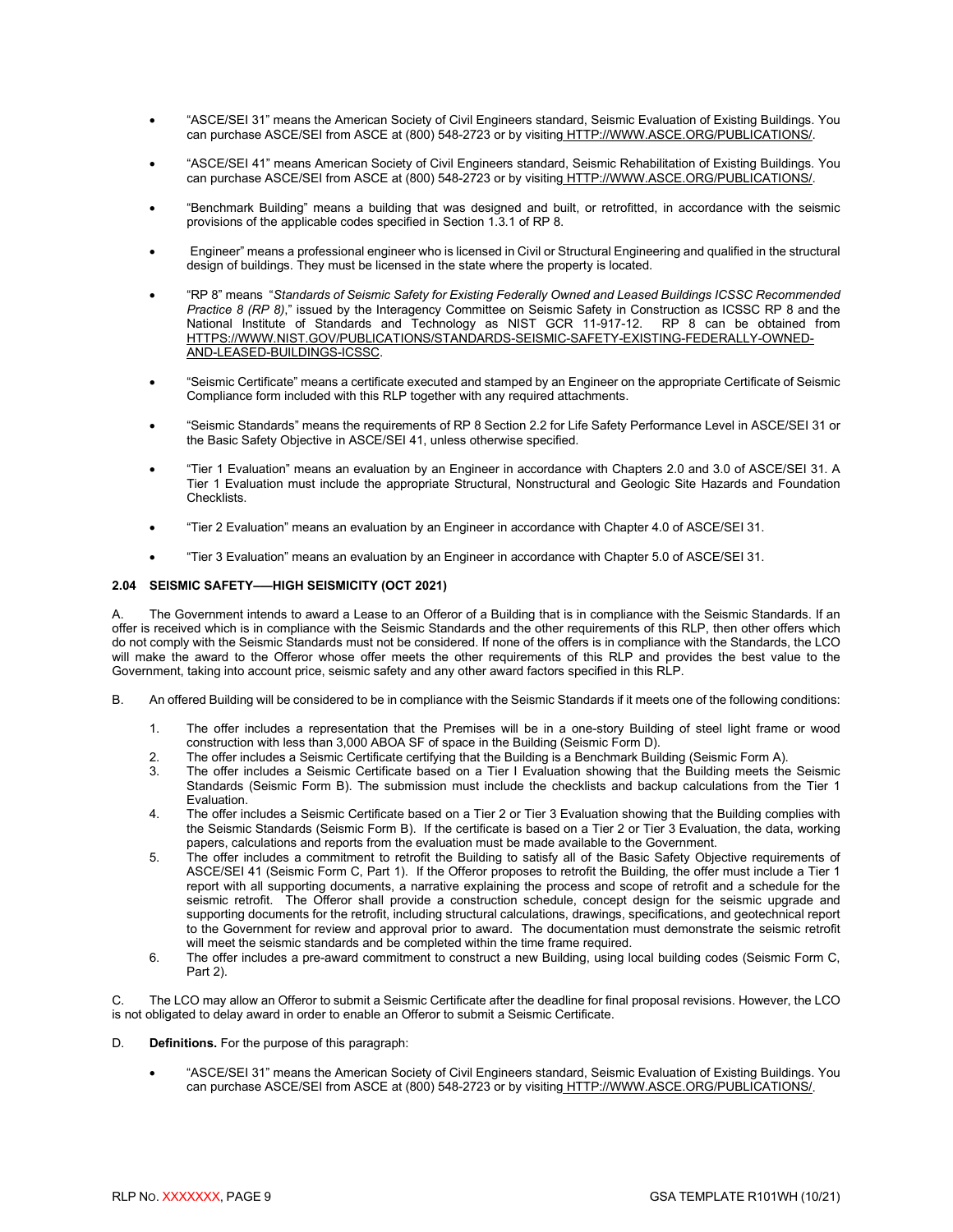- "ASCE/SEI 41" means American Society of Civil Engineers standard, Seismic Rehabilitation of Existing Buildings. You can purchase ASCE/SEI from ASCE at (800) 548-2723 or by visiting [HTTP://WWW.ASCE.ORG/PUBLICATIONS/.](http://www.asce.org/publications/)
- "Benchmark Building" means a building that was designed and built, or retrofitted, in accordance with the seismic provisions of the applicable codes specified in Section 1.3.1 of RP 8.
- Engineer" means a professional engineer who is licensed in Civil or Structural Engineering and qualified in the structural design of buildings. They must be licensed in the state where the property is located.
- "RP 8" means "*Standards of Seismic Safety for Existing Federally Owned and Leased Buildings ICSSC Recommended Practice 8 (RP 8)*," issued by the Interagency Committee on Seismic Safety in Construction as ICSSC RP 8 and the National Institute of Standards and Technology as NIST GCR 11-917-12. RP 8 can be obtained from [HTTPS://WWW.NIST.GOV/PUBLICATIONS/STANDARDS-SEISMIC-SAFETY-EXISTING-FEDERALLY-OWNED-](https://www.nist.gov/publications/standards-seismic-safety-existing-federally-owned-and-leased-buildings-icssc)[AND-LEASED-BUILDINGS-ICSSC.](https://www.nist.gov/publications/standards-seismic-safety-existing-federally-owned-and-leased-buildings-icssc)
- "Seismic Certificate" means a certificate executed and stamped by an Engineer on the appropriate Certificate of Seismic Compliance form included with this RLP together with any required attachments.
- "Seismic Standards" means the requirements of RP 8 Section 2.2 for Life Safety Performance Level in ASCE/SEI 31 or the Basic Safety Objective in ASCE/SEI 41, unless otherwise specified.
- "Tier 1 Evaluation" means an evaluation by an Engineer in accordance with Chapters 2.0 and 3.0 of ASCE/SEI 31. A Tier 1 Evaluation must include the appropriate Structural, Nonstructural and Geologic Site Hazards and Foundation Checklists.
- "Tier 2 Evaluation" means an evaluation by an Engineer in accordance with Chapter 4.0 of ASCE/SEI 31.
- <span id="page-12-0"></span>• "Tier 3 Evaluation" means an evaluation by an Engineer in accordance with Chapter 5.0 of ASCE/SEI 31.

#### **2.05 HISTORIC PREFERENCE (SEP 2013)**

The Government will give preference to offers of Space in Historic Properties and/or Historic Districts following this hierarchy of consideration:

- 1. Historic Properties within Historic Districts.
- 2. Non-historic developed sites and non-historic undeveloped sites within Historic Districts.
- 3. Historic Properties outside of Historic Districts.
- B. Definitions:
	- 1. Determination of eligibility means a decision by the Department of the Interior that a district, site, Building, structure or object meets the National Register criteria for evaluation although the Property is not formally listed in the National Register (36 CFR 60.3(c)).
	- 2. Historic District means a geographically definable area, urban or rural, possessing a significant concentration, linkage, or continuity of sites, Buildings, structures, or objects united by past events or aesthetically by plan or physical development. A district may also comprise individual elements separated geographically but linked by association or history (36 CFR 60.3(d)). The Historic District must be included in or be determined eligible for inclusion in the National Register of Historic Places (NRHP).
	- 3. Historic Property means any prehistoric or Historic District, site, building, structure, or object included in or been determined eligible for inclusion in the NRHP maintained by the Secretary of the Interior (36 CFR 800.16(l)).
	- 4. National Register of Historic Places means the National Register of districts, sites, buildings, structures and objects significant in American history, architecture, archeology, engineering and culture that the Secretary of the Interior is authorized to expand and maintain under the National Historic Preservation Act (36 CFR 60.1).

C. The offer of Space must meet the terms and conditions of this RLP package and its attachments. The LCO has discretion to accept alternatives to certain architectural characteristics and safety features defined elsewhere in this RLP package to maintain the historical integrity of an Historic Building, such as high ceilings and wooden floors, or to maintain the integrity of an Historic District, such as setbacks, floor-to-ceiling heights, and location and appearance of parking.

D. When award will be based on the lowest price technically acceptable source selection process, the Government will give a price evaluation preference, based on the total annual ABOA SF present value cost to the Government, to Historic Properties as follows:

1. First to suitable Historic Properties within Historic Districts, a 10 percent price preference.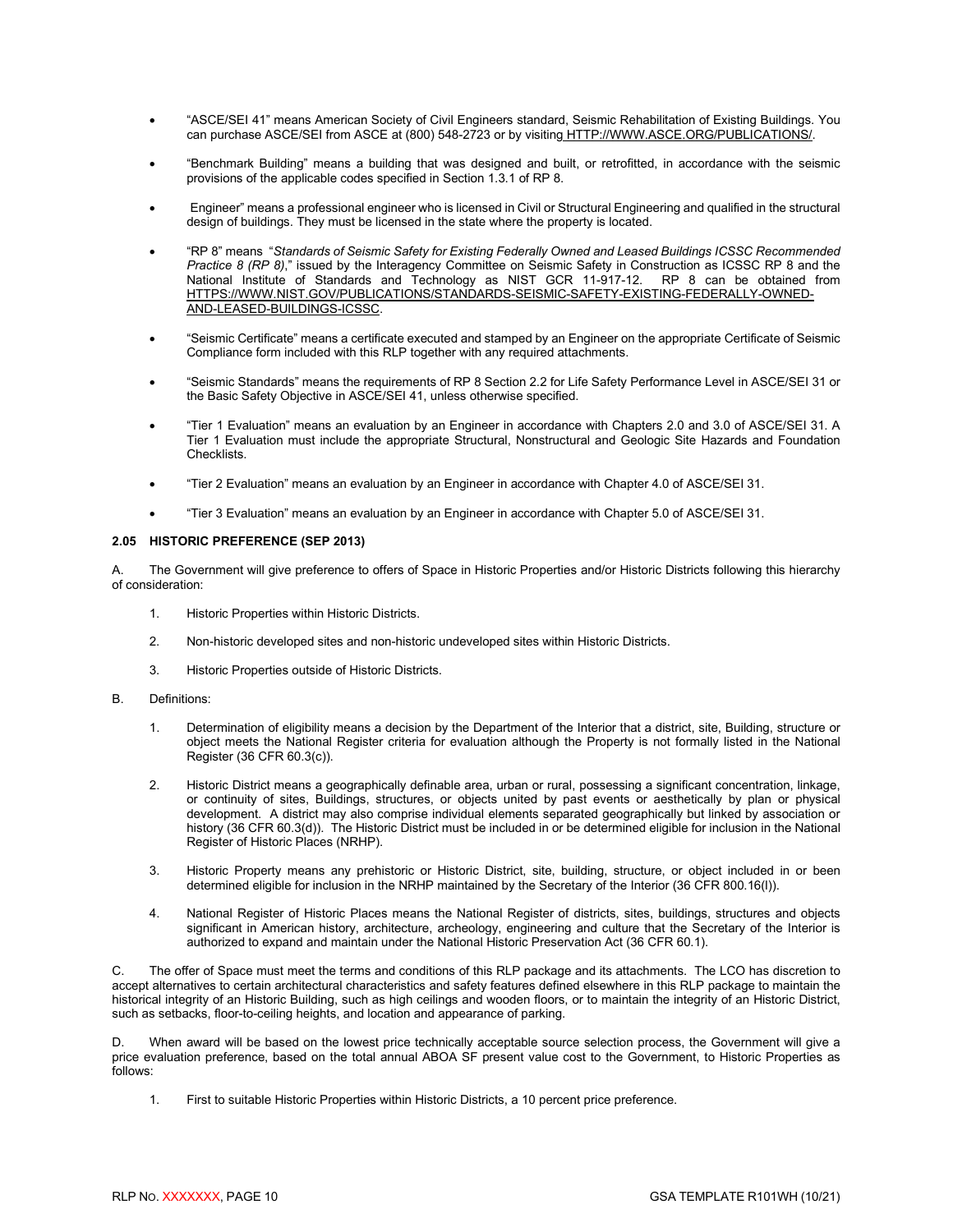- 2. If no suitable Historic Property within an Historic District is offered, or the 10 percent preference does not result in such property being the lowest price technically acceptable offer, the Government will give a 2.5 percent price preference to suitable non-historic developed or undeveloped sites within Historic Districts.
- 3. If no suitable, non-historic, developed, or undeveloped site within a Historic District is offered, or the 2.5 percent preference does not result in such property being the lowest price technically acceptable offer, the Government will give a 10 percent price preference to suitable Historic Properties outside of Historic Districts.
- 4. Finally, if no suitable Historic Property outside of Historic Districts is offered, no historic price preference will be given to any property offered.

E. When award will be based on the best value tradeoff source selection process, which permits tradeoffs among price and nonprice factors, the Government will give a price evaluation preference, based on the total annual ABOA SF present value cost to the Government, to Historic Properties as follows:

- 1. First, to suitable Historic Properties within Historic Districts, a 10 percent price preference.
- 2. If no suitable Historic Property within a Historic District is offered or remains in the competition, the Government will give a 2.5 percent price preference to suitable non-historic developed or undeveloped sites within Historic Districts.
- 3. If no suitable, non-historic developed or undeveloped site within an Historic District is offered or remains in the competition, the Government will give a 10 percent price preference to suitable Historic Properties outside of Historic Districts.
- 4. Finally, if no suitable Historic Property outside of Historic Districts is offered, no historic price preference will be given to any property offered.

F. The Government will compute price evaluation preferences by reducing the price(s) of the Offerors qualifying for a price evaluation preference by the applicable percentage provided in this provision. The price evaluation preference will be used for price evaluation purposes only. The Government will award a Lease for the actual prices proposed by the successful Offeror and accepted by the Government.

G. To qualify for a price evaluation preference, Offeror must provide satisfactory documentation in their offer that their property qualifies as one of the following:

- 1. A Historic Property within a Historic District.
- 2. A non-historic developed or undeveloped site within a Historic District.
- 3. A Historic Property outside of a Historic District.

#### <span id="page-13-0"></span>**2.06 ASBESTOS (OCT 2021)**

A. Government requires space with no asbestos-containing materials (ACM), or with undamaged, nonfriable ACM. For purposes of this paragraph, "space" includes the 1) space offered for lease; 2) common building area; 3) ventilation systems and zones serving the space offered; and 4) the area above suspended ceilings and engineering space in the same ventilation zone as the space offered. Notwithstanding the preceding, if no offers are received for such space, the Government may consider space with thermal system insulation ACM (e.g., wrapped pipe or boiler lagging), which is not damaged or subject to damage by routine operations.

B. ACM is defined as any material with a trace or more of asbestos quantity present.

C. Space with ACM of any type or condition may be upgraded by the Offeror to meet conditions described in sub-paragraph A by abatement (removal, enclosure, encapsulation, or repair) of ACM not meeting those conditions. If any offer involving abatement of ACM is accepted by the Government, the successful Offeror will be required to successfully complete the abatement in accordance with OSHA, EPA, Department of Transportation (DOT), state, and local regulations and guidance prior to occupancy.

D. Management Plan and Reinspection Report Submittals. If space is offered which contains ACM, the Offeror shall submit a current asbestos-related management plan or operations and maintenance plan, along with a current asbestos re-inspection report (performed within the past 5 years) for acceptance by the Government prior to lease award. The management plan or operations and maintenance plan, and re-inspection report shall conform to generally accepted industry practice in accordance with EPA guidance.

#### <span id="page-13-1"></span>**2.07 ACCESSIBILITY (SEP 2013)**

The Lease contemplated by this RLP contains requirements for Accessibility. In order to be eligible for award, Offeror must either:

A. Verify in the Lease proposal that the Building, offered Space, and areas serving the offered Space meet the Lease accessibility requirements, or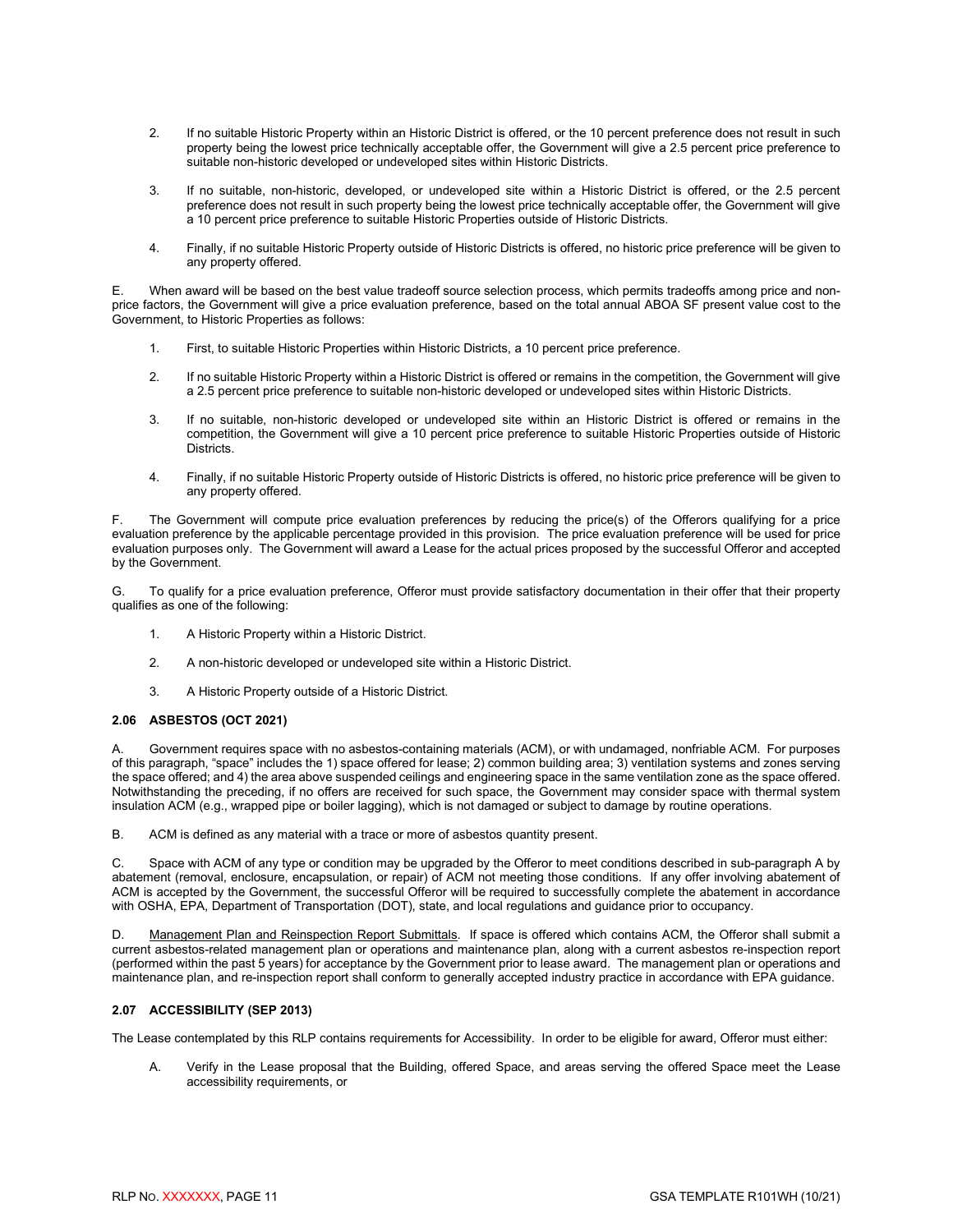B. Include as a specific obligation in its Lease proposal that improvements to bring the Building, offered Space, and areas serving the offered Space into compliance with Lease accessibility requirements will be completed prior to acceptance of the Space.

#### <span id="page-14-0"></span>**2.08 FIRE PROTECTION AND LIFE SAFETY (SEP 2013)**

The Lease contemplated by this RLP contains Building requirements for Means of Egress, Automatic Fire Sprinkler System, and Fire Alarm System. In order to be eligible for award, Offeror must either:

- A. Verify in the Lease proposal that the Building in which Space is offered meets the Means of Egress, Automatic Fire Sprinkler System, and Fire Alarm System requirements of the Lease; or
- B. Include as a specific obligation in its Lease proposal that improvements to bring the Building into compliance with Lease requirements will be completed prior to acceptance of the Space.

#### <span id="page-14-1"></span>**2.09 ENERGY INDEPENDENCE AND SECURITY ACT (OCT 2021)**

A. The Energy Independence and Security Act (EISA) establishes requirements for Government leases relating to energy efficiency standards and potential cost effective energy efficiency and conservation improvements.

B. Unless one of the statutory exceptions listed in sub-paragraph C below applies, GSA may award a Lease for a Building only if the Building has earned the ENERGY STAR® label conferred by the U.S. Environmental Protection Agency (EPA) within the most recent year prior to the due date for final proposal revisions. The term "most recent year" means that the date of award of the ENERGY STAR® label by EPA must not be more than 1 year prior to the due date of final proposal revisions. For example, an ENERGY STAR® label awarded by EPA on October 1, 2010, is valid for all lease procurements where final proposal revisions are due on or before September 30, 2011. In lieu of the above, all new Buildings being specifically constructed for the Government must achieve an ENERGY STAR® label within 18 months after occupancy by the Government. In addition, Offerors of the following Buildings shall also have up to 18 months after occupancy by the Government, or as soon thereafter as the Building is eligible for Energy Star consideration, to achieve an Energy Star label: 1) All existing Buildings that have had an Energy Star label but are unable to obtain a label in the most recent year (i.e., within 12 months prior to the due date for final proposal revisions) because of insufficient occupancy; 2) Newly built Buildings that have used Energy Star's Target Finder tool and either achieved a "Designed to Earn the Energy Star" certification or received an unofficial score (in strict adherence to Target Finder's usage instructions, including the use of required energy modeling) of 75 or higher prior to the due date for final proposal revisions and who are unable to obtain a label in the most recent year because of insufficient occupancy; 3) An existing Building that is unable to obtain a label because of insufficient occupancy but that can produce an indication, through the use of energy modeling or past utility and occupancy data input into Energy Star's Portfolio Manager tool or Target Finder, that it can receive an unofficial score of 75 or higher using all other requirements of Target Finder or Portfolio Manager, except for actual data from the most recent year. ENERGY STAR tools and resources can be found at [HTTPS://WWW.ENERGYSTAR.GOV/BUILDINGS/TOOLS-AND-RESOURCES.](https://www.energystar.gov/BUILDINGS/TOOLS-AND-RESOURCES)

C. EISA allows a Federal agency to lease Space in a Building that does not have an ENERGY STAR® Label if:

1. No Space is offered in a Building with an ENERGY STAR® Label that meets RLP requirements, including locational needs;

2. The agency will remain in a Building it currently occupies;

3. The Lease will be in a Building of historical, architectural, or cultural significance listed or eligible to be listed on the National Register of Historic Places; or

4. The Lease is for 10,000 RSF or less.

D. If one or more of the statutory exceptions applies, and the offered Space is not in a Building that has earned the ENERGY STAR® Label within one year prior to the due date for final proposal revisions, Offerors are required to include in their lease proposal an agreement to renovate the Building for all energy efficiency and conservation improvements that it has determined would be cost effective over the Firm Term of the Lease, if any, prior to acceptance of the Space (or not later than one year after the Lease Award Date of a succeeding or superseding Lease). Such improvements may consist of, but are not limited to, the following:

1. Heating, Ventilating, and Air Conditioning (HVAC) upgrades, including boilers, chillers, and Building Automation System (BAS)/Monitoring**/**Control System (EMCS).

- 2. Lighting Improvements.
- 3. Building Envelope Modifications.

**NOTE:** Additional information can be found on http:/**/**www.gsa.gov**/**leasing under "Green Leasing."

E. The term "cost effective" means an improvement that will result in substantial operational cost savings to the landlord by reducing electricity or fossil fuel consumption, water, or other utility costs. The term "operational cost savings" means a reduction in operational costs to the landlord through the application of Building improvements that achieve cost savings over the Firm Term of the Lease sufficient to pay the incremental additional costs of making the Building improvements.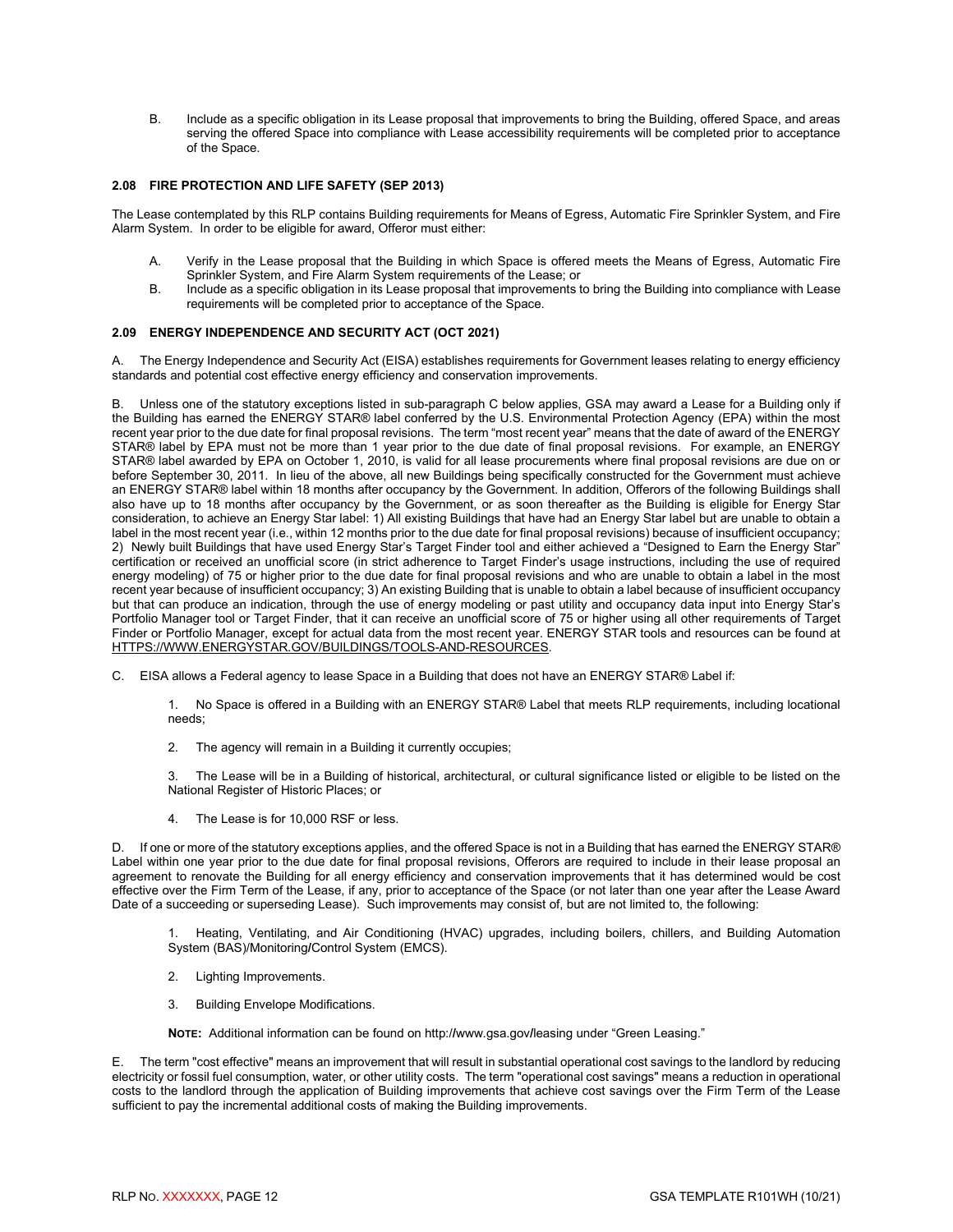F. Instructions for obtaining an ENERGY STAR® Label are provided at http://www.energystar.gov/buildings/facility-owners-andmanagers/existing-buildings/earn-recognition/energy-star-certification (use "Portfolio Manager" to apply). ENERGY STAR® tools and resources can be found at [HTTPS://WWW.ENERGYSTAR.GOV/BUILDINGS/TOOLS-AND-RESOURCES.](https://www.energystar.gov/BUILDINGS/TOOLS-AND-RESOURCES) The ENERGY STAR®<br>Building Upgrade Manual (http://www.energystar.gov/buildings/facility-owners-and-managers/existing-buildings/save-Building Upgrade Manual (http://www.energystar.gov/buildings/facility-owners-and-managers/existing-buildings/saveenergy/comprehensive-approach/energy-star) and Building Upgrade Value Calculator (http://www.energystar.gov/buildings/toolsand-resources/building-upgrade-value-calculator) are tools which can be useful in considering energy efficiency and conservation improvements to Buildings.

G. If one or more of the statutory exceptions applies, and the offered Space is not in a Building that has earned the ENERGY STAR® Label within one year prior to the due date for final proposal revisions, the successful Offeror will be excused from performing any agreed-to energy efficiency and conservation renovations, and benchmarking with public disclosure (as provided in (I) below, if it obtains the ENERGY STAR® Label prior to the Government's acceptance of the Space (or not later than one year after the Lease Award Date for succeeding and superseding leases).

H. If no improvements are proposed, the Offeror must demonstrate to the Government using the ENERGY STAR® Online Tools why no energy efficiency and conservation improvements are cost effective. If such explanation is unreasonable, the offer may be rejected.

I. As described in Section 3 of the Lease, successful Offerors meeting one of the statutory exceptions above must agree to benchmark and publicly disclose the Building's current ENERGY STAR® score, using EPA's Portfolio Manager online software application. See the Lease for additional details.

J. All new Buildings being specifically constructed for the Government must achieve the ENERGY STAR® Label within 18 months after occupancy by the Government.

K. As part of the cost effective upgrades specified under sub-paragraph D above, existing lighting systems must be upgraded to meet or exceed the stated lighting specifications in the Lease unless, with respect to upgrades otherwise in excess of the minimum stated requirements, Offeror can demonstrate, using the Building Upgrade Value Calculator discussed above, that such additional upgrades are not cost effective over the Firm Term of the Lease.

#### <span id="page-15-0"></span>**2.10 ENVIRONMENTAL CONSIDERATIONS (SEP 2013)**

A. The Government requests space with no known hazardous conditions or recognized environmental conditions that would pose a health and safety risk or environmental liability to the Government.

B. Upon request by the Government, Offeror must provide all known previous uses of the Building.

C. Offeror must indicate in its written offer any known hazardous conditions or environmental releases with/from the offered Space, Building or Property.

#### <span id="page-15-1"></span>**2.11 DUE DILIGENCE AND NATIONAL ENVIRONMENTAL POLICY ACT REQUIREMENTS - RLP (SEP 2014)**

A. Environmental Due Diligence

1. At the direction of the LCO, the Offeror must provide, at the Offeror's sole cost and expense, a current Phase I Environmental Site Assessment (ESA), using the American Society for Testing and Materials (ASTM) Standard E1527-13 and timeline, as such standard may be revised from time to time. In accordance with ASTM standards, the study must be performed by an environmental professional with qualifications that meet ASTM standards. This Phase I ESA must be prepared with a focus on the Government being the "user" of the Phase I, as the term "user" is defined in E1527-13. Failure to submit the required study may result in dismissal from consideration.

2. If the Phase I ESA identifies any recognized environmental conditions (RECs), the Offeror will be responsible for addressing such RECs, at its sole cost and expense, including performing any necessary Phase II ESA (using ASTM Standard E1903-11), performing any necessary cleanup actions in accordance with federal and state standards and requirements and submitting a proposed schedule for complying with these obligations. The Government will evaluate whether the nature of any of the RECs, the results of the Phase II, any completed cleanup, and the proposed schedule meet the Government's needs.

#### B. National Environmental Policy Act

1. While the Offeror is responsible for performing all environmental due diligence studies of the offered Property, the Government is responsible for compliance with NEPA, whether in whole or in part, on its own or with the assistance of the Offerors. NEPA requires federal agencies to consider the effects of their actions on the quality of the human environment as part of the federal decision making process and, to that end, the Government's obligations may, and in some cases will, be augmented by the Offerors as described in greater detail in the RLP.

The Government may either request information from the Offerors to help it meet its obligations under NEPA or share information provided in response to this provision with federal, state and local regulatory agencies as part of its compliance responsibilities under NEPA and other applicable federal, state and local environmental laws and regulations. Further consultation with these regulatory agencies may be necessary as part of the NEPA process.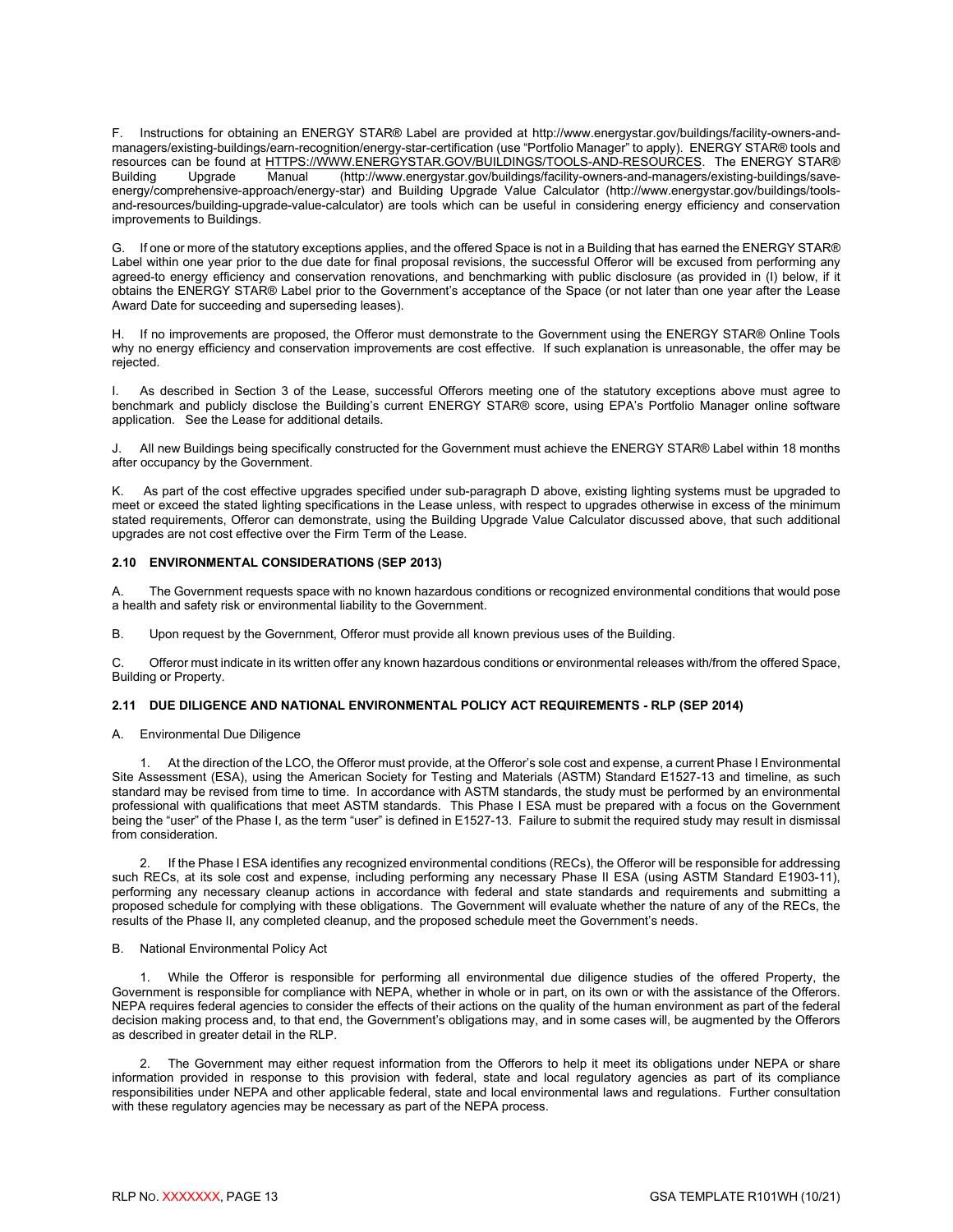3. The Offerors are advised that the Government may be required to release the location of each offered site and other building specific information in public hearings or in public NEPA documents. By submitting an offer in response to this RLP and without the need for any further documentation, the Offeror acknowledges and consents to such release.

4. The Government reserves the right to reject any offer where (i) the NEPA-related documentation provided by the Offeror for the offered Property is inadequate, (ii) the offer entails unacceptably adverse impacts on the human environment, (iii) the identified adverse impacts cannot be readily mitigated, or (iv) the level of NEPA analysis is more extensive than is acceptable to the Government (*e.g.*, offers must be of a nature that would allow NEPA to be satisfied by preparation of a Categorical Exclusion (CATEX) NEPA study or an Environmental Assessment (EA) with or without mandatory mitigation).

5. An Offeror must allow the Government access to the offered Property to conduct studies in furtherance of NEPA compliance. This requires research and field surveys to assess the potential impacts to the natural, social and cultural environments. Any recent studies previously conducted by the Offeror may be submitted to be included in the NEPA process.

6. The Government will not proceed with Lease award until the NEPA process is complete as evidenced by the Government's issuance of a completed CATEX, EA or Environmental Impact Statement. Upon Lease award, any mitigation measures, whether optional or mandatory, identified and adopted by the Government will become Lease obligations. All costs and expenses for development of design alternatives, mitigation measures and review submittals for work to be performed under the Lease will be the sole responsibility of Lessor.

#### <span id="page-16-0"></span>**2.12 NATIONAL HISTORIC PRESERVATION ACT REQUIREMENTS - RLP (OCT 2020)**

A. The Government is responsible for complying with section 106 of the National Historic Preservation Act of 1966, as amended, 54 U.S.C. § 306108 (Section 106). Section 106 requires federal agencies to consider the effects of their actions on historic properties prior to expending any federal funds on the undertaking. The Government is responsible for identifying whether any historic properties exist in, on, under, or near the offered Property that could be affected by the leasing action. Historic properties include both abovegrade (*i.e.*, buildings and historic districts) and below-grade

(*i.e.*, archeological sites) resources. The Government is responsible for assessing effects to identified historic properties and for consulting with the State Historic Preservation Officer (SHPO), the Tribal Historic Preservation Officer (THPO), if applicable, any local Historic Preservation or Landmarks Commission, and other interested parties, if applicable, in accordance with the implementing regulations set forth at 36 C.F.R. part 800 (Protection of Historic Properties).

B. An Offeror must allow the Government access to the offered Property to conduct studies in furtherance of the Section 106 compliance. This requires research and field surveys to assess the potential presence of historic properties that may be affected by construction activity, both above- and below-grade. Compliance also may require below-grade testing to determine the presence of archeological resources and possible artifact recovery, recordation and interpretation mitigation measures.

C. Demolition or destruction of a historic property by an Offeror in anticipation of an award of a Government lease may disqualify the Offeror from further consideration.

D. The Government reserves the right to reject any offer where documentation for the offered Property is inadequate or otherwise indicates preservation concerns or adverse effects to historic properties that cannot be reasonably mitigated.

E. If the Government determines that the leasing action could affect historic property, the Offeror of any Property that the Government determines could affect historic property will be required to retain, at its sole cost and expense, the services of a preservation architect who meets or exceeds the *Secretary of the Interior's Professional Qualifications Standards for Historic Architecture*, as amended and annotated and previously published in the Code of Federal Regulations, 36 C.F.R. part 61, and the *GSA's Qualification Requirements for Preservation Architects and Other Specialists*. These standards are available at: [HTTPS://WWW.GSA.GOV/REAL-ESTATE/HISTORIC-PRESERVATION/HISTORIC-PRESERVATION-POLICY-](https://www.gsa.gov/real-estate/historic-preservation/historic-preservation-policy-tools/preservation-tools-resources/proof-of-competency-other-documentation)

[TOOLS/PRESERVATION-TOOLS-RESOURCES/PROOF-OF-COMPETENCY-OTHER-DOCUMENTATION.](https://www.gsa.gov/real-estate/historic-preservation/historic-preservation-policy-tools/preservation-tools-resources/proof-of-competency-other-documentation) The preservation architect will be responsible for developing preservation design solutions and project documentation required for review by the Government, the SHPO, the THPO, if applicable, and other consulting parties in accordance with Section 106. For Tenant Improvements and other tenant-driven alterations within an existing historic building, the preservation architect must develop contextsensitive design options consistent with the *Secretary of the Interior's Standards for the Treatment of Historic Properties*. Where new construction or exterior alterations, or both, are located within a historic district, may be visible from historic properties or may affect archeological resources, compliance may require tailoring the design of the improvements to be compatible with the surrounding area. Design review may require multiple revised submissions, depending on the complexity of the project and potential for adverse effects to historic properties, to respond to comments from the Government and the other consulting parties. Within GSA, the Regional Historic Preservation Officer is solely responsible for corresponding with the SHPO, the THPO, if applicable, and any other consulting party. All design costs and expenses relating to satisfying the requirements of this paragraph will be borne solely by the Offeror.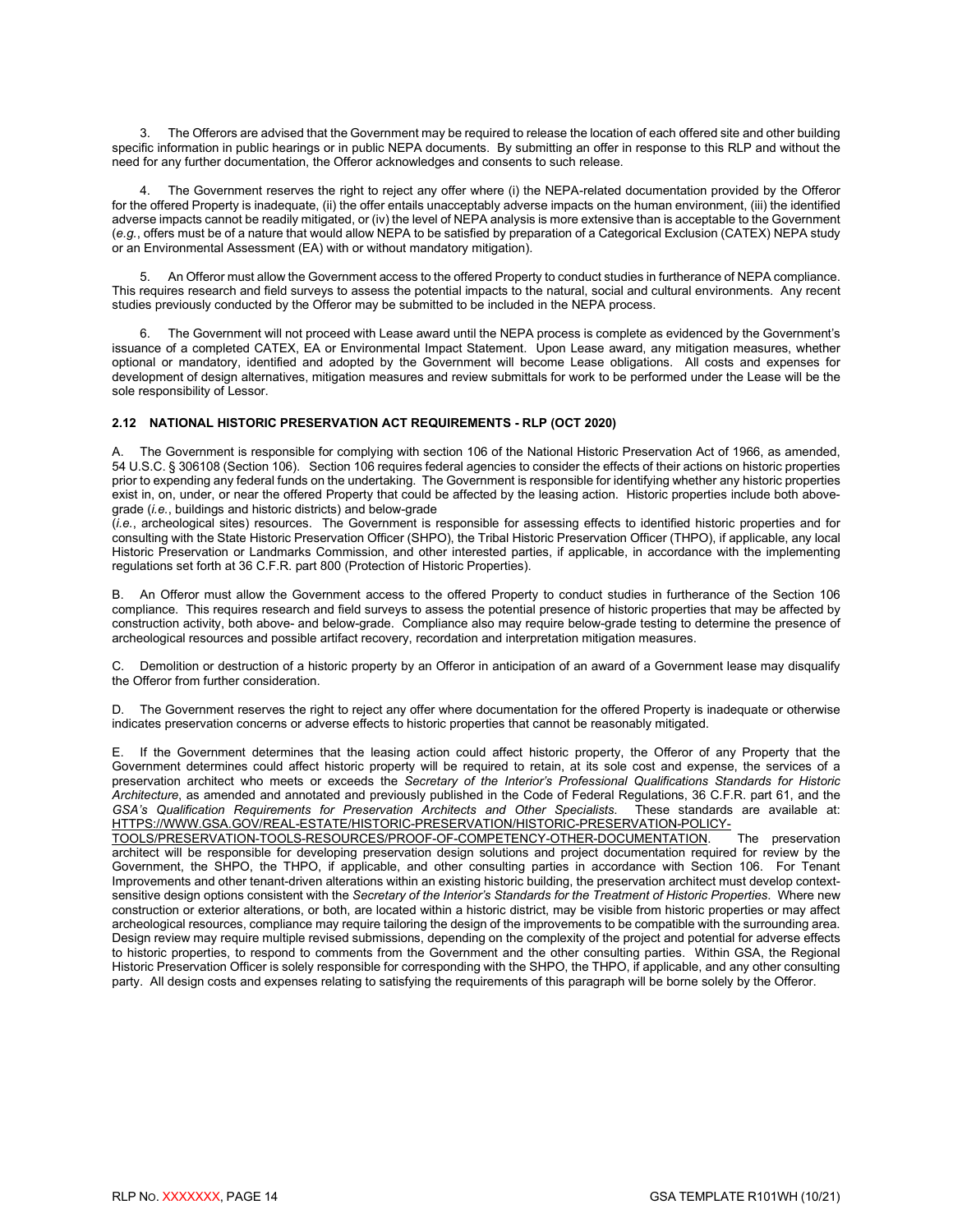# <span id="page-17-0"></span>**SECTION 3 HOW TO OFFER**

#### <span id="page-17-1"></span>**3.01 GENERAL INSTRUCTIONS (JUN 2012)**

Offeror shall prepare a complete offer, using the forms provided with this RLP, and submit the completed lease proposal package to the Government as indicated below.

#### <span id="page-17-2"></span>**3.02 RECEIPT OF LEASE PROPOSALS (OCT 2020)**

A. Offeror is authorized to transmit its lease proposal as an attachment to an email. Offeror's email shall include the name, address and telephone number of the Offeror, and identify the name and title of the individual signing on behalf of the Offeror. Offeror's signed lease proposal must be saved in a generally accessible format (such as portable document format (pdf)), which displays a visible image of all original document signatures, and must be transmitted as an attachment to the email. Only emails transmitted to, and received at, the GSA email address identified in the RLP will be accepted. Offeror submitting a lease proposal by email shall retain in its possession, and make available upon GSA's request, its original signed proposal. Offeror choosing not to submit its proposal via email may still submit its lease proposal by United States mail or other express delivery service of Offeror's choosing.

B. In order to be considered for award, offers conforming to the requirements of the RLP shall be received in one of the following ways:

1. No later than **[time] [time zone**] on the date specified below at the following designated office and address:

Date: Office: Address:

- 2. No later than **[time] [time zone]** on the date specified below at the following email address:
	- Date:

Email Address:

C. Offers sent by United States mail or hand delivered (including delivery by commercial carrier) shall be deemed late if delivered to the address of the office designated for receipt of offers after the date and time established for receipt of offers.

D. Offers transmitted through email shall be deemed late if received at the designated email address after the date and time established for receipt of offers unless it was received at the initial point of entry to the Government infrastructure not later than 5:00 p.m. one Working Day prior to the date specified for receipt of proposals.

E. Offers delivered through any means authorized by the RLP may be also deemed timely if there is acceptable evidence to establish that it was received at the Government installation designated for receipt of proposals and was under the Government's control prior to the time set for receipt of proposals; or if it was the only proposal received.

F. There will be no public opening of offers, and all offers will be confidential until the Lease has been awarded. However, the Government may release proposals outside the Government such as to support contractors to assist in the evaluation of offers. Such Government contractors shall be required to protect the data from unauthorized disclosure.

#### <span id="page-17-3"></span>**3.03 PRICING TERMS (WAREHOUSE) (OCT 2021)**

Offeror shall provide the following pricing information with its offer:

- A. GSA Form 1217, Lessor's Annual Cost Statement. Complete all sections of the 1217.
- B. GSA Form 1364WH—Warehouse Proposal to Lease Space. Complete all sections of the 1364WH, including, but not limited to:
	- 1. A fully serviced Lease rate (gross rate) OR modified net Lease rate (Government provides utilities and/or janitorial services and/or trash removal)] per ABOA and RSF, clearly itemizing the total Building shell rental, TI rate, Building Specific Amortized Capital (BSAC) rate, operating costs, and parking (itemizing all costs of parking above base local code requirements or otherwise already included in shell rent).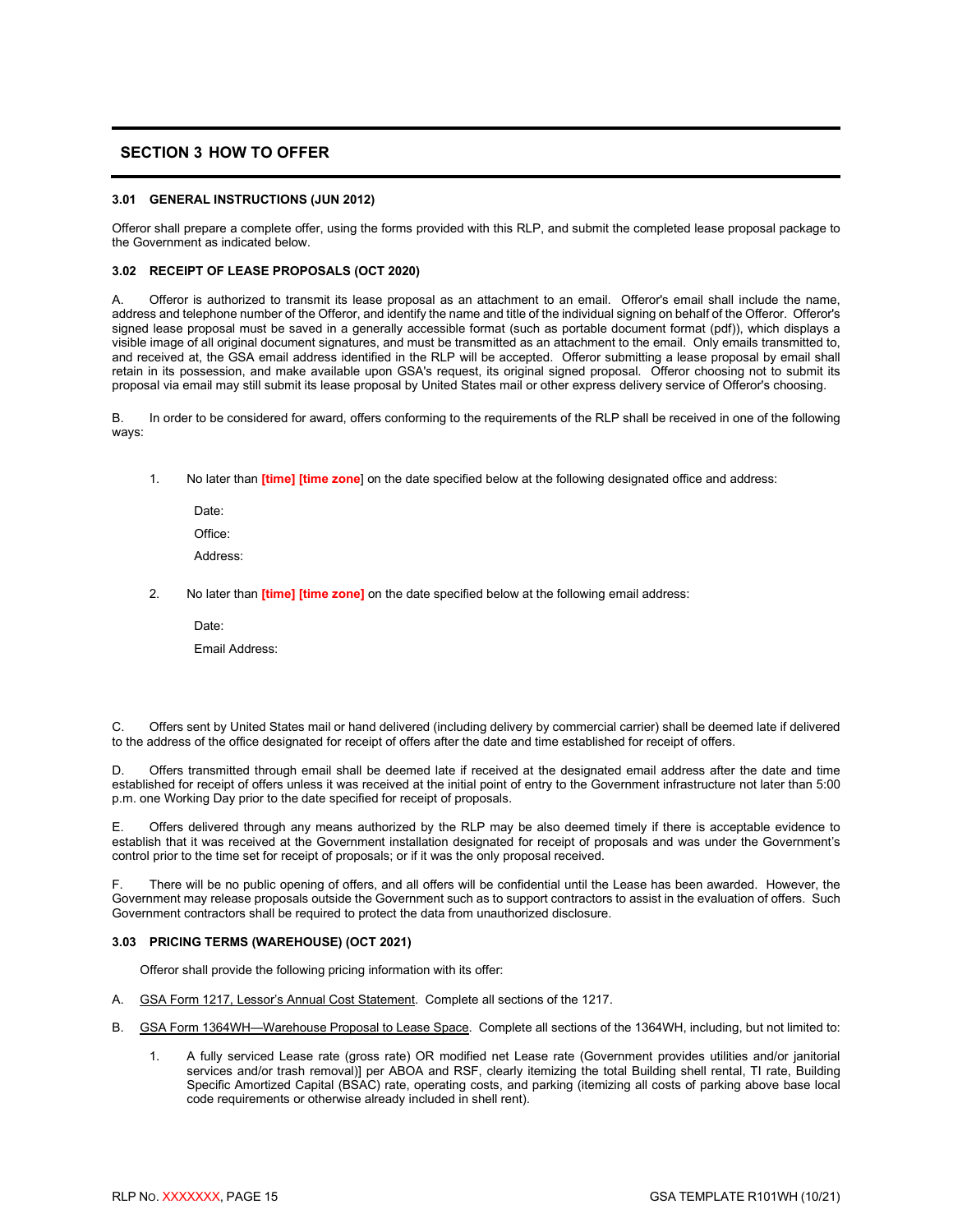- 2. Improvements. All improvements in the base Building, lobbies, common areas, and core areas shall be provided by the Lessor, at the Lessor's expense. This Building shell rental rate shall also include, but is not limited to, property financing (exclusive of TIs and BSAC), insurance, taxes, management, profit, etc., for the Building. The Building shell rental rate shall also include all basic Building systems and common area buildout, including base Building lobbies, common areas, core areas, etc., exclusive of the ABOA Space offered as required in this RLP.
- 3. The annual cost per ABOA and rentable square foot (RSF) for the cost of services and utilities. This equals line 27 of GSA Form 1217, Lessor's Annual Cost Statement, divided by the Building size (shown on the top of both GSA Form 1364C, Proposal to Lease Space, and Form 1217) for ABOA and RSF, respectively.
- 4. <u>The annual rent to amortize the Tenant Improvement Allowance (TIA)</u>. Such amortization shall be expressed as a cost per ABOA and RSF per year. This shall be all alterations for the Space above the Building shell and BSAC build-out. Such alterations shall be described and identified in the drawings used to construct the Space. The TIA, which is to be provided by the Lessor to the Government for TIs, shall be made available at lease execution. If the Offeror chooses to amortize the TI for a period exceeding the Firm Term of the Lease, the Offeror shall indicate the extended time in the offer. If the Government terminates the Lease after the Firm Term or does not otherwise renew or extend the term beyond the Firm Term, the Government shall not be liable for any unamortized TI costs resulting from an extended amortization period.
- 5. The annual rent to amortize the Building Specific Amortized Capital (BSAC) costs, if any. Such amortization shall be expressed as a rate per ABOA and RSF per year. Refer to the security requirements attached to the Lease. Such BSAC shall be described and identified in the drawings used to construct the Space. If the Offeror chooses to amortize the BSAC for a period exceeding the Firm Term of the Lease, the Offeror shall indicate the extended time in the offer. If the Government terminates the Lease after the Firm Term or does not otherwise renew or extend the term beyond the Firm Term, the Government shall not be liable for any unamortized BSAC costs resulting from an extended amortization period.
- 6. A shell rate per ABOA and RSF for that portion of the lease term extending beyond the Firm Term. The rate proposed for this portion of the term shall not reflect any TIs or BSAC as they will have been fully amortized over the Firm Term.
- 7. If the utilities within the space are not paid directly by Government, an hourly overtime rate for overtime use of heating and cooling, and, if applicable, Adjustment for Reduced Services. **NOTE:** Refer to the Lease document for additional guidance.
- 8. Adjustment for Vacant Leased Premises. **NOTE:** Refer to the Lease document for additional guidance.
- 9. Lessor's Fees to complete Tenant Improvements. Provide a listing of proposed (i) Lessor's Project Management fee and (ii) Lessor's A/E design costs to prepare construction documents, to complete the Tenant Improvements. State the basis for determining each component, (e.g. flat fee, cost per ABOA SF, etc.). State any assumptions used to compute the dollar costs for each fee component.
- 10. Rent concessions being offered. Indicate either on the GSA Form 1364WH Warehouse Proposal to Lease Space or in separate correspondence.
- 11. Compensation (expressed as a %) to Offeror's broker and/or representative arising from an agreement between the Offeror and the Offeror's representative, agent(s), broker(s), property manager, developer, employee, or any other agent or representative in connection with the Lease contemplated herein shall be entered in block 38.b., and if GSA is using a Tenant Representative Broker, compensation (expressed as %) to GSA's Broker reflecting the agreement between Offeror and GSA's Broker, shall be entered in block 38.a.

C. Security Unit Price List. The Offeror shall use the Security Unit Price list to provide a cost breakdown of the security countermeasures, which were outlined in the security requirements attachment. The Security Unit Price list includes various improvements and services to be provided by the Lessor. Each item is classified as part of the shell, tenant improvements, or BSAC. There shall be no charge to the Government for any items that already exist in the offered Building or facility.

D. Any Brokerage Commission Agreement between GSA's Tenant Representative and the Lessor for commissions identified in the GSA Form 1217.

#### <span id="page-18-0"></span>**3.04 BUDGET SCOREKEEPING; OPERATING LEASE TREATMENT (APR 2011)**

The Government will award a Lease pursuant to this RLP only if the Lease will score as an operating lease under Office of Management and Budget Circular A-11, Appendix B. Only offers that are compliant with operating lease limitations will be eligible for award. Offerors are obligated to provide supporting documentation at the request of the LCO to facilitate the Government's determination in this regard.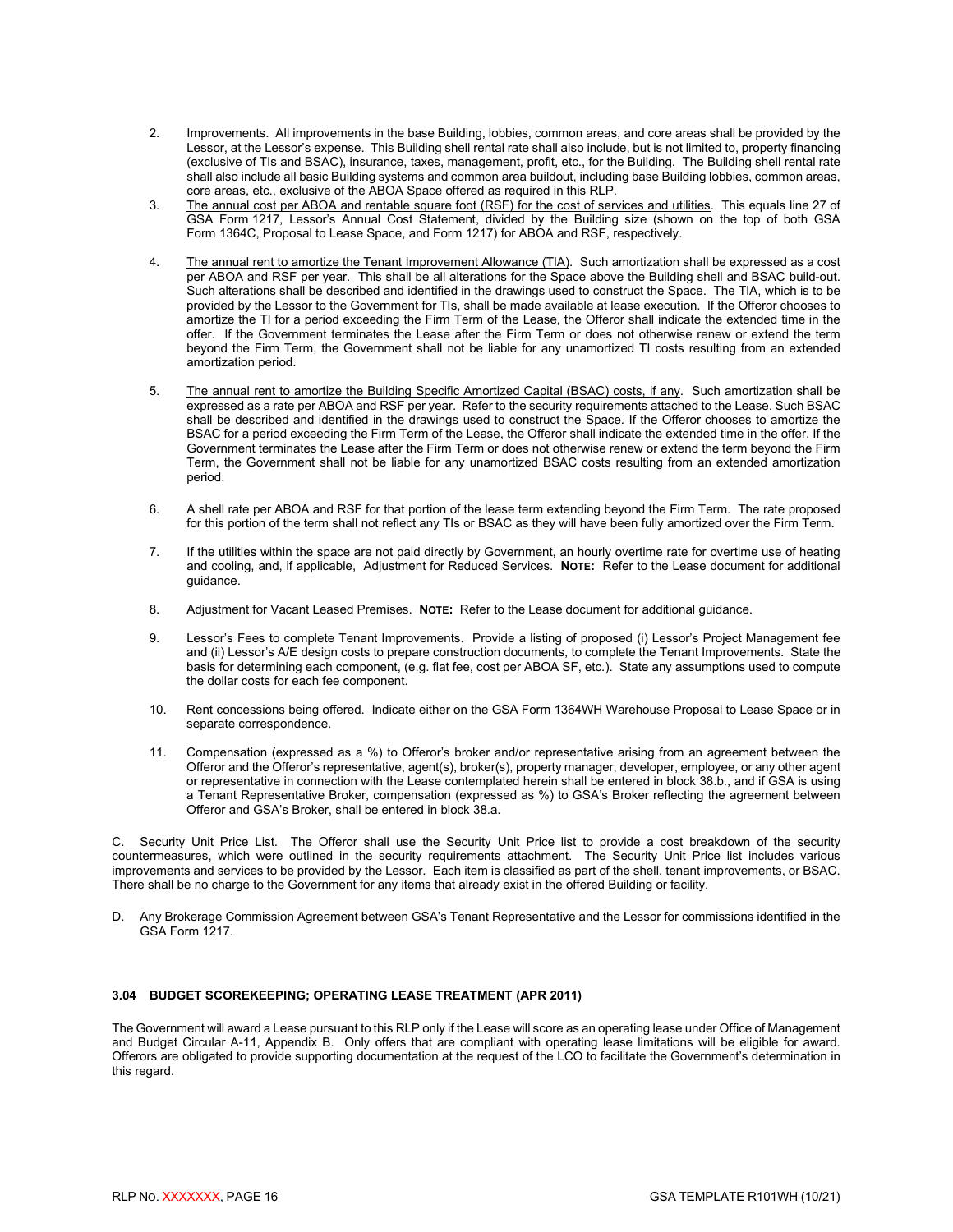#### <span id="page-19-0"></span>**3.05 PROSPECTUS LEASE (OCT 2016)**

**ACTION REQUIRED:** SELECTA. This RLP is subject to an approved Prospectus issued in accordance with 40 USC § 3307. The Government will only award a lease pursuant to this RLP if the offered rental rate does not exceed rent limitation set forth in the Prospectus. If a copy of the prospectus is not attached to the RLP, a copy may be obtained from the LCO upon request.<br>A This RLP is subject to the Prospectus threshold set forth in 40 USC 8 3307. The Government will award This RLP is subject to the Prospectus threshold set forth in 40 USC § 3307. The Government will award a Lease pursuant to this RLP only if the offered rental rate does not exceed the then current rent threshold. The current threshold is available from the LCO or at the GSA Web site, [HTTP://WWW.GSA.GOV,](http://www.gsa.gov/) using the keyword "prospectus."

#### <span id="page-19-1"></span>**3.06 ADDITIONAL SUBMITTALS (WAREHOUSE) (OCT 2021)**

Offeror shall also submit with its offer the following:

A. the offeror is not the owner of the Property, authorization from the ownership entity to submit an offer on the ownership entity's behalf.

B. Satisfactory evidence of at least a conditional commitment of funds in an amount necessary to prepare the Space, including Shell, TI, and BSAC improvements. Such commitments shall be signed by an authorized bank officer, or other legally authorized financing official, and at a minimum shall state: amount of loan, term in years, annual percentage rate, and length of loan commitment. Alternatively, if the Offeror is self-financing, Offeror must demonstrate, to the satisfaction of the LCO, that it has adequate financial resources to self-finance the necessary improvements, e.g., income statements, cash flow statements, balance sheets, three (3) months of bank statements showing sufficient on hand stable cash reserves to fund the improvements, letter from the entity's financial officer.

C. Evidence that the Property is zoned in compliance with local zoning laws, including evidence of variances, if any, approved by the proper local authority. If the current zoning is not in compliance, the Offeror must submit a plan and schedule outlining how they will obtain all necessary zoning approvals prior to construction. and how long the necessary zoning approvals will take.

D. Evidence of ownership or control of Building or site. If the Offeror owns the Property being offered or has a long-term leasehold interest, the deed or lease must be submitted to the LCO evidencing the Offeror's stated interest in the Property and any encumbrances on the Property.

E. If the Offeror does not yet have a vested interest in the Property, but rather has a written agreement to acquire an interest, then the Offeror shall submit a fully executed copy of the written agreement with its offer, together with a statement from the current owner that the agreement is in full force and effect and that the Offeror has performed all conditions precedent to closing, or other form of documentation satisfactory to the LCO prior to award. These submittals must remain current. The Offeror is required to submit updated documents as required.

- F. Required Proof of Signing Authority: As a condition of lease award, the Government will require one of the following forms of proof of signing authority before the Government executes the Lease:
	- 1. Corporation Copy of Articles of Incorporation and bylaws. In addition, a copy of the resolution, signed by the necessary directors of the corporation authorizing the corporate officer who will sign the lease to bind the corporation to the Lease.
	- 2. Partnership -- Copy of Partnership Agreement, Statement of Partnership, or Statement of Limited Partnership and evidence of authority of signatory to bind the partnership if not expressly authorized by the Partnership Agreement.
	- 3. Limited Liability Company Copy of the Articles of Organization and Operating Agreement, Also, evidence of the authority of the signing manager (if company is manager owned) or member (if the company is member managed) to sign, if not expressly authorized by the Articles of Organization and/or Operating Agreement.
	- 4. Joint Venture -- Copy of Joint Venture Agreement and evidence of authority of signatory to bind the Joint Venture to the Lease.

G. If claiming an historic preference in accordance with the Historic Preference paragraph in RLP Section 2, Eligibility and Preferences for Award, Offeror must submit one of the following as documentation that the Property is historic or the site of the offered Property is within a Historic District: a letter from the National Park Service stating that the Property is listed in the National Register of Historic Places (NRHP) or eligible for listing, with a date of the listing/decision; a letter from the State Historic Preservation Office stating that the Property is listed in the NRHP, or on a statewide register, or eligible for inclusion, with a date of the listing/decision; or, the NRHP Identification Number and date of listing available from the NRHP Database found at www.nps.gov/nr.

H. If there is a potential for conflict of interest because of a single agent representing multiple owners, present evidence that the agent disclosed the multiple representation to each entity and has authorization from each ownership entity offering in response to this RLP package. Owners and agents in conflicting interest situations are advised to exercise due diligence with regard to ethics, independent pricing, and Government procurement integrity requirements. In such cases, the Government reserves the right to negotiate with the owner directly.

The Offeror must have an active registration in the System for Award Management (SAM), via the Internet at https://www.sam.gov/SAM/ prior to the Lease Award Date. Offerors must be registered for purposes of "All Awards," including completion of all required representations and certifications within SAM. This registration service is free of charge.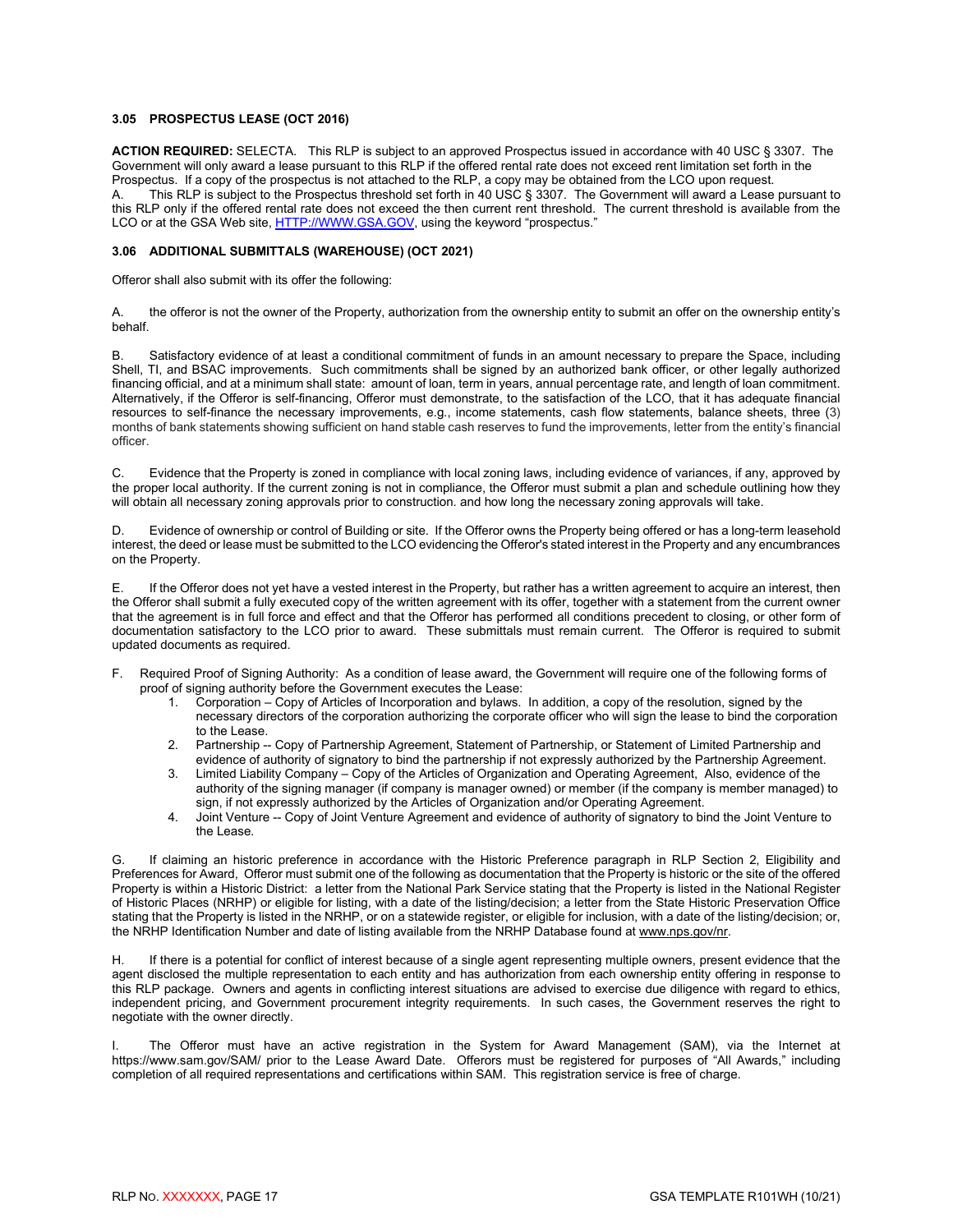The Offeror must submit the Fire Protection and Life Safety (FPLS) Submittal Information in subparagraph 1 with its initial offer unless the Building meets subparagraphs 2 or 3 below.

- 1. FPLS Submittal Information:
	- Completed GSA Form 12000-WH, Pre-lease Fire Protection and Life Safety Evaluation for a Warehouse Building (Part A or PART B, as applicable). The GSA Form 12000-WH contains two parts that must be completed depending on the area of the space the offeror proposes to lease to the Government. The offeror or an authorized representative must complete Part A when an offered space is less than 40,000 rentable square feet in area. Part A shall be completed by the Offeror or their authorized representative. Part B must be completed when offered space is greater than or equal to 40,000 rentable square feet in area. The licensed fire protection engineer must complete Part B.
	- b. A copy of the previous year's automatic fire sprinkler system maintenance record showing compliance with the requirements in NFPA 25 (if an automatic fire sprinkler system is installed in the Building).
	- c. A copy of the previous year's fire alarm system maintenance record showing compliance with the requirements in NFPA 72 (if a fire alarm system is installed in the Building).
	- d. Scaled floor plan drawings (1/8 inch scale, minimum) of the space offered for government lease, and a floor plan of the building showing locations and dimensions of storage area. All plans submitted for consideration shall include the locations of all exits, aisles, and fire department access doors shall also be identified on the plans. The exits and fire department access doors in place or any proposed exits, aisles, and fire department access doors shall meet local code requirements for issuance of occupancy permits.
	- e. A valid building Certificate of Occupancy (C of O) issued by the local jurisdiction. If the building C of O is not available or the jurisdiction does not issue a building C of O, provide either:<br>i. A report prepared by a licensed fire protection engineer w
		- A report prepared by a licensed fire protection engineer with their assessment of the Building regarding compliance with all applicable local Fire Protection and Life Safety related codes and ordinances; or
		- ii. For offers of new construction only, documentation indicating the Building Code (including edition) to which the Building is being constructed and a written commitment to meet all of the mandatory FPLS lease requirements in the Lease.
- 2. If the offered Space is located on the 1st floor of the warehouse building, **AND** is 10,000 rentable square feet or less in area, **AND** the top of proposed storage is 12 feet in height or less, the Offeror is not required to submit to GSA the Fire Protection and Life Safety (FPLS) Submittal Information listed in sub-paragraph 1. However, the Offeror must submit a valid building Certificate of Occupancy (C of O) issued by the local jurisdiction. If the building C of O is not available or the local jurisdiction does not issue a building C of O, a report prepared by a licensed fire protection engineer with their assessment of the offered space regarding compliance with all applicable local Fire Protection and Life Safety related codes and ordinances.
- 3. If the offered space is located on the 1st floor of the warehouse building, AND if the Offeror provides a building Certificate of Occupancy obtained under any edition of the IBC, AND the offered space meets or will meet all the Lease requirements with regard to Means of Egress, Automatic Fire Sprinkler System, and Fire Alarm System prior to occupancy, the Offeror is not required to submit to GSA the Fire Protection and Life Safety (FPLS) Submittal Information listed in sub-paragraph 1.

K. The legal description of the Property and tax ID number associated with the Property, copies of prior year tax notices and prior year tax bills, as well as any other information (such as a fact sheet, 5" wide x 3" high or larger color photograph, site plan, location map, and tax parcel map) in case of multiple tax parcels for an offered Building, or multiple buildings on a tax parcel, and any other information that may affect the assessed value, in order for the Government to perform a complete and adequate analysis of the offered Property. The Offeror is to provide a detailed overview and documentation of any Tax Abatements on the Property as outlined in the "Real Estate Tax Adjustment" paragraph of the Lease.

- L. A plan and short narrative as necessary to explain how the Offeror will meet the parking requirements.
- M. The architectural plans for modernization, if the offered Building is not a modern office Building.

N. A current asbestos management plan or operations and management plan, along with a current reinspection report (performed within the past 5 years), if the offered Building contains asbestos-containing materials.

- O. Computer generated plans set to 1/8" = 1'-0" (preferred) meeting sub-paragraphs 1 through 5 noted below.
	- 1. All plans submitted for consideration shall include floor plan(s) for which Space is being offered and floor plan(s) of the floor(s) of exit discharge (e.g., street level(s)). Each plan submitted shall include the locations of all exit stairs, elevators, and the Space(s) being offered to the Government. In addition, where Building exit stairs are interrupted or discontinued before the level of exit discharge, additional floor plans for the level(s) where exit stairs are interrupted or discontinued must also be provided. In addition, plans shall identify locations and dimensions of storage of materials in packed piles, on pallets, in racks, or on shelves. The locations of all exits, aisles, and fire department access doors shall also be identified on the plans.
	- 2. All plans submitted for consideration shall have been generated by a Computer Aided Design (CAD) program which is compatible with the latest release of AutoCAD. The required file extension is .DWG. Plans shall include a proposed corridor pattern for typical floors and/or partial floors. The CAD file showing the offered Space should show the Poly-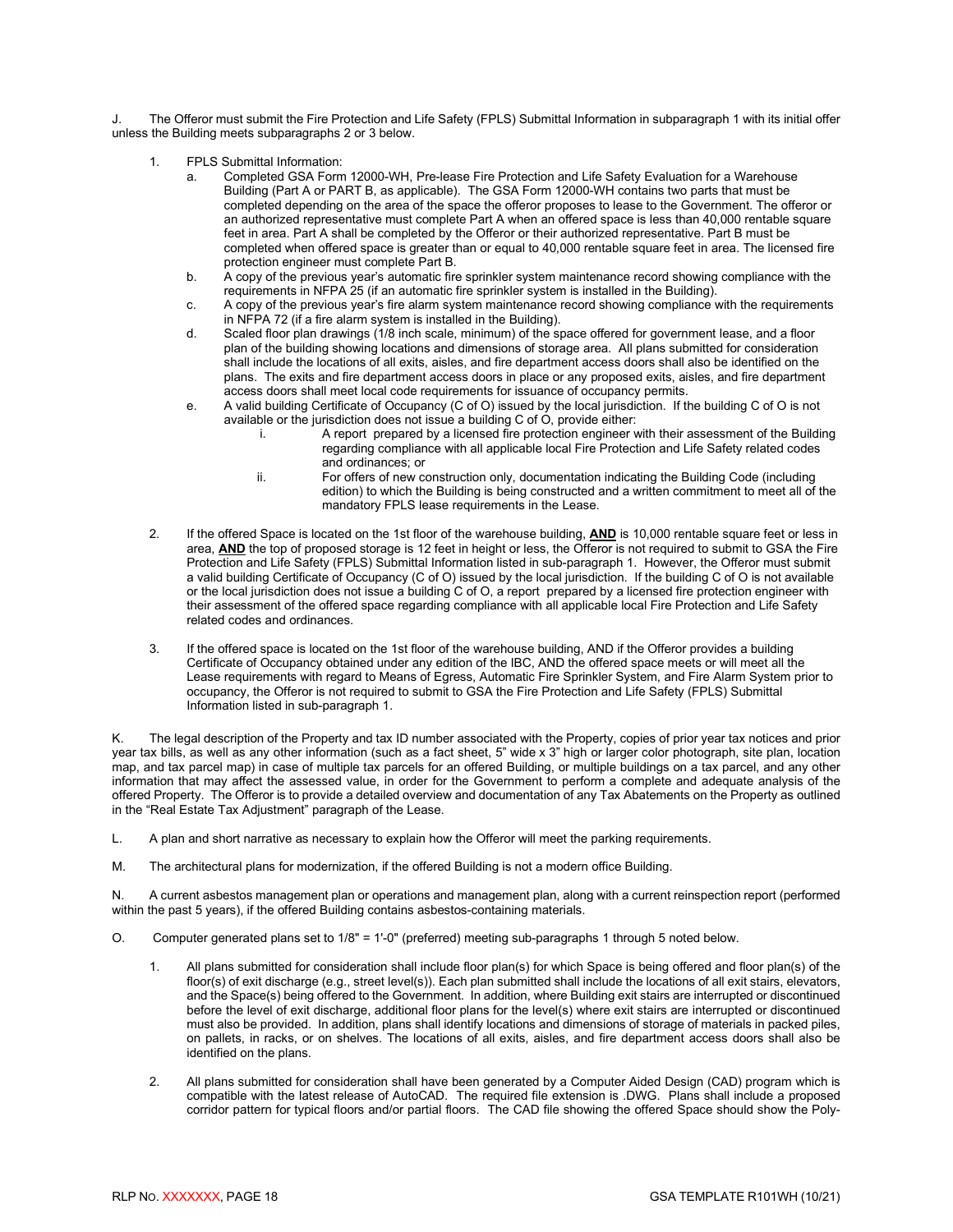Line utilized to determine the square footage on a separate and unique layer. All submissions shall be accompanied with a written matrix indicating the layering standard to verify that all information is recoverable. All architectural features of the Space shall be accurately shown.

- 3. All architectural features of the Space shall be accurately shown. If conversion or renovation of the Building is planned, alterations to meet this RLP shall be indicated. Plans shall comply with all requirements outlined in this RLP and shall depict all points of building ingress/egress and loading docks, including identification of dock heights (or drive-ins) and indicating the use (or not) of dock levelers.
- 4. The locations of all exits, aisles, and fire department access doors shall also be identified on the plans. The exits and fire department access doors in place or any proposed exits, aisles, and fire department access doors shall meet local code requirements for issuance of occupancy permits.
- 5. GSA will review all plans submitted to determine if an acceptable level of safety is provided. In addition, GSA will review the common corridors in place and/or proposed corridor pattern to determine whether these achieve an acceptable level of safety as well as to verify that the corridors provide public access to all essential Building elements. The Offeror will be advised of any adjustments that are required to the corridors for determining the ABOA Space. The required corridors may or may not be defined by ceiling-high partitions. Actual corridors in the approved layout for the successful Offeror's Space may differ from the corridors used in determining the ABOA square footage for the lease award. Additional egress corridors required by the tenant agency's design intent drawings will not be deducted from the ABOA square footage that the most efficient corridor pattern would have yielded.

P. As provided in the "Amount and Type of Space, Lease Term, and Occupancy Date (Warehouse)" paragraph in the RLP, advise whether there are existing vending facilities in the offered Building which have exclusive rights in the Building.

- Q. No later than the due date for final proposal revisions, the Offeror must submit to the LCO:
	- 1. Evidence of an Energy Star® label obtained within the 12 months prior to the due date of final proposal revisions,
	- 2. Offerors falling under a statutory exception must also indicate by the due date for final proposal revisions what cost effective energy efficiency and conservation improvements they are proposing to make.
	- 3. If no cost-effective improvements can be made, the Offeror must demonstrate to the Government using the ENERGY STAR® Online Tools referenced in the RLP paragraph, entitled "ENERGY INDEPENDENCE AND SECURITY ACT," why no energy efficiency and conservation improvements are cost effective. This explanation will be subject to review by the LCO. If the explanation is considered unreasonable, the offer may be considered technically unacceptable.
	- 4. If the Offeror is claiming eligibility for additional time to obtain the Energy Star® label per sub-paragraph B of the RLP paragraph entitled "Energy Independence and Security Act," then the Offeror shall provide such indication with its initial offer and also must provide by the due date for final proposal revisions evidence substantiating their claim for additional time to obtain the Energy Star® label and substantiating their capability of earning the Energy Star®.
	- 5. For new construction, the Offeror need not submit anything regarding compliance with EISA by the date of final proposal revisions, but shall be required to produce prior to the issuance of a permit for building construction a Statement of Energy Design Intent (SEDI) using Energy Star's® Target Finder online tool reflecting an Energy Star® benchmark score of 75 or higher and a certification from EPA of being Designed to Earn the Energy Star®.

R. Evidence of seismic safety compliance as required in Section 2 of this RLP.

S. If applicable, information required under paragraph entitled "DUE DILIGENCE AND NATIONAL ENVIRONMENTAL POLICY ACT REQUIREMENTS - RLP."

T. If applicable, information required under paragraph entitled "NATIONAL HISTORIC PRESERVATION ACT REQUIREMENTS  $-$  RLP."

U. If the Offeror requests any deviations, the Offeror must document all deviations on Form 1364WH in block labeled "Additional Remarks or Conditions with Respect to this Offer." GSA at its sole discretion will make the decision whether or not to accept the deviation. Any deviations must be requested prior to the request for final proposal revisions. If the Offeror requests any deviations, GSA at its sole discretion will make the decision whether to accept the deviation.

If more than 5,000 square feet of land area is to be disturbed in order to meet the Government's requirements, (as more fully described in the Lease paragraph named ENERGY INDEPENDENCE AND SECURITY ACT, sub-paragraph (B)(1)(b)), a statement from Offeror that the Offeror is aware of and will comply with the specific Lease requirements concerning maintenance and restoration of the real property's hydrology.

W. Information required under paragraph entitled "UTILITIES SEPARATE FROM RENTAL / BUILDING OPERATING PLAN (WAREHOUSE)."

X. GSAR 552.270-33, Foreign Ownership and Financing Representation for High Security Leased Space.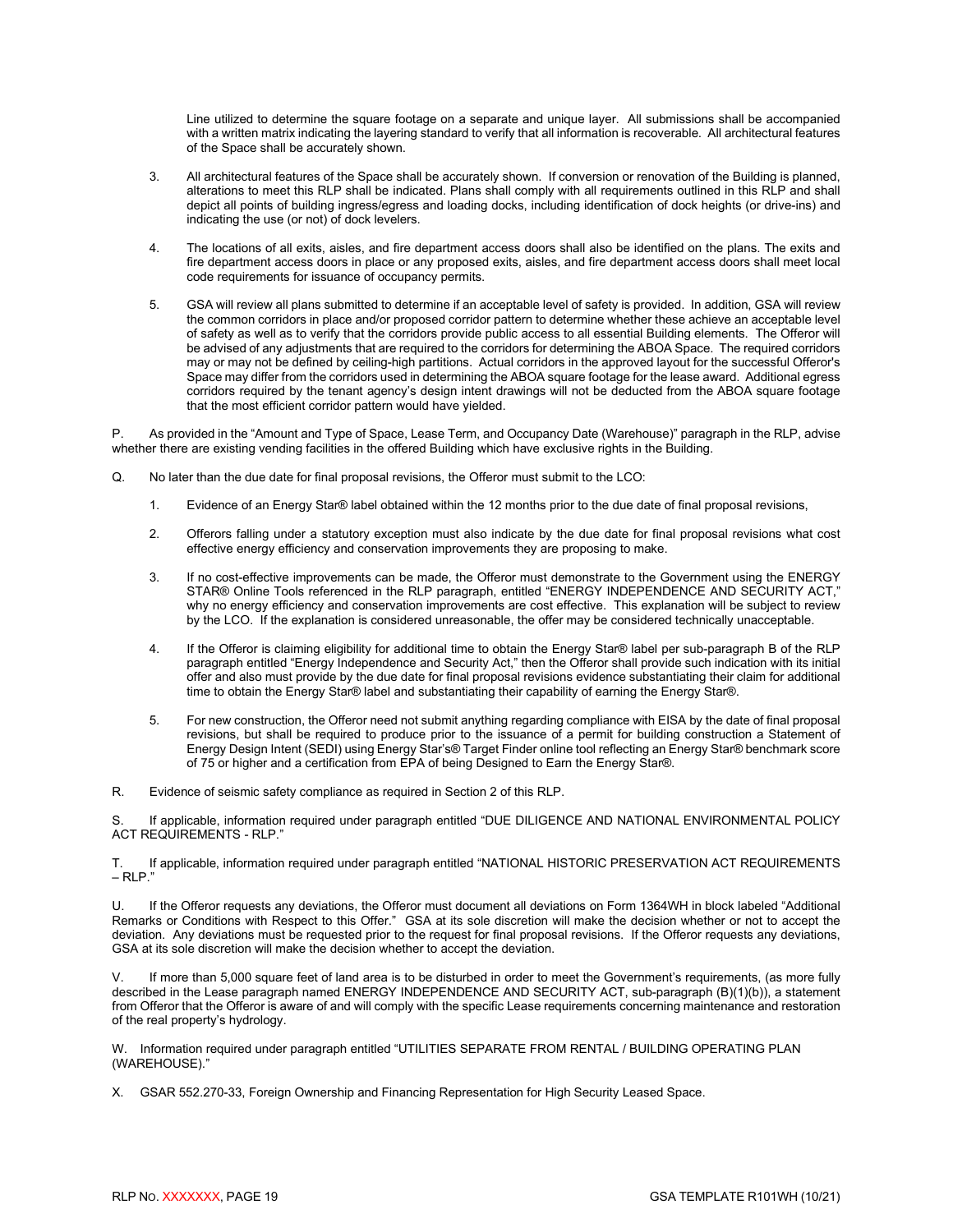Y. FAR 52.204-24, Representation Regarding Certain Telecommunications and Video Surveillance Services or Equipment , as applicable.

Z. Due to COVID-19 pandemic conditions, an on-site physical tour of the offered Property may not be practical. At the LCO's discretion, additional Offer submittals may be requested to include pictures, video(s), and/or a building representative conducting a walkthrough with a virtual or online meeting option provided by GSA. In these instances, additional guidance will be more particularly set forth by the LCO.

#### <span id="page-22-0"></span>**3.07 TENANT IMPROVEMENTS INCLUDED IN OFFER (WAREHOUSE) (OCT 2020)**

A. The TI Allowance is \_\_\_\_\_\_\_\_ per ABOA SF (TIs are the finishes and fixtures that typically take Space from the shell condition to a finished, usable condition.) The TI Allowance shall be used for the build-out of the Space in accordance with the Government approved design intent drawings. All TIs required by the Government for occupancy shall be performed by the successful Offeror as part of the rental consideration, and all improvements shall meet the quality standards and requirements of this RLP package and its attachments.

A. The TI Allowance for the existing leased Space is \_\_\_\_\_\_\_ per ABOA SF. The TI Allowance for other locations offered is per ABOA SF (TIs are the finishes and fixtures that typically take Space from the shell condition to a finished, usable condition.) The TI Allowance shall be used for the build-out of the Space in accordance with the Government approved design intent drawings. All TIs required by the Government for occupancy shall be performed by the successful Offeror as part of the rental consideration, and all improvements shall meet the quality standards and requirements of this RLP package and its attachments.

B.The TI Allowance shall include all the Offeror's administrative costs, general contractor fees, subcontractor's profit and overhead costs, Offeror's Project Management fee, design costs, and other associated project fees necessary to prepare construction documents and to complete the TIs. It is the successful Offeror's responsibility to prepare all documentation (working/construction drawings, etc.) required to receive construction permits. NO COSTS ASSOCIATED WITH THE BUILDING SHELL SHALL BE INCLUDED IN THE TI PRICING.

#### <span id="page-22-1"></span>**3.08 SECURITY IMPROVEMENTS INCLUDED IN OFFER (OCT 2016)**

#### A. BUILDING SPECIFIC AMORTIZED CAPITAL PRICING

The Building Specific Amortized Capital (BSAC) amount is \_\_\_\_\_\_\_\_ per ABOA SF. The BSAC shall be used for the build-out of security-related improvements in the Building in accordance with the Government-approved design intent drawings. All security countermeasures required by the Government for occupancy shall be performed by the successful Offeror as part of the rental consideration, and all improvements shall meet the quality standards and requirements of this RLP package and its attachments.

#### **BUILDING SPECIFIC AMORTIZED CAPITAL PRICING:**

The Building Specific Amortized Capital (BSAC) amount for the existing leased space is \_\_\_\_\_\_\_ per ABOA SF. The BSAC amount for other locations offered is per ABOA SF. The BSAC shall be used for the build-out of security-r per ABOA SF. The BSAC shall be used for the build-out of security-related improvements in the Building in accordance with the Government-approved design intent drawings, if applicable. All security countermeasures required by the Government for occupancy shall be performed by the successful Offeror as part of the rental consideration, and all improvements shall meet the quality standards and requirements of this RLP package and its attachments.

B. The BSAC shall include all the Offeror's administrative costs, general contractor fees, subcontractor's profit and overhead costs, Offeror's profit and overhead, design costs, and other associated project fees necessary to prepare construction documents and to complete the security countermeasures. It is the successful Offeror's responsibility to prepare all documentation (working/construction drawings, etc.) required to receive construction permits. No costs associated with the building shell or TI shall be included in the BSAC pricing.

#### <span id="page-22-2"></span>**3.09 OPERATING COSTS REQUIREMENTS INCLUDED IN OFFER (JUN 2012)**

The Government requires a fully serviced lease as part of the rental consideration. The base for the operating costs adjustment will be established during negotiations based upon rentable SF. The proposed methodology for operating costs adjustment shall include all items specified in the attached Lease document. The minimum requirements for normal hours, utilities, and janitorial services are specified in the attached Lease document. The offer shall clearly state whether the rental is firm throughout the term of the Lease or if it is subject to annual adjustment of operating costs as indicated above. If operating costs will be subject to adjustment, those costs shall be specified in the proposal.

#### <span id="page-22-3"></span>**3.09 OPERATING COSTS REQUIREMENTS INCLUDED IN OFFER–—MODIFIED NET (WAREHOUSE) (MAY 2014)**

The Government requests a modified-net lease as part of the rental consideration. Operating costs shall include all costs except **\_\_\_\_\_\_\_\_\_\_\_\_\_\_\_\_\_\_\_ [FILL IN:** EXAMPLES ARE ELECTRICITY AND WATER CONSUMED WITHIN THE GOVERNMENT LEASED SPACE, JANITORIAL WITHIN THE GOVERNMENT LEASED SPACE, AND/OR TRASH REMOVAL FROM WITHIN THE GOVERNMENT LEASED SPACEI . The base for operating costs adjustment will be established during negotiations based upon rentable SF and in conformance with this RLP. The proposed methodology for operating costs adjustment shall include all items specified in the attached Lease document. The minimum requirements for normal hours, utilities, and any janitorial services are specified in the attached Lease document. The offer shall clearly state whether the rental is firm throughout the term of the Lease or if it is subject to annual adjustment of operating costs as indicated above. If operating costs will be subject to adjustment, those costs shall be specified in the proposal.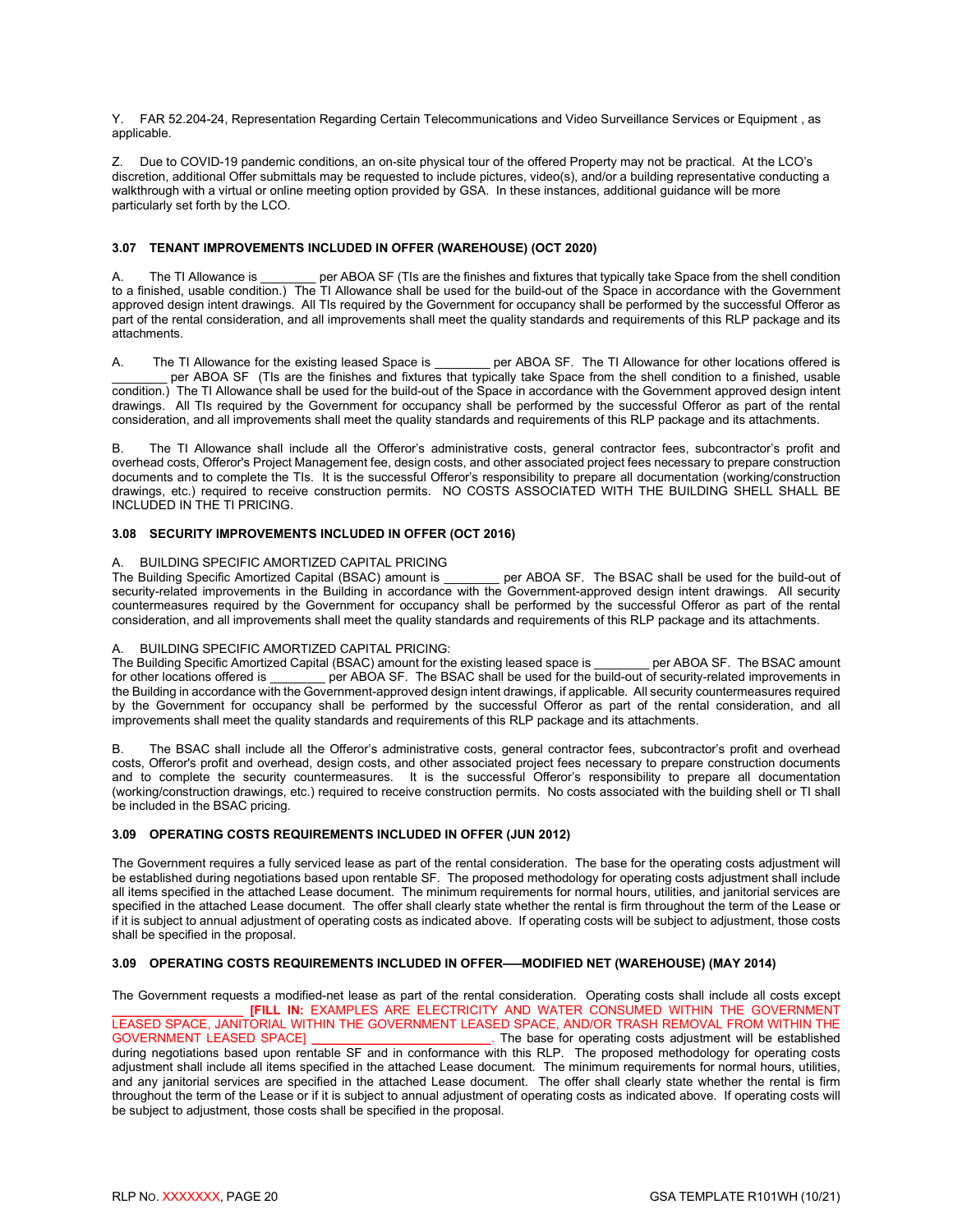#### <span id="page-23-0"></span>**3.10 UTILITIES SEPARATE FROM RENTAL / BUILDING OPERATING PLAN (WAREHOUSE) (MAY 2014)**

The Offeror shall specify which utilities, if any, are excluded from the rental consideration. If any such utilities are excluded, the Offeror shall obtain a statement from a registered professional engineer stating that all HVAC, plumbing, and other energy intensive Building systems can operate under the control conditions stated in the Lease. The statement shall also identify all Building systems that do not conform to the system performance values, including the "recommended" or "suggested" values of ANSI/ASHRAE Standard 90.1, "Energy Efficient Design of New Buildings Except Low Rise Residential Buildings," or more restrictive state and local codes.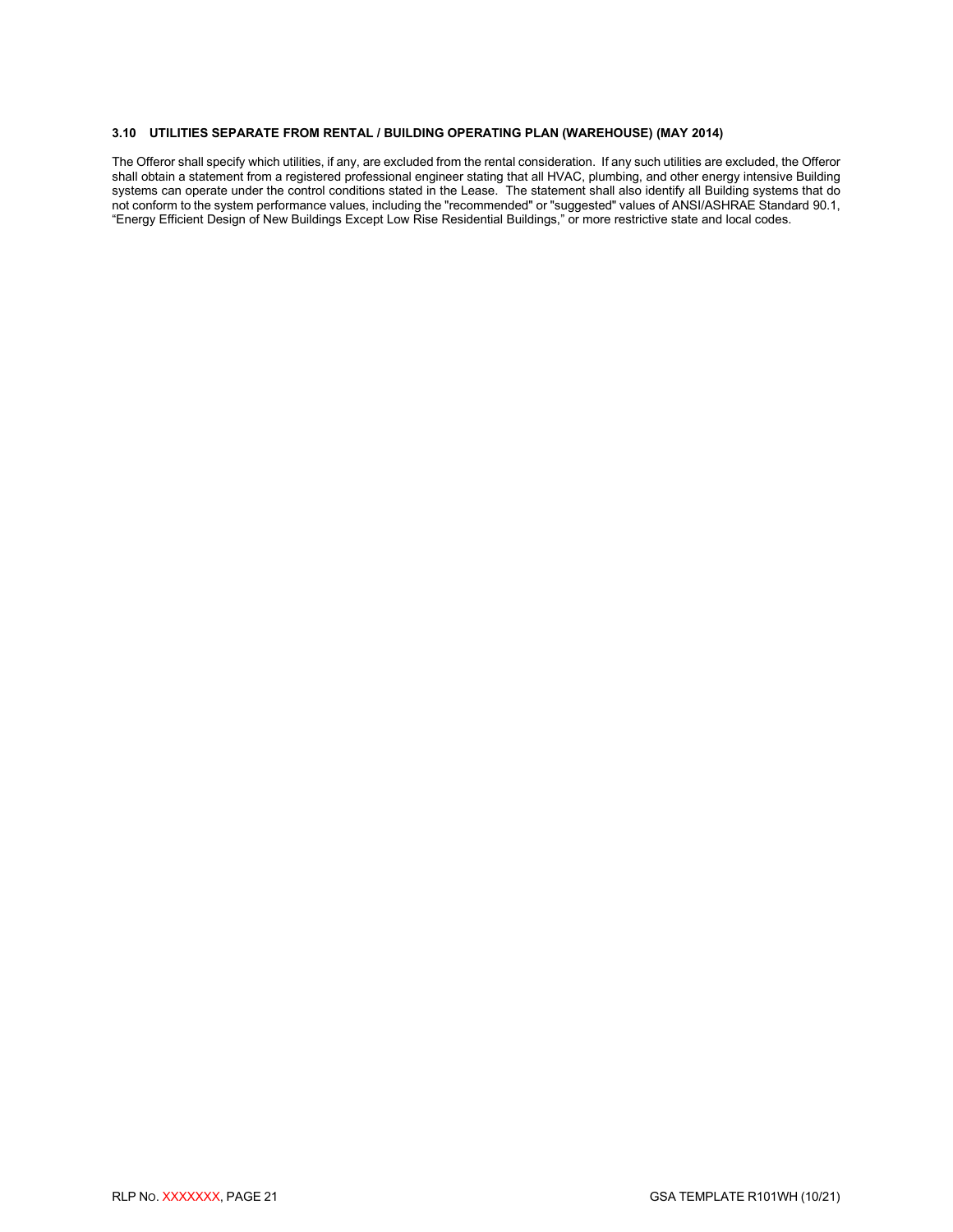# <span id="page-24-0"></span>**SECTION 4 METHOD OF AWARD**

#### <span id="page-24-1"></span>**4.01 NEGOTIATIONS (JUN 2012)**

Negotiations may be conducted on behalf of the Government by the GSA LCO or designated representative. When negotiations are conducted, GSA will negotiate the rental price for the initial term, any renewal periods, and any other aspect of the offer as deemed necessary. The Offeror shall not enter into negotiations concerning the Space leased or to be leased with representatives of Federal agencies other than the LCO or their designee. The LCO or their designated representative will conduct oral or written negotiations with all Offerors that are within the competitive range. The competitive range will be established by the LCO based on cost or price and other factors (if any) that are stated in this RLP and will include all of the most highly rated proposals, unless the range is further reduced for purposes of efficiency. Prior to eliminating an Offeror that is a HUBZone small business concern (SBC) and which has not waived its entitlement to a price evaluation preference from the competitive range, the LCO shall adjust the evaluated prices of all non-small business Offerors proposed for inclusion in the competitive range by increasing the prices by ten (10) percent, solely for the purpose of determining whether the HUBZone SBC Offeror should be included or excluded from the competitive range. Offerors who are not included in the competitive range will be notified in writing.

All Offerors within the competitive range will be provided a reasonable opportunity to submit revisions to their initial offer including any cost or price, technical, or other revisions that may result from the negotiations. Negotiations will be closed with submission of final proposal revisions.

#### <span id="page-24-2"></span>**4.02 HUBZONE SMALL BUSINESS CONCERN ADDITIONAL PERFORMANCE REQUIREMENTS (SEP 2015)**

A HUBZone small business concern (SBC) Offeror may elect to waive the price evaluation preference provided in the "Award Based On Price" paragraph or the "Other Award Factors" paragraph of the RLP by so indicating on the GSA Form 1364, Proposal to Lease Space. In such a case, no price evaluation preference shall apply to the evaluation of the HUBZone SBC, and the performance of work requirements set forth in Section 1 of the Lease shall not be applicable should the HUBZone SBC be awarded the Lease. A HUBZone SBC Offeror acknowledges that a prospective HUBZone SBC awardee must be a qualified HUBZone SBC at the time of award of this contract in order to be eligible for the price evaluation preference. The HUBZone SBC Offeror shall provide the LCO a copy of the notice required by 13 CFR 126.501 if material changes occur before contract award that could affect its HUBZone eligibility. If it is determined, prior to award, that the apparently successful HUBZone SBC Offeror is not an eligible HUBZone SBC, the LCO will reevaluate proposals without regard to any price preference provided for the previously identified HUBZone SBC Offeror, and make an award consistent with the solicitation and the evaluation factors set forth herein.

If a HUBZone SBC that has not waived the price preference is awarded the Lease, the certification required by the "Additional Financial and Technical Capability" paragraph of the Lease must be provided within 10 days of award. If it is determined within 20 days of award that a HUBZone SBC Offeror that has been awarded the Lease was not an eligible HUBZone SBC at the time of award, and the HUBZone SBC Lessor failed to provide the LCO with information regarding a change to its HUBZone eligibility prior to award, then the Lease shall be subject, at the LCO's discretion, to termination, and the Government will be relieved of all obligations to the Lessor in such an event and not be liable to the Lessor for any costs, claims or damages of any nature whatsoever.

#### <span id="page-24-3"></span>**4.03 AWARD BASED ON PRICE (JUN 2012)**

The Lease will be awarded to the responsible Offeror whose offer conforms to the requirements of this RLP and the Lease documents and is the lowest priced technically acceptable offer submitted. Refer to the "Present Value Price Evaluation" paragraph of this RLP.

B. If after completion of the Price Evaluation, award is proposed to a non-small business Offeror, and there exists as part of the procurement another technically acceptable proposal submitted by a responsible Offeror that is a qualified HUBZone small business concern (SBC) which has not waived its entitlement to a price evaluation preference, the evaluated price of the non-small business Offeror's proposal shall be increased by ten (10) percent, solely for the purpose of determining whether award should be made to the HUBZone SBC Offeror. In such a case, the proposals of the apparently successful non-small business Offeror and the HUBZone SBC Offeror shall be considered in light of the applied price preference, and award made to the lower priced offer. The LCO shall document his/her application of the price preference and further consideration of the offers under this subparagraph.

C. If an offer contains terms taking exception to or modifying any Lease provision, the Government will not be under any obligation to award a Lease in response to that offer.

<span id="page-24-4"></span>NOTE: FAR 15.101-2 OUTLINES REQUIREMENTS FOR PROJECTS USING LPTA INSTEAD OF BEST VALUE TRADEOFF. SEE LEASING ALERT LA-21-03 AND CLASS JUSTIFICATION CD-2021-08 FOR ADDITIONAL GUIDANCE. **4.04 OTHER AWARD FACTORS (OCT 2016)**

The Lease will be awarded to the responsible Offeror whose offer conforms to the requirements of this RLP package and will be most advantageous to the Government, price and technical award factors listed below considered. The best value tradeoff process permits tradeoffs among price and technical factors, allowing the Government to make an award to other than the lowest priced Offeror or other than the highest technically rated Offeror.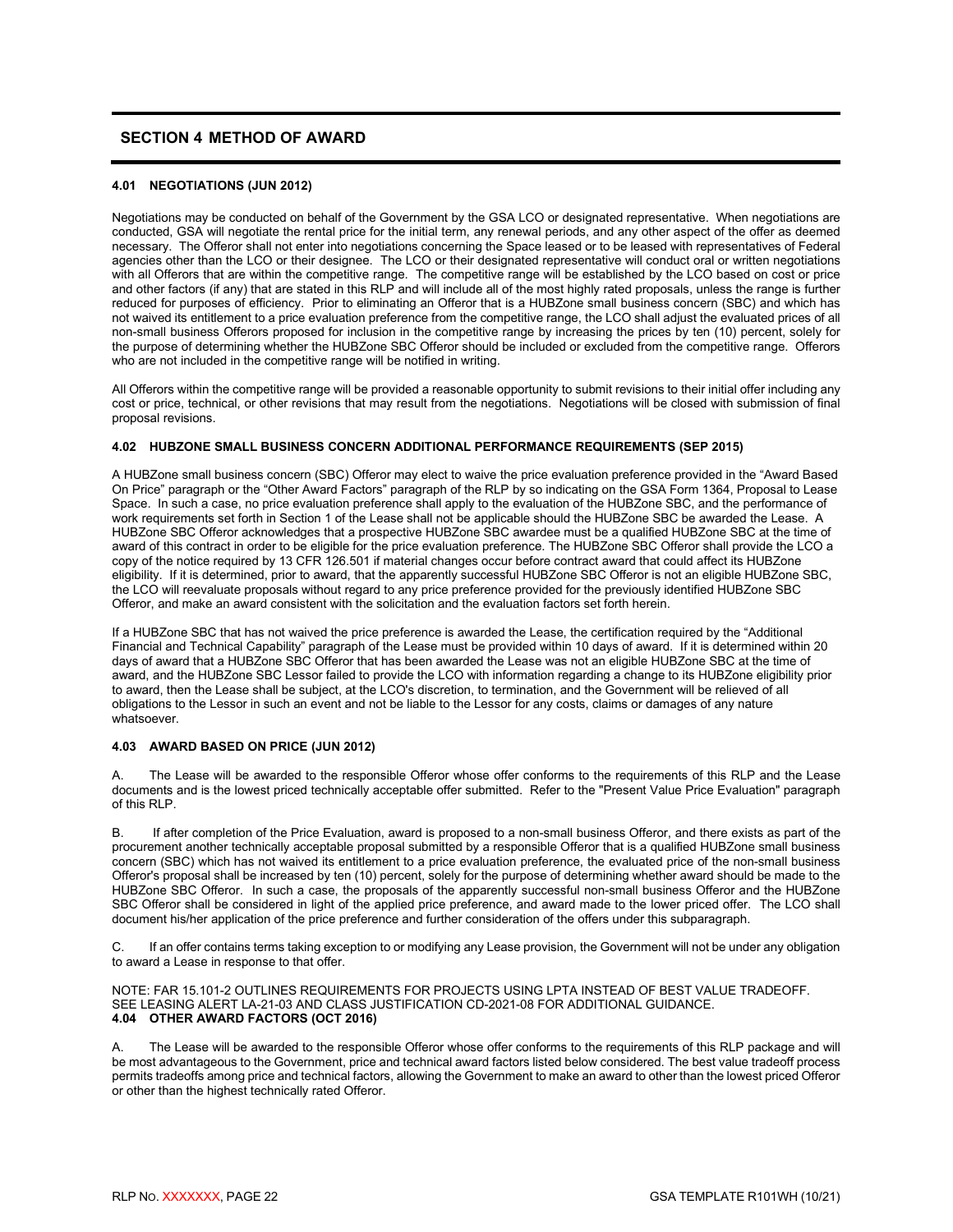B. The combination of factors below is **[significantly more important than price] [approximately equal in importance to price] [significantly less important than price]**. As proposals become more equal in price, their technical merit becomes more important. Likewise, as technical factors become more equalized, price becomes the most important component.

C. The following award factor(s) will be considered :

- 1. Factor 1 \_\_\_\_\_\_\_\_\_\_\_\_\_\_\_\_\_\_\_\_\_\_\_\_\_\_\_
- 2. Factor 2 \_\_\_\_\_\_\_\_\_\_\_\_\_\_\_\_\_\_\_\_\_\_\_\_\_\_\_
- 3. Factor 3 \_\_\_\_\_\_\_\_\_\_\_\_\_\_\_\_\_\_\_\_\_\_\_\_\_\_\_
- 4. Factor 4

D. If after completion of the Price Evaluation, award is proposed to a non-small business Offeror, and there exists as part of the procurement another technically acceptable proposal submitted by a responsible Offeror that is a qualified HUBZone small business concern (SBC) which has not waived its entitlement to a price evaluation preference, the evaluated price of the non-small business Offeror's proposal shall be increased by ten (10) percent, solely for the purpose of determining whether award should be made to the HUBZone SBC Offeror. In such a case, the proposals of the apparently successful non-small business Offeror and the HUBZone SBC Offeror shall be considered in accordance with the evaluation factors and the applied price preference, and award made to the offer determined to be most advantageous to the Government. The LCO shall document his/her application of the price preference and further consideration of the offers under this sub-paragraph.

E. If an offer contains terms taking exception to or modifying any Lease provision, the Government will not be under any obligation to award a Lease in response to that offer.

#### <span id="page-25-0"></span>**4.05 FACTOR DESCRIPTIONS (OCT 2016)**

<span id="page-25-1"></span>

|         | B. Factor $2-\underline{\hspace{2cm}}$        |  |  |
|---------|-----------------------------------------------|--|--|
| $C_{1}$ |                                               |  |  |
|         |                                               |  |  |
|         | 4.06 FACTOR MINIMUM STANDARDS (OCT 2016)      |  |  |
|         |                                               |  |  |
| B.      |                                               |  |  |
|         |                                               |  |  |
|         |                                               |  |  |
|         | 4.07 FACTOR SUBMITTAL REQUIREMENTS (OCT 2016) |  |  |
|         |                                               |  |  |
|         |                                               |  |  |
|         | C. Factor $3 -$                               |  |  |
|         |                                               |  |  |
|         | 4.08 DOCUMENTATION REQUIREMENTS (OCT 2016)    |  |  |

### <span id="page-25-4"></span><span id="page-25-3"></span><span id="page-25-2"></span>**4.09 PRESENT VALUE PRICE EVALUATION–—WAREHOUSE CUBIC FOOT METHOD (OCT 2016)**

A. If annual CPI adjustments in operating expenses are included, the Offeror shall be required to submit the offer with the total "gross" annual price per RSF and per ABOA SF and a breakout of the "base" price per RSF and ABOA SF for services and utilities (operating expenses) to be provided by the Lessor. The "gross" price shall include the "base" price. The base price per ABOA SF from which adjustments are made will be the base price for the term of the Lease, including any option periods.

B. The Government's goal is to maximize the cubic feet of the storage area portion of the space without exceeding use of a maximum height (determined to be XX feet XX inches, which includes a maximum stacking height of XX feet XX inches plus an additional XX feet XX inches for top shelf clearance and to meet local codes). No credit will be given for clear heights in excess of 10 feet 00 inches in non-storage designated areas. The Government will evaluate offer prices on the basis of the offered price per cubic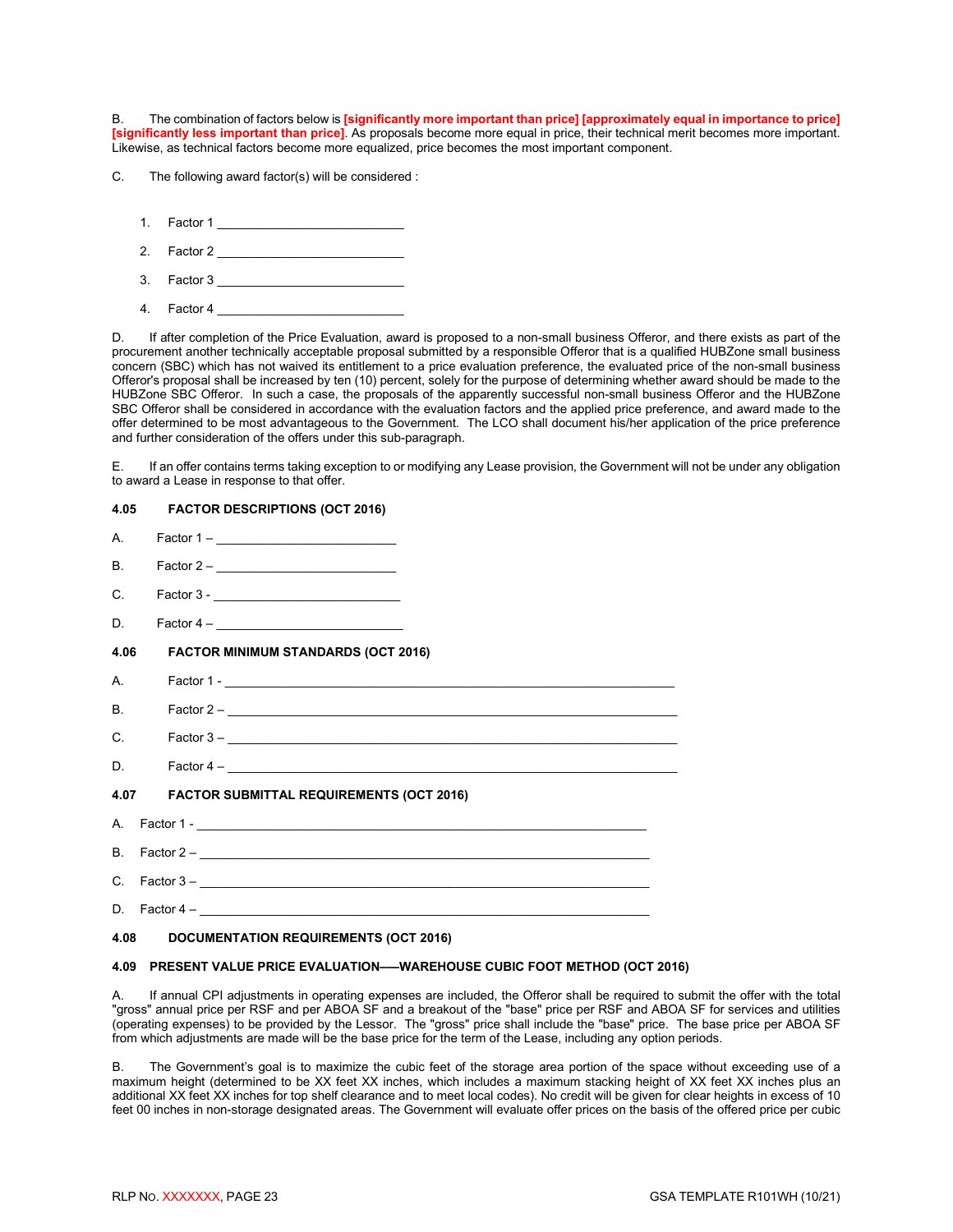foot (subject to the intended maximum height) in accordance with these and all other paragraphs of this RLP and the lease form (GSA Form L201WH), a copy of which is hereby incorporated by reference. A cubic foot determination will be made by the government for determining the best value for the government by taking the ABOA SF and multiplying it times the Space's usable, clear height for the Government's intended storage portion of the space as indicated in this RLP and its attachments, subject to a maximum height as also provided herein (or in the special requirements attached to this RLP). Office and non-storage areas will be valued at 10 ft 00 inches in height for purposes of determining the cubic area of that portion of the Space.

C. The Offeror must submit plans and any other information to demonstrate that the Rentable Space yields the clear ceiling height and the usable clear cubic feet within the required range. The Government will verify the amount of clear ceiling height and the ABOA square feet and will convert the rentable prices offered to ABOA prices, subject to, (if volume price evaluation is provided for in this RLP), the maximum height to be considered, (including any stated required incremental height intervals for additional height consideration in the price evaluation above the minimum height), and the designated office or other non-storage area height, all of which will subsequently be used in a volume designated price evaluation. From a volume price evaluation standpoint, adjustments to offered clear height will be made if needed to conform to the Government's maximum height specified in the RLP and its attachments. These height adjustments, if needed, will have the effect of reducing the size of the offered space with respect to its volume, with a resulting adverse effect upon the volume price evaluation of an affected offer.

D. Evaluation of offered prices will be based on the annual price per cubic foot using the methodology described above, including all required option periods. The Government will perform present value price evaluation by reducing the prices to a composite annual price per Cubic Foot price, as follows:

- 1. Mezzanines, parking, truck/trailer staging, and wareyard areas will be excluded from the total square (and cubic) footage but not from the price. For different types of space, the gross annual price per Cubic Foot will be determined by dividing the total annual rental by the total Cubic Feet excluding these areas.
- 2. Free rent will be evaluated in the year in which it is offered. The gross annual price is adjusted to reflect free rent.
- 3. Prior to the discounting procedure below, the total dollar amount of the Commission Credit (if applicable) will be subtracted from the first year's gross annual rent, unless the provision of free rent causes the credit to apply against rent beyond the first year's term, in which case the Commission Credit will be allocated proportionately against the appropriate year's gross rent.
- 4. Also as stated in the "Broker Commission and Commission Credit" paragraph, the amount of any commission paid to GSA's Broker will not be considered separately as part of this price evaluation since the value of the commission is subsumed in the gross rent rate.
- 5. If annual adjustments in operating expenses will not be made, the gross annual price, minus the Commission Credit (if applicable), will be discounted annually at 5 percent to yield a gross present value cost (PVC).
- 6. If annual adjustments in operating expenses will be made, the annual price, minus the Commission Credit (if applicable) and minus the base cost of operating expenses, will be discounted annually at 5 percent to yield net PVC. The operating expenses will be both escalated at 2.5 percent compounded annually and discounted annually at 5 percent, then added to the net PVC to yield the gross PVC.
- 7. To the gross PVC will be added:
	- a. For lease acquisitions where the Government is considering less than fully-serviced offers, the cost of Government-provided services (e.g., utilities, janitorial) not included in the rental escalated at 2.5 percent compounded annually and discounted annually at 5 percent.
	- b. The annualized (over the full term) cost of any items, which are to be reimbursed in a lump sum payment. (The cost of these items is present value; therefore, it will not be discounted.)
	- c. The annual price for parking to accommodate the minimum number of spaces required for government vehicles, if not included in the shell rent and charged separately. The price will be discounted annually at 5 percent.
	- d. The cost of relocation of furniture, telecommunications, replications costs, and other move-related costs, if applicable.
	- e. The fees for architectural and engineering design (A/E) services and the Offeror's project management fees associated with Tenant Improvements. The Offeror is required as part of their offer to identify on GSA Form 1364WH any and all fees to complete the tenant improvements, broken down into two components: (1) Fees for architectural and engineering design services (A/E fees), which may be offered as a rate per ABOA SF, percentage rate, or flat fee, and (2) Lessor's overhead, administrative costs, profit, and fees associated with Tenant Improvements (Lessor's PM fees), which may be only offered as a percentage rate. These fees will be evaluated in a multi-step process, as follows.
		- o The A/E fees are assumed to consume a portion of the total tenant improvement allowance (TIA), thus reducing the amount available for actual construction. The percentage is not a percentage of the TIA, but a percentage of the underlying costs, which together with the A/E fee equals the TIA. The following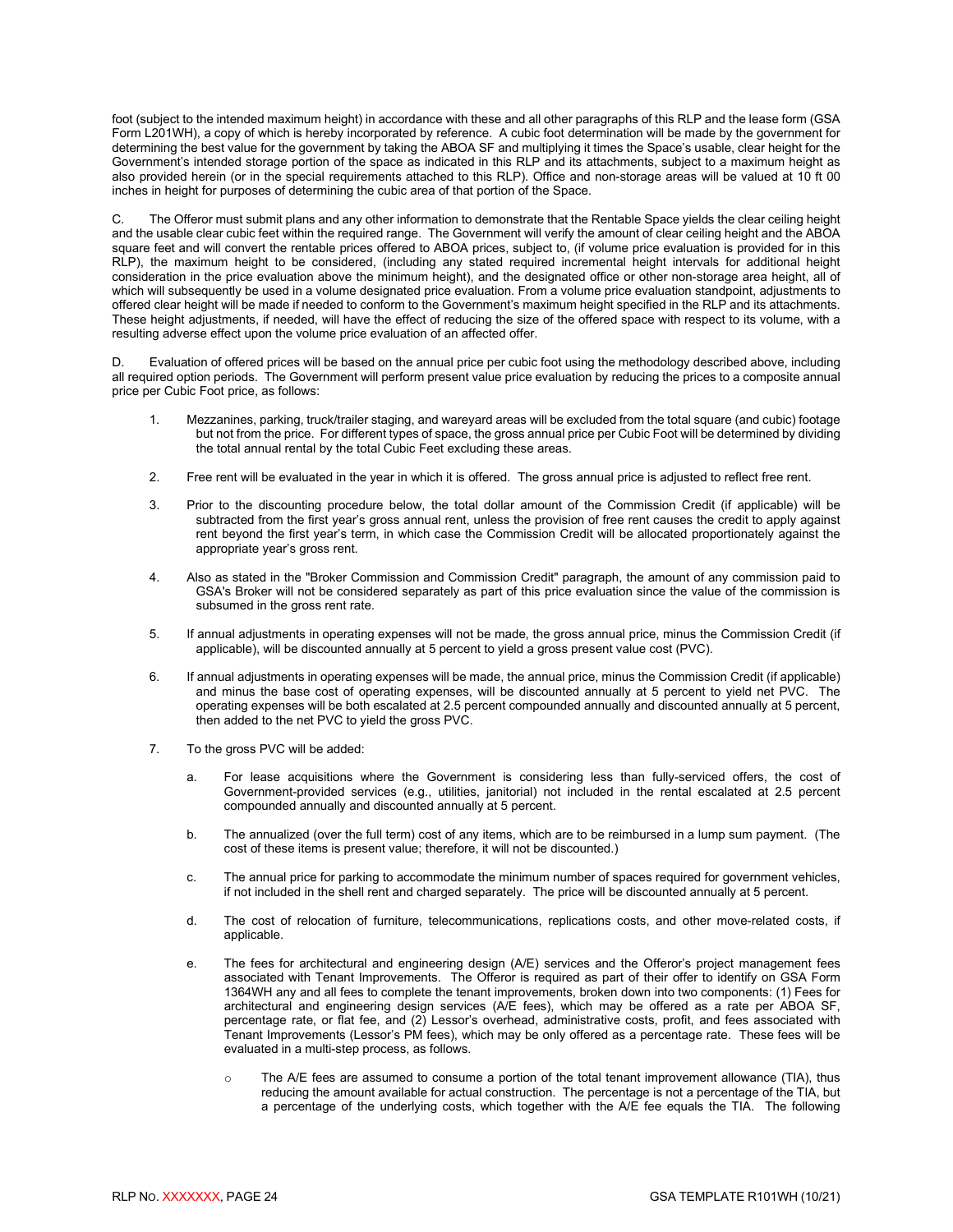example is used to illustrate the calculations, and assumes the following: An allowance of \$30 per square foot for 10,000 ABOA square feet, which is \$300,000, and A/E fees of 5%.

- $\circ$  The underlying costs equals the TIA divided by (1 + A/E fee percentage)  $$300,000 / 1.05 = $285,714.29.$
- o A/E fees at 5% of the underlying costs are .05 x \$285,714.29 = \$14,285.71.
- $\circ$  Underlying costs of \$285,714.29 plus 5% A/E fees of \$14,285.71 = TIA of \$300,000.
- o The Lessor's PM fees are presumed to be in addition to the TIA and calculated as a percentage of the full TIA. Using the same example, if Lessor's PM fees are offered at 5%, the fees are calculated as \$300,000  $x .05 = $15,000.$
- $\circ$  The sum of these fees is then computed as a percentage of the total TIA. Following the example, A/E fees of \$14,285.71 plus Lessor's PM fees of \$15,000 (total fees of \$29,285.71) ÷ \$300,000 TIA =9.762%. The amortized rental rate for the tenant improvement allowance is increased by this percentage for purposes of price evaluation.
- f. The annual cost of overtime HVAC based on the offered hourly overtime rate and an estimated usage of \_\_**0**\_\_ hours of overtime HVAC per year for the Space. This cost will be discounted annually at 5 percent.
- g. The annual cost of providing 24/7 HVAC. This cost will be discounted annually at 5 percent.
- 8. The sum of either sub-paragraphs 5 and 7 or sub-paragraphs 6 and 7, divided by the Cubic Feet will be the present value cost per Cubic Foot of the offer for price evaluation purposes.

#### <span id="page-27-0"></span>**4.10 PRESENT VALUE PRICE EVALUATION—WAREHOUSE SQUARE FOOT METHOD (OCT 2016)**

A. If annual CPI adjustments in operating expenses are included, the Offeror shall be required to submit the offer with the total "gross" annual price per RSF and per ABOA SF and a breakout of the "base" price per RSF and ABOA SF for services and utilities (operating expenses) to be provided by the Lessor. The "gross" price shall include the "base" price. The base price per ABOA SF from which adjustments are made will be the base price for the term of the Lease, including any option periods.

B. The Offeror must submit plans and any other information to demonstrate that the Rentable Space yields ABOA space within the required ABOA range. The Government will verify the amount of ABOA SF and will convert the rentable prices offered to ABOA prices, which will subsequently be used in the price evaluation.

C. Evaluation of offered prices will be based on the annual price per ABOA SF, including all required option periods. The Government will perform present value price evaluation by reducing the prices per ABOA SF to a composite annual ABOA SF price, as follows:

- 1. Parking and wareyard areas will be excluded from the total square footage but not from the price. For different types of space, the gross annual per ABOA SF price will be determined by dividing the total annual rental by the total ABOA square footage excluding these areas.
- 2. Free rent will be evaluated in the year in which it is offered. The gross annual price is adjusted to reflect free rent.
- 3. Prior to the discounting procedure below, the total dollar amount of the Commission Credit (if applicable) will be subtracted from the first year's gross annual rent, unless the provision of free rent causes the credit to apply against rent beyond the first year's term, in which case the Commission Credit will be allocated proportionately against the appropriate year's gross rent.
- 4. Also as stated in the "Broker Commission and Commission Credit" paragraph, the amount of any commission paid to GSA's Broker will not be considered separately as part of this price evaluation since the value of the commission is subsumed in the gross rent rate.
- 5. If annual adjustments in operating expenses will not be made, the gross annual price, minus the Commission Credit (if applicable), will be discounted annually at 5 percent to yield a gross present value cost (PVC).
- 6 If annual adjustments in operating expenses will be made, the annual price, minus the Commission Credit (if applicable) and minus the base cost of operating expenses, will be discounted annually at 5 percent to yield net PVC. The operating expenses will be both escalated at 2.5 percent compounded annually and discounted annually at 5 percent, then added to the net PVC to yield the gross PVC.
- 7. To the gross PVC will be added:
	- a. For lease acquisitions where the Government is considering less than fully-serviced offers, the cost of Government-provided services (e.g., utilities, janitorial) not included in the rental escalated at 2.5 percent compounded annually and discounted annually at 5 percent.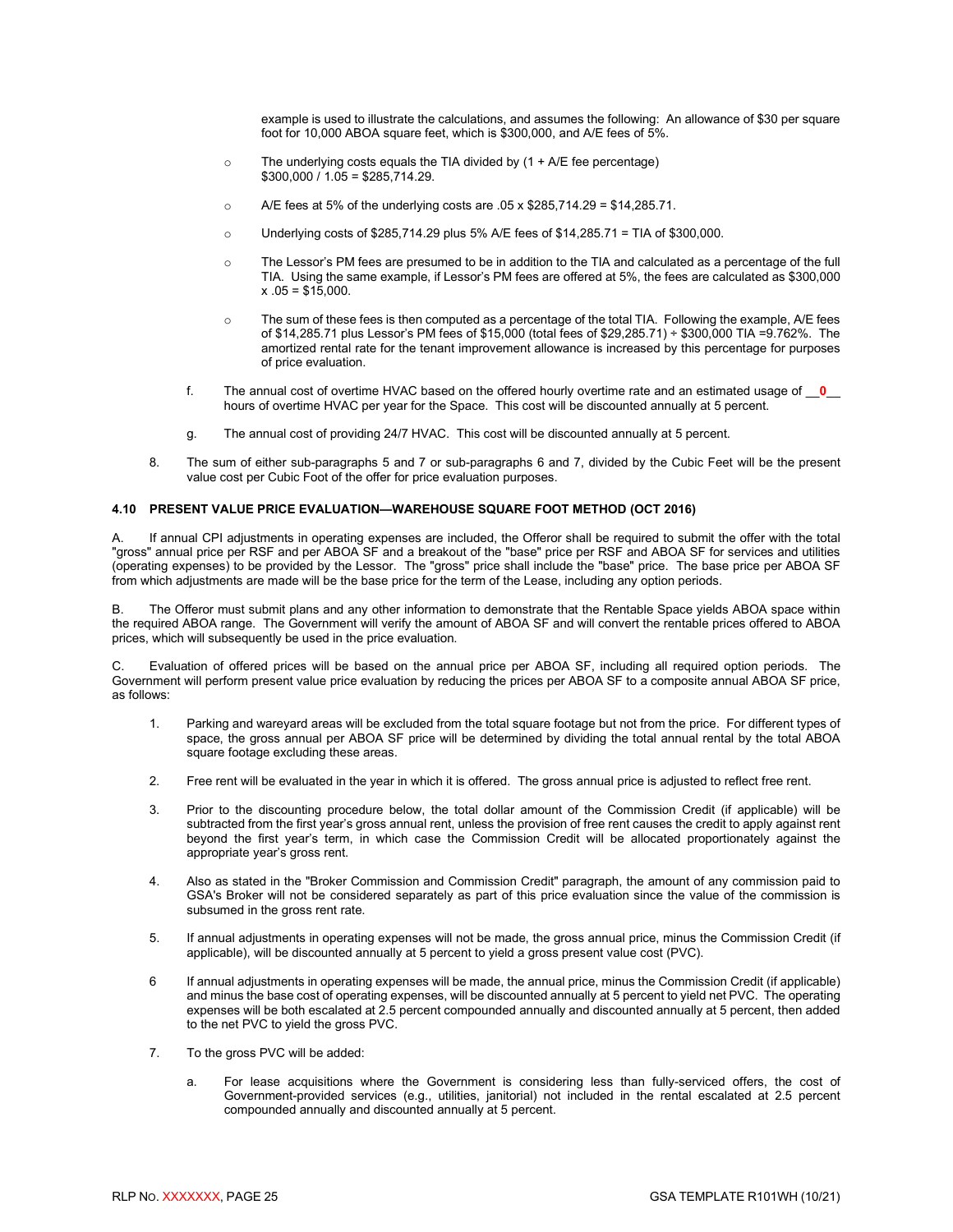- b. The annualized (over the full term) cost of any items, which are to be reimbursed in a lump sum payment. (The cost of these items is present value; therefore, it will not be discounted.)
- c. The annual price for parking to accommodate the minimum number of spaces required for government vehicles, if not included in the shell rent and charged separately. The price will be discounted annually at 5 percent.
- d. The cost of relocation of furniture, telecommunications, replications costs, and other move-related costs, if applicable.
- e. The fees for architectural and engineering design (A/E) services and the Offeror's project management fees associated with Tenant Improvements. The Offeror is required as part of their offer to identify on GSA Form 1364C any and all fees to complete the tenant improvements, broken down into two components: (1) Fees for architectural and engineering design services (A/E fees), which may be offered as a rate per ABOA SF, percentage rate, or flat fee, and (2) Lessor's overhead, administrative costs, profit, and fees associated with Tenant Improvements (Lessor's PM fees), which may be only offered as a percentage rate. These fees will be evaluated in a multi-step process, as follows.
	- The A/E fees are assumed to consume a portion of the total tenant improvement allowance (TIA), thus reducing the amount available for actual construction. The percentage is not a percentage of the TIA, but a percentage of the underlying costs, which together with the A/E fee equals the TIA. The following example is used to illustrate the calculations, and assumes the following: An allowance of \$30 per square foot for 10,000 ABOA square feet, which is \$300,000, and A/E fees of 5%.
	- $\circ$  The underlying costs equals the TIA divided by  $(1 + A/E)$  fee percentage)  $$300,000 / 1.05 = $285,714.29$
	- o A/E fees at 5% of the underlying costs are .05 x \$285,714.29 = \$14,285.71
	- o Underlying costs of \$285,714.29 plus 5% A/E fees of \$14,285.71 = TIA of \$300,000
	- o The Lessor's PM fees are presumed to be in addition to the TIA and calculated as a percentage of the full TIA. Using the same example, if Lessor's PM fees are offered at 5%, the fees are calculated as \$300,000  $x .05 = $15,000.$
	- $\circ$  The sum of these fees is then computed as a percentage of the total TIA. Following the example, A/E fees of \$14,285.71 plus Lessor's PM fees of \$15,000 (total fees of \$29,285.71) ÷ \$300,000 TIA =9.762%. The amortized rental rate for the tenant improvement allowance is increased by this percentage for purposes of price evaluation.
- f. The annual cost of overtime HVAC based on the offered hourly overtime rate and an estimated usage of \_\_**0**\_\_ hours of overtime HVAC per year for the Space. This cost will be discounted annually at 5 percent.
- 8. The sum of either sub-paragraphs 5 and 7 or sub-paragraphs 6 and 7, divided by the ABOA SF will be the present value cost per ABOA SF of the offer for price evaluation purposes.

#### <span id="page-28-0"></span>**4.11 AWARD (OCT 2021)**

To document the agreement between the parties, the successful Offeror and the GSA LCO will execute a Lease prepared by GSA, which incorporates the agreement of the parties. The Lease shall consist of the following:

- 1. Lease No. GS-XXP-LXXXXXXX and any associated Lease amendments.
- 2. GSA Form 3517B, General Clauses.
- 3. The pertinent provisions of the offer.
- 4. Floor plans of the offered Space.
	- 5. GSAR 552.270-33, Foreign Ownership and Financing Representation for High Security Leased Space.

B. The acceptance of the offer and award of the Lease by the Government occurs upon execution of the Lease by the LCO and mailing or otherwise furnishing written notification of the executed Lease to the successful Offeror.